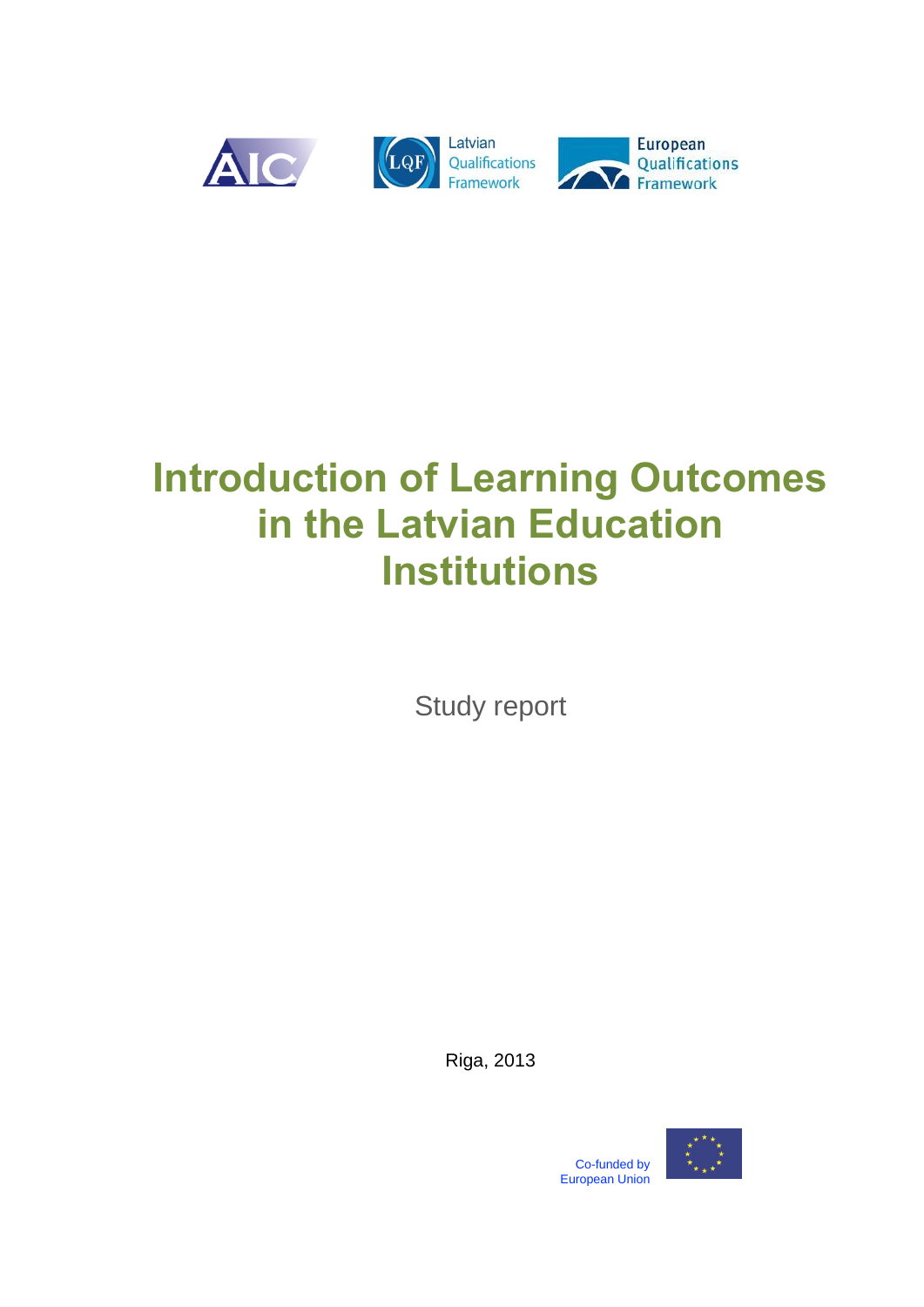The study was implemented by the Academic Information Centre in 2013.

Experts involved in conducting study and preparing the report: Rihards Blese, Asnate Kažoka, Baiba Ramiņa, Līva Vikmane, Inguna Zariņa

This Report was elaborated with the support of the European Commission project "European Qualifications Framework – National Coordination Point" (379015-LLP-1-2012-1-LV-KA1-EQF\_NCP).

The opinions expressed are those of the author(s) only and should not be considered as representative of the European Commission's official position.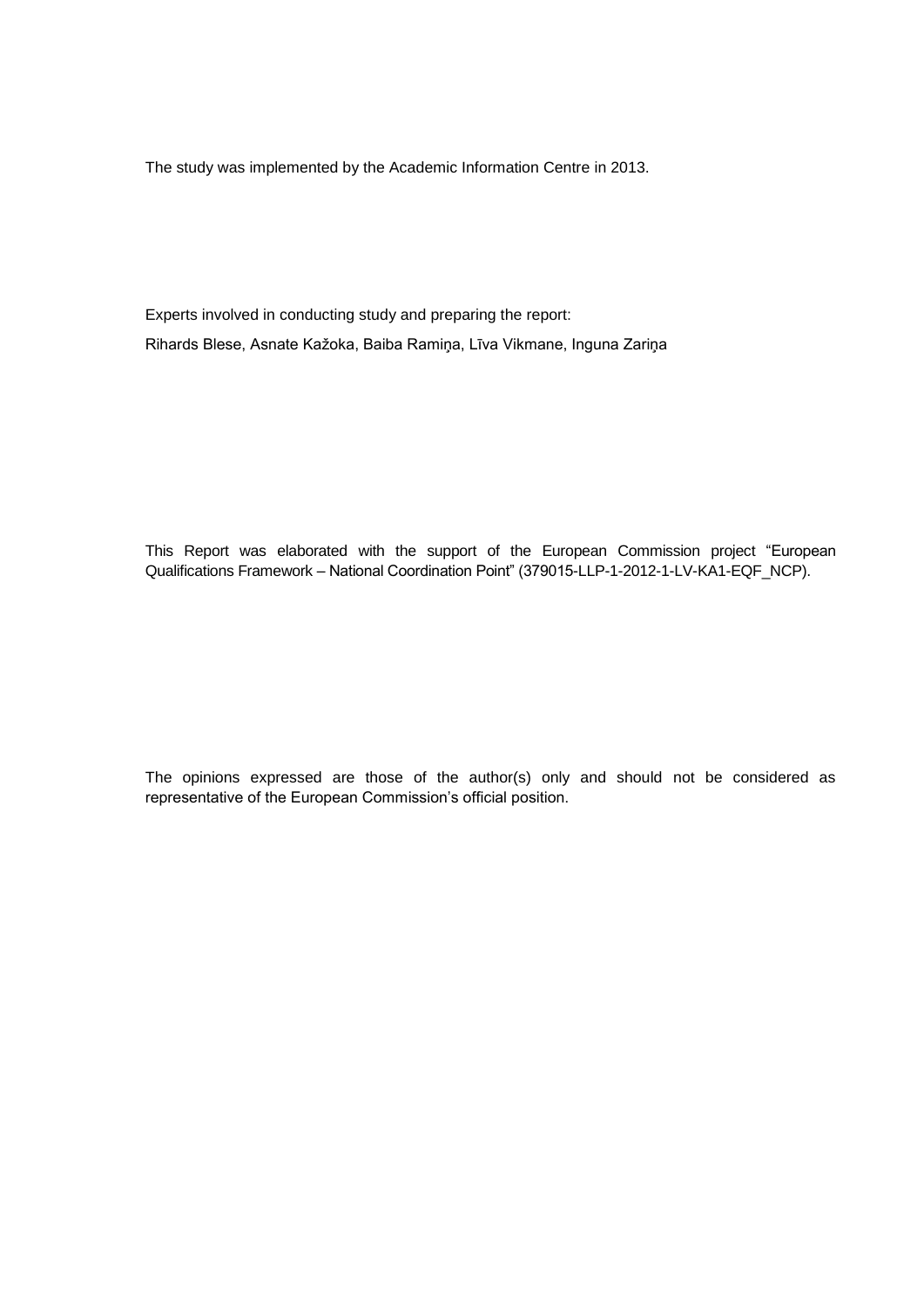## <span id="page-2-0"></span>**Contents**

| <b>Contents</b>                                                                       | 3  |
|---------------------------------------------------------------------------------------|----|
| <b>Introduction</b>                                                                   | 4  |
| The methodology of study                                                              | 6  |
| <b>Main Results of Study</b>                                                          | 8  |
| Accessibility of information                                                          | 8  |
| Knowledge about learning outcomes                                                     | 11 |
| Obstacles to introducing learning outcomes                                            | 12 |
| The use of learning outcomes at the education system level                            | 20 |
| The use of learning outcomes in the development of education content at national      |    |
| level                                                                                 | 23 |
| The use of learning outcomes at the education institutional level                     | 25 |
| Assessment of learners' achievements                                                  | 29 |
| Internal quality assessment of education institution                                  | 32 |
| External quality assessment of education institution                                  | 33 |
| Validation of prior learning                                                          | 34 |
| The respondents' expectations as regards to the use of learning outcomes              | 35 |
| <b>Conclusions</b>                                                                    | 40 |
| Appendix 1. Questionnaire for the representatives of higher education institutions 43 |    |

| Appendix 2. The results of interviews |  |
|---------------------------------------|--|
|                                       |  |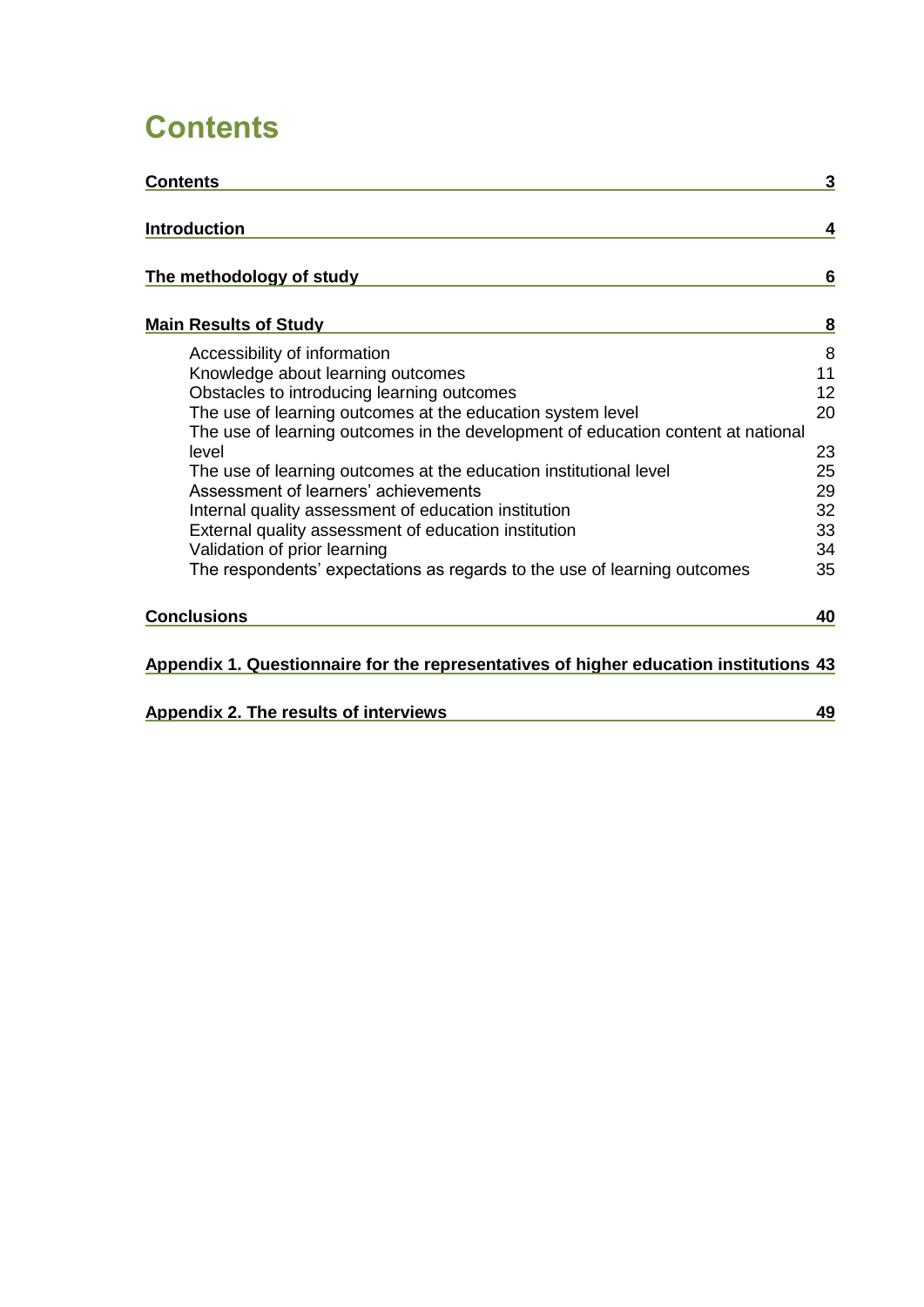## <span id="page-3-0"></span>**Introduction**

-

In Europe learning outcomes are used increasingly more often as the basis for occupational and education standards, education content, assessment criteria and descriptors of qualifications and levels of education in national qualifications frameworks. All these tools define learning outcomes on various levels of specificity and envisage them for a number of goals, for example: to define the abilities to be expected from a person, who has obtained a concrete qualification; for managing the learning process, for managing the assessment process $^{\text{1}}$ .

In terms of this study, the concept "learning outcomes" was defined regarding the Recommendation of the European Parliament and of the Council on the institution of the EQF for lifelong learning (2008) – statements of what a learner knows, understands and is able to do after a certain period of learning, and learning outcomes are expressed in three categories: knowledge, skills and competence.

The Latvian legal regulation – to a certain extent – also comprises learning outcomes. For instance, since 1999 the Education Law defines education as "a process of systematic acquisition of knowledge and skills and development of attitudes, and result thereof". The use of learning outcomes in education is ensured by the state education standards and occupational standards, the system of state examinations, as well as licensing and accreditation of education institutions and programmes.

As regards general education, the state standard of general basic<sup>2</sup> and secondary<sup>3</sup> education, as well as standards of study subjects, set requirements for education programmes or study subjects: main aims and objectives, the mandatory content, key principles and procedures for students' assessment. The state education standards comprise also the necessary knowledge and skills that students should acquire in order to obtain basic or secondary education. Education institutions elaborate education programmes, but teachers – study subject programmes in accordance with the state education standards and methodological guidelines provided by the National Centre for Education. If the education programme elaborated by an education institution does not comply with the requirements of state education standard, it cannot be licensed and accredited; thus, the education institution has no right to issue qualifications recognized in Latvia. Upon concluding general basic and secondary education programme, students take state centralised exams, the content of which is also elaborated in compliance with the state education standards.

The content of vocational education is defined by the state vocational education standards, occupational standards and vocational education programmes:

 The state vocational education standards (state vocational education and vocational secondary education standards<sup>4</sup>) define the strategic aims of education

<sup>&</sup>lt;sup>1</sup> Cedefop's study "Learning Outcomes Approaches in VET Curricula: A Comparative Analysis of Nine European Countries" revealed that on the level of the education content and study programmes learning outcomes have two main functions: regulatory and didactic. According to the regulatory function, the education content is a tool, which ensures equally high standards in the education provided throughout the territory; thus, learning outcomes must ensure a stable basis for assessment. The didactic function states that the education content provides guidelines for directing the study process; hence, learning outcomes may be broadly defined, including knowledge, skills or competences that cannot be measured; they reflect values and the roles, for which learners are prepared during the study process.

 $2$  CoM Regulations No.468 "Regulations on the state basic education standard, standards of basic education study subjects and samples of basic education programmes" (in force since 23.08.2014).

 $3$  CoM Regulations No.281 "Regulations on the state general secondary education standard, standards of study subjects and samples of basic education programmes" (in force since 6.06.2013).

 $4$  CoM Regulations No.211 "Regulations on the state vocational secondary education standard and the state vocational education standard" (in force since 1.07.2000).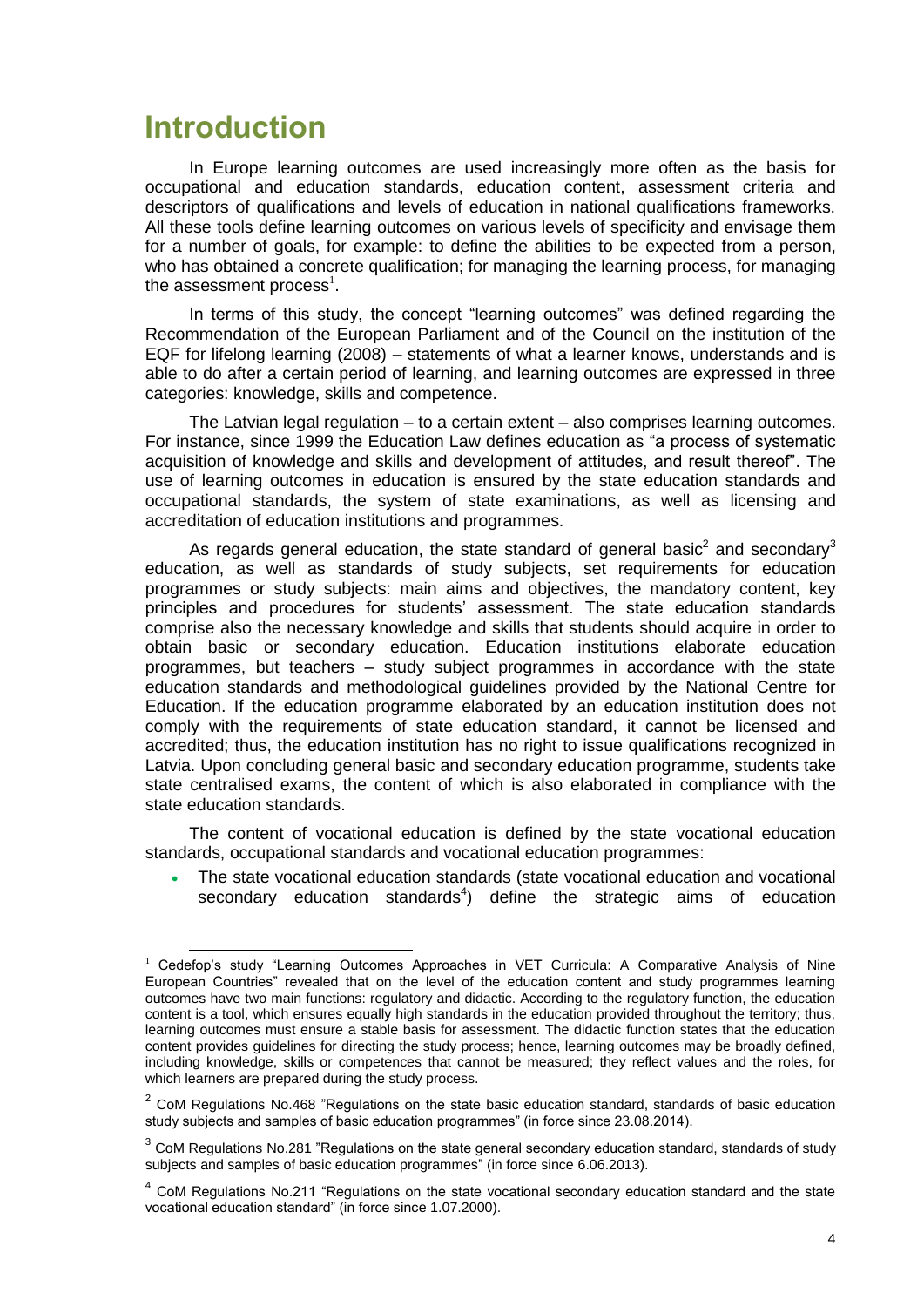programmes, the mandatory education content, as well as the key principles and procedure for evaluating the acquired education;

- Occupational standards define the basic objectives and responsibilities appropriate for the occupation, basic requirements regarding professional qualification, the general and professional knowledge, skills, attitudes and competences necessary for performing them;
- Vocational education programmes comprise objectives, content and implementation plan of vocational education programme, as well as requirements regarding previous education.

Vocational education institutions use occupational and state education standards and methodological guidelines provided by the National Centre for Education to elaborate their own education programmes. If the designed education programmes do not correspond to the requirements, the education programmes may not undergo licensing and accreditation. Students demonstrate the acquired learning outcomes during the state centralised exams in general study subjects (in vocational secondary education programmes) and professional qualification examinations, the content of which is elaborated in compliance with respective occupational standards.

The content of higher education is stipulated by study programmes, which are designed according to relevant state education (state standard of the academic education<sup>5</sup>, state standard of first level professional higher education<sup>6</sup> and state standard of the second level professional higher education<sup>7</sup>) and occupational standards (professional higher education programmes). HE study programme includes all the necessary requirements for obtaining an academic degree or professional qualification; aim, content and expected learning outcomes of study programmes, including study courses, modules and their expected learning outcomes; requirements regarding previous education; study field corresponding to the study programme; volume of study programme parts; criteria for attaining and assessing learning outcomes, as well as forms and procedures for tests. HEIs review the implemented study programmes in order to introduce learning outcomes and to pass the accreditation procedure.

Both in vocational and higher education, system for assessing/validating learning outcomes outside formal education has been established<sup>8</sup>.

-

<sup>&</sup>lt;sup>5</sup> CoM Regulations No.240 "Regulations on the state standard of the academic education" (in force since 16.05.2014).

<sup>&</sup>lt;sup>6</sup> CoM Regulations No.141 "Regulations regarding the state standard of first level professional higher education" (in force since 5.04.2001).

<sup>7</sup> CoM Regulations No.512 "Regulations on the state standard of the second level professional higher education" (in force since 12.09.2014).

<sup>&</sup>lt;sup>8</sup> See more: Referencing of the Latvian Education System to the European Qualifications Framework for Lifelong Learning and the Qualifications Framework for the European Higher Education Area (2012). Self-Assessment Report. Second version. Riga: Academic Information Centre and Lifelong Learning Development Division of the Policy Coordination Department of the Ministry of Education and Science. [http://www.nki-latvija.lv/content/files/Latvian%20Self-Assessment%20Report%202nd%](http://www.nki-latvija.lv/content/files/Latvian%20Self-Assessment%20Report%202nd%25%2020version_May%202012.pdf)  [20version\\_May%202012.pdf.](http://www.nki-latvija.lv/content/files/Latvian%20Self-Assessment%20Report%202nd%25%2020version_May%202012.pdf)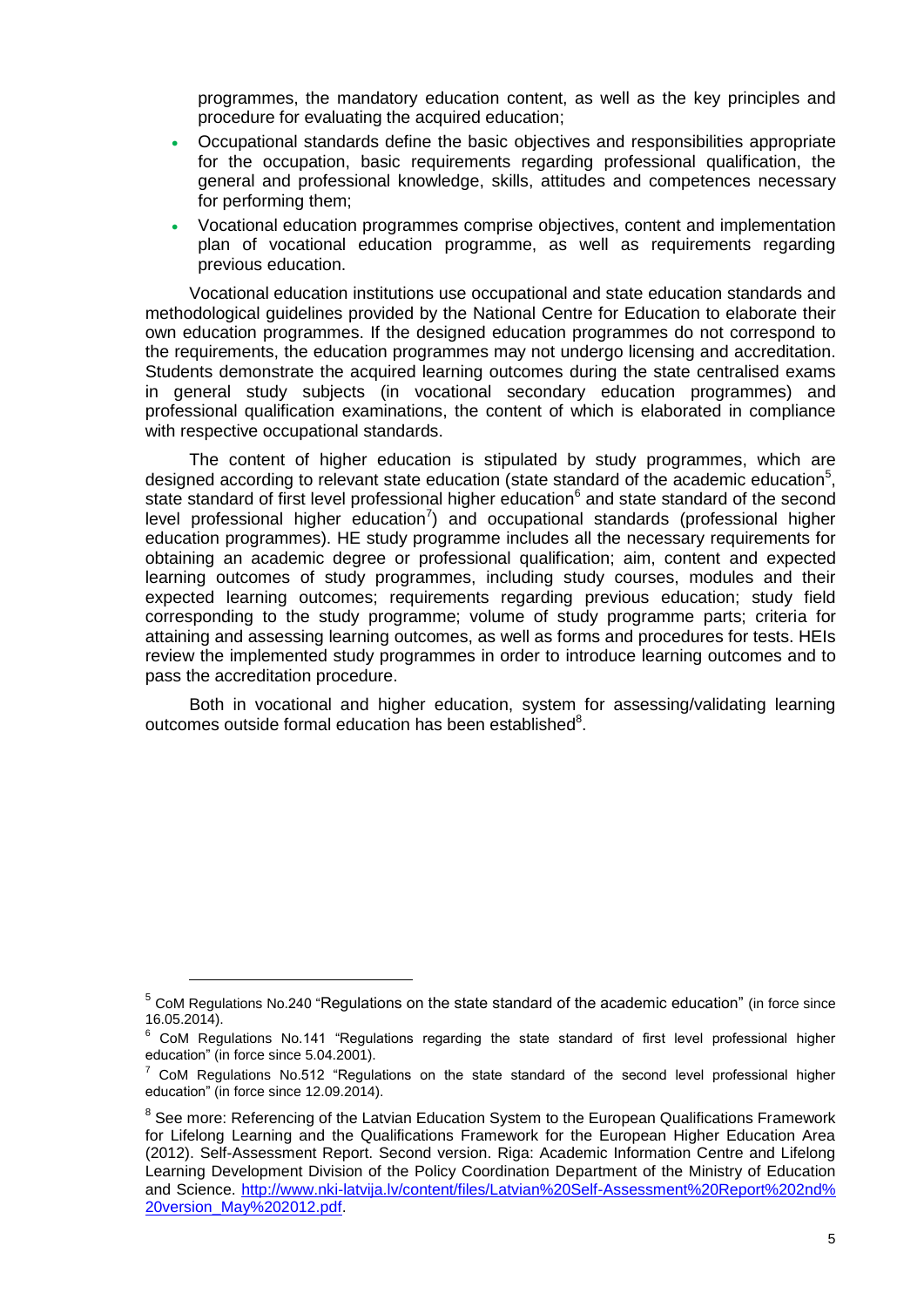## <span id="page-5-0"></span>**The methodology of study**

The **aim** of the study was to explore:

- The knowledge and understanding of learning outcomes among the members of education institution administration and teaching staff;
- The application of learning outcomes in teaching/learning process;
- Respondents' expectations in connection with the implementation of learning outcomes approach.

In the course of the study (October and November 2013), 66 structured interviews were planned in all regions of Latvia (see Table 1). The interviews were conducted at education institutions of all levels and types; the qualifications offered by the institutions are included in the LQF. At each education institution two structured interviews were conducted – one with a representation of administration and one interview the representative of teaching staff.

| <b>Education institutions in Riga</b><br><b>Education institutions in regions</b><br><b>Total</b>                                                       |                                                                                                                                                                                                                                                                             |    |  |  |
|---------------------------------------------------------------------------------------------------------------------------------------------------------|-----------------------------------------------------------------------------------------------------------------------------------------------------------------------------------------------------------------------------------------------------------------------------|----|--|--|
|                                                                                                                                                         | <b>General education institutions</b>                                                                                                                                                                                                                                       |    |  |  |
| • 2 secondary schools<br>school<br>secondary<br>with<br>• 1<br>Russian as the language of<br>instruction                                                | • 6 basic schools<br>• 3 secondary schools<br>• 1 primary school<br>• 1 evening school with two parallel<br>languages of instruction<br>1 basic school with Russian as the<br>language of instruction<br>• 1 secondary school with two parallel<br>languages of instruction | 16 |  |  |
|                                                                                                                                                         | <b>Vocational education institutions</b>                                                                                                                                                                                                                                    |    |  |  |
| • 1 secondary school<br>• 1 secondary school (under the<br>direction of Ministry of Culture)<br>• 1 secondary school (functions<br>in terms of college) | • 5 secondary schools/technical schools<br>secondary school (under<br>the<br>$\cdot$ 1<br>direction of Ministry of Culture)<br>• 1 secondary school (functions in terms<br>of college)                                                                                      | 10 |  |  |
| <b>Higher education institutions</b>                                                                                                                    |                                                                                                                                                                                                                                                                             |    |  |  |
| $\bullet$ 2 state founded HEIs<br>• 2 private HEIs<br>• 1 state founded college<br>• 1 private college                                                  | • 1 state founded college<br>• 1 state founded HEI                                                                                                                                                                                                                          | 8  |  |  |

## **Table 1. Distribution of the planned interviews by education institutions and regions**

The number, type and the proportion (Riga – region) of the surveyed institutions in three groups was selected according to the proportional distribution of education institutions as to their number. This proportion, however, is not observed between the three groups (general, vocational and higher education), since the differences among the total number of education institutions regarding the stages and types of education are too great.

During the study, in total **54 interviews** were conducted:

- 23 interviews in 12 general education institutions;
- 17 interviews in 9 vocational education institutions (including 2 colleges implementing first level professional higher education programmes);
- 14 interviews in 5 higher education institutions and 2 colleges.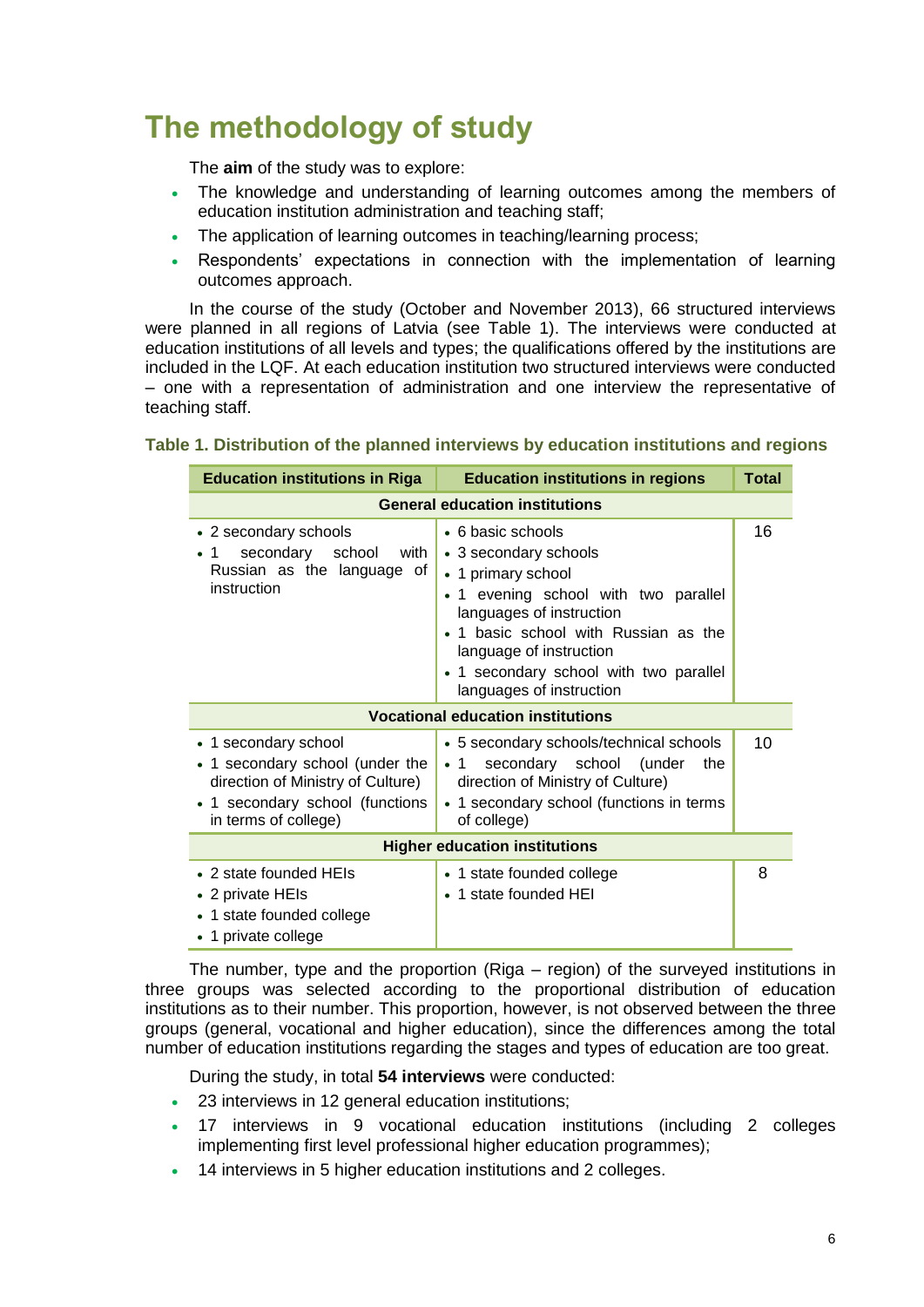**34 interviews** were conducted at education institutions located **in regions outside Riga**:

- 19 interviews with the representatives of general education institutions;
- 11 interviews with the representatives of vocational education institutions;
- 2 interviews with the representatives of college;
- 2 interviews with the representatives of higher education institutions.
	- **20 interviews** were conducted at education institutions located **in Riga**:
- 4 interviews with the representatives of general education institutions;
- 6 interviews with the representatives of vocational education institutions;
- 2 interviews with the representatives of college;
- 8 interviews with the representatives of higher education institutions.

Partly structured interview was chosen as the data collection method, since this way more extensive and accurate answers may be obtained, which can be analysed using both qualitative and quantitative research methods. The interview consisted of four sets of questions including several issues. The interviews imparted the following main questions: data about respondents; knowledge about learning outcomes; application of learning outcomes in education; as well as respondents' expectations in regards to the use of and obtaining information about learning outcomes. To collect comparable data, the content of interview templates was designed similarly for all education institutions (regardless the stage and type of education); apart from questions relevant to a particular target group, e.g., questions about state education or occupational standards, exams prepared by the National Centre for Education, as well as in the interview part about expectations – questions about lifelong learning, validation of previous education/experience and connection with labour market. All questions of interviews (with representatives of HEIs) are outlined in the Appendix 2.

Since the sample is not very extensive, wherever possible, the acquired quantitative data were examined in the cross-section of all stages and types of education. Whereas the recommendations and the results of qualitative analysis were described both in terms of individual stages and types of education and providing shared proposals and conclusions regarding the entire education system in general.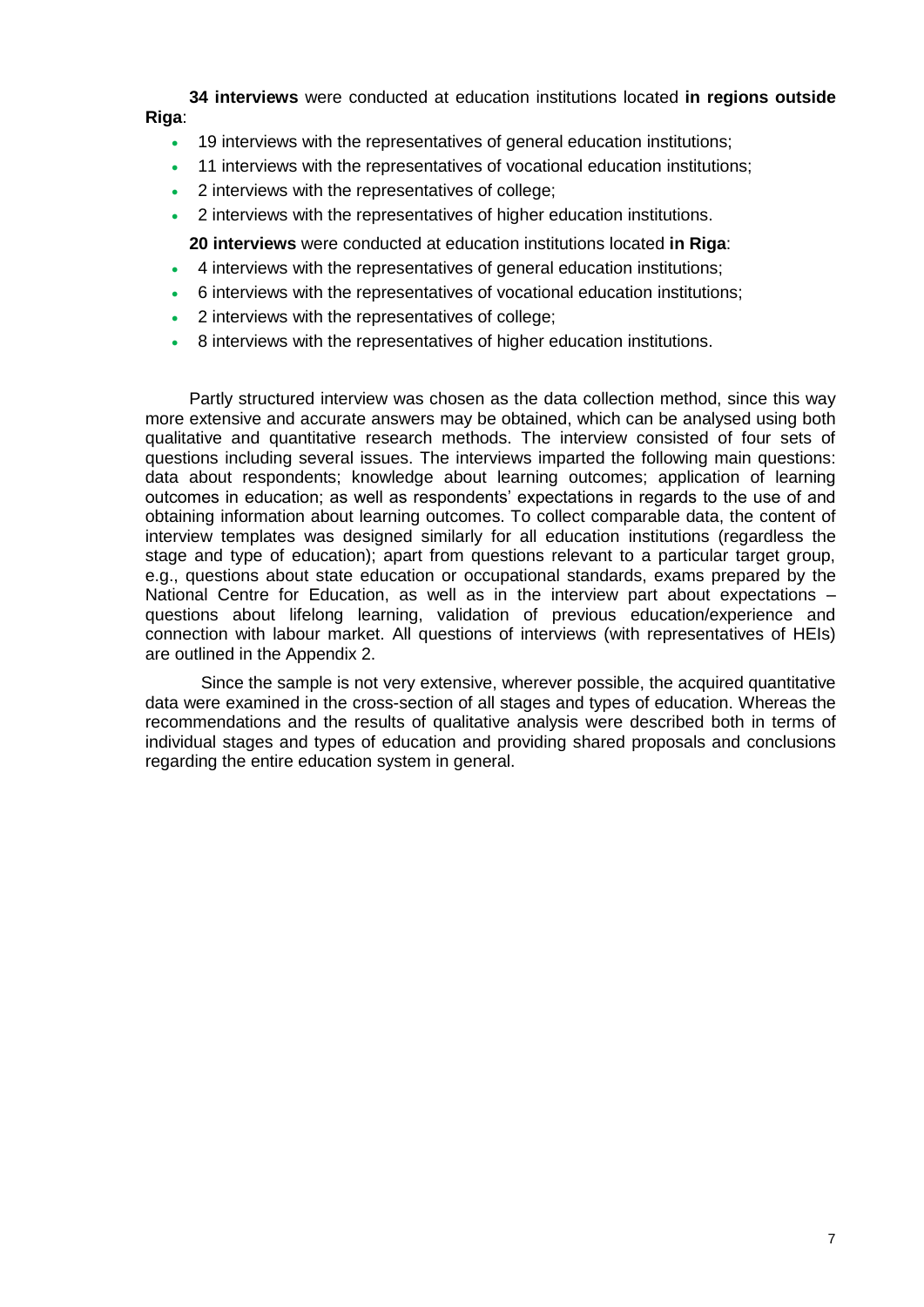## <span id="page-7-0"></span>**Main Results of Study**

In total 54 respondents participated in the study, of which 44 were females and 10 – males. The most of respondents were at aged of 36-55 (55.5%) or 26-35 (25.9%). 26 teachers and 28 representatives of education institution administration were interviewed. Detailed results of the study are outlined in the Appendix 2.

## <span id="page-7-1"></span>**Accessibility of information**

This set of questions included the following topics: availability of information on learning outcomes; information sources; main obstacles in work with learning outcomes (at national and education institution level); level of knowledge on learning outcomes (in country and colleagues).

The results of interviews on "**availability of information on learning outcomes**":

- 38.9% respondents consider that availability of information is "good";
- 27.8% respondents availability of information is "rather good";
- 25.9% respondents availability of information is "average";
- 5.6% respondents availability of information is "rather bad";
- 1.9% respondents  $-$  hard to say".

The results of interviews indicate that differences in answers according to the stage and type of education can be observed: the personnel of general education institutions provided the most positive assessment of the accessibility of the information, while the representatives of higher education institutions and colleges were more critical in this question.

The respondents expressed a number of insights how of improving the accessibility of information. Even though the employees of the HEIs expressed the most critical opinion on the accessibility of information, these respondents mentioned for a couple of times that they gained information during the seminars organised by EQF national coordination point and other institutions, and from the materials available on the Internet. When evaluating the study results, conclusion may be drawn that the informative seminars organised so far have been mainly targeted at the employees of HEIs; even though the accessibility of information is not given high evaluation, the most extensive information had been available to this group of respondents.

The representatives of HEIs in the interviews mentioned the experience of other countries and information sources in foreign languages. The results of interviews prove that the respondents mainly search information in foreign sources; thus, it would be necessary to improve and popularize national information sources in connection with learning outcomes.

At vocational and general education institutions included in the study learning outcomes were predominantly linked with the relevant state education standard, study subject standards, and occupational standards (vocational education institutions). The availability of these documents explains why the accessibility of information was evaluated positively by the mentioned respondents. Yet, according to the respondents, the standards are rather heavy and bulky, as well as learning outcomes included in the standards are given different interpretations among education institutions, which causes the main obstacles for the system to take a uniform approach to this issue. The results of interviews show that education institutions rarely considers a purposeful acquisition of the interdisciplinary knowledge, skills and competences if these are not listed in one of the standards. Information about the enumeration of learning outcomes is easy available;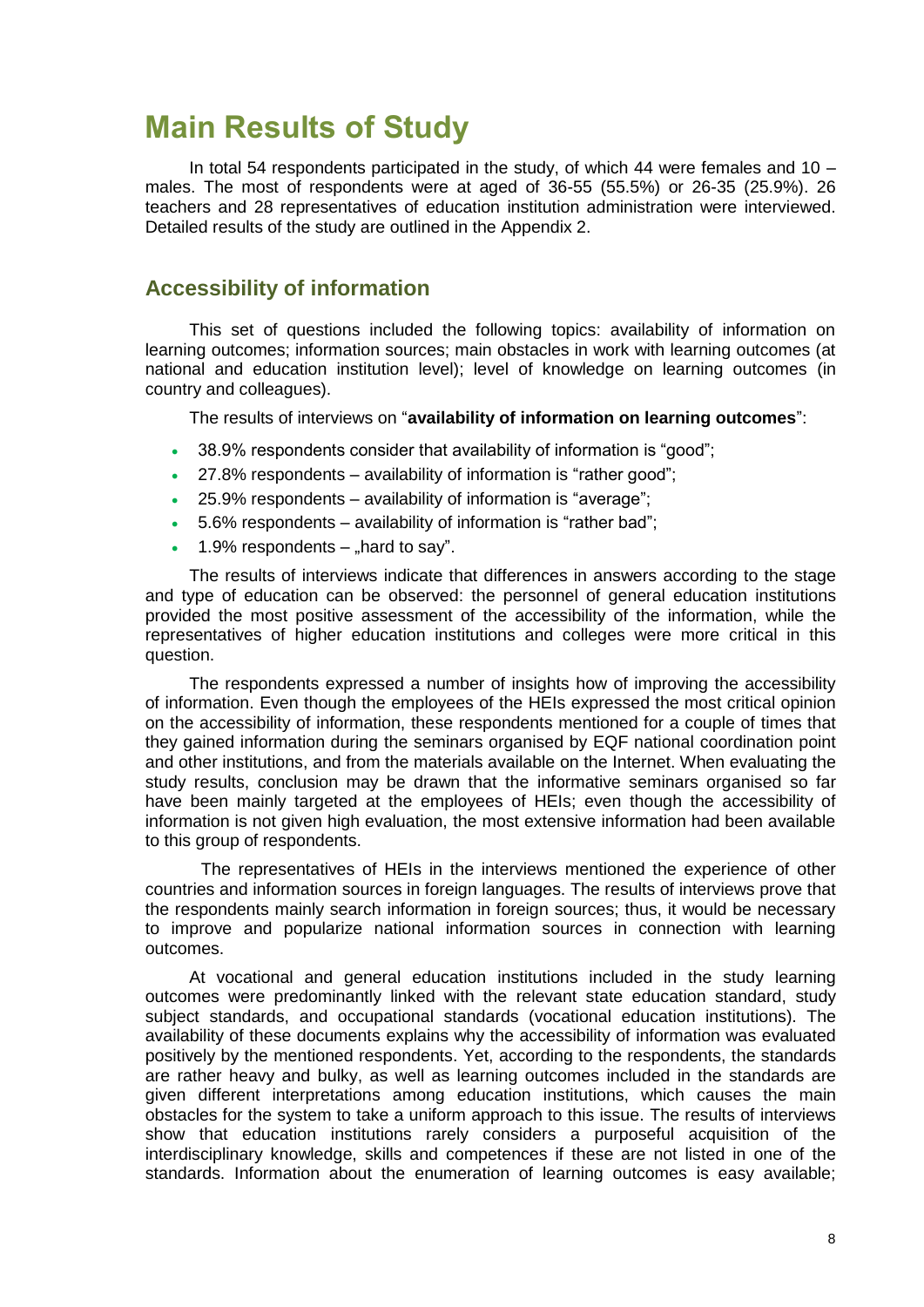however, the information on the concept of learning outcomes is more difficult to find t and understand their meaning the education system.

It can be concluded that the representatives of HEIs are better informed about learning outcomes, but being aware of the scope of the concept, understand that more information could be made accessible. Whereas vocational education institutions, due to the specific features of their functions, are more oriented towards labour market and practical application of knowledge, skills and competences, which facilitate personnel's understanding of learning outcomes; however, not all vocational schools, especially in regions, are sufficiently involved in the circulation of information. At general education institutions learning outcomes are often perceived as implementation of the Cabinet of Ministers Regulations, not as a tool for organising teaching/learning process and performing students' assessment.

The results of study indicate that if need be all the necessary information can be found using Internet. The collected data on "**information sources**" (multiple answers could be provided):

- 49 replies Internet;
- 42 replies seminars:
- 35 replies colleagues;
- 22 replies publications;
- 18 replies direct communication with the competent institution working on learning outcomes.

The respondents' answers about existing and potential information sources are outlined in Table 2. The representatives of HEIs, especially, mentioned various web sites of various institutions, seminar materials, as well as *Twitter* accounts as useful sources of information. The interviewed employees of general education institutions highlighted that Internet sources could not always be trusted and that they lacked knowledge on where to look for necessary information.

|                                          | <b>Internet</b> | <b>Publications</b>                   | <b>Seminars</b> | <b>Direct</b><br>communication<br>with competent<br>institution | <b>Colleagues</b> |  |
|------------------------------------------|-----------------|---------------------------------------|-----------------|-----------------------------------------------------------------|-------------------|--|
|                                          |                 | <b>Higher education institutions</b>  |                 |                                                                 |                   |  |
| <b>Existing sources</b>                  | 14              | 6                                     | 10              | 4                                                               | 9                 |  |
| <b>Preferable sources</b>                | 13              | 10                                    | 13              | 7                                                               | 5                 |  |
| <b>Vocational education institutions</b> |                 |                                       |                 |                                                                 |                   |  |
| <b>Existing sources</b>                  | 14              | 10                                    | 13              | 6                                                               | 9                 |  |
| <b>Preferable sources</b>                | 13              | 6                                     | 14              | 3                                                               | 8                 |  |
|                                          |                 | <b>General education institutions</b> |                 |                                                                 |                   |  |
| <b>Existing sources</b>                  | 21              | 6                                     | 19              | 8                                                               | 17                |  |
| <b>Preferable sources</b>                | 17              | 9                                     | 14              | 9                                                               | 10                |  |
|                                          |                 |                                       |                 |                                                                 |                   |  |
| <b>Total (existing)</b>                  | 49              | 22                                    | 42              | 18                                                              | 35                |  |
| <b>Total (preferable)</b>                | 43              | 25                                    | 41              | 19                                                              | 23                |  |

### **Table 2. Existing and preferable information sources on learning outcomes by types of education institutions (frequencies)**

To explore good practice and introduce positive changes, seminars and other types of direct communication is very crucial. The interviewed representatives of HEIs not only participate in various seminars and experience sharing events, but also organise them. The personnel of HEIs often are members of working groups dealing with the respective issues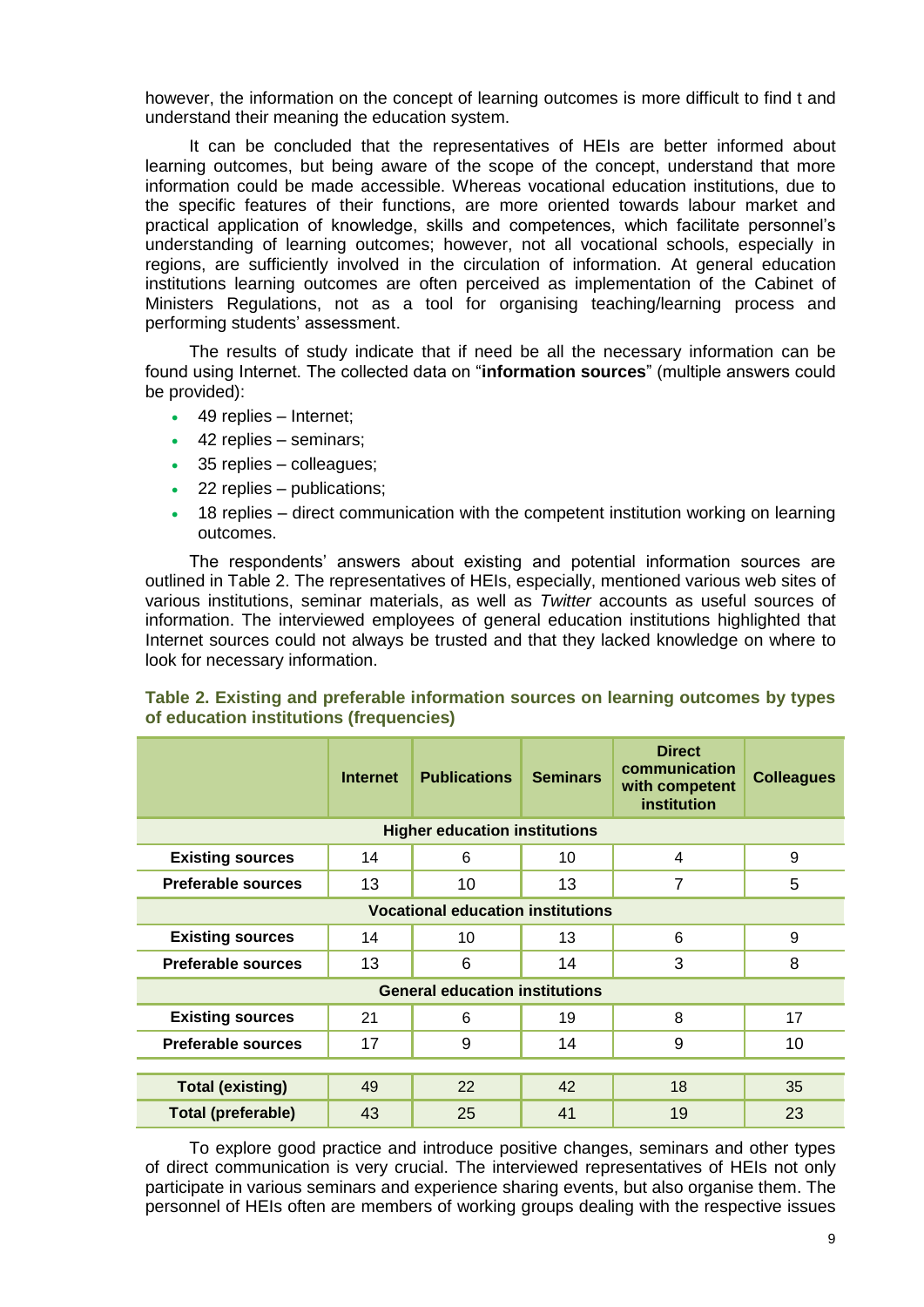at national or international level. The employees of institutions of general and vocational education have high evaluation of experience sharing seminars; however, these are not always accessible to everybody. The interviewed employees of general and vocational education institutions highly appreciated exchange of experience during the seminars, as well, although these events are not available for everyone. Particularly the results of interviews with employees of general and vocational education institutions, located show that the administrative territorial reform has resulted in decreasing of information and best practice sharing among faculty members, i.e., active communication among education employees predominantly takes place within the county (*novads*), which includes a smaller number of schools, compared to the time when such sharing of information took place on the district (*rajons*) level. Moreover, the funding principle "money follows the student" does not facilitate the wish of large and strong city education institutions to share their best practice with smaller schools, because due to the decreasing number of children schools actively strive to maintain a stable number of children in all the groups of grades.

The results of interviews with the vocational education institutions point out that excellent way how to obtain the latest information about learning outcomes is employers' opinion, participation in the elaboration of occupational standards, as well as qualification examinations. Moreover, it is also a way of establishing professional contacts in order to share best practice in further work, as well.

The "**preferable ways of obtaining information**" indicated in interviews are not essentially different from the existing information sources:

- $\cdot$  In total 43 replies Internet;
- In total 41 replies seminars;
- In total 25 replies publications;
- $\cdot$  In total 23 replies colleagues;
- In total 19 replies direct communication with the competent institution working on learning outcomes.

Comparing the existing and preferable way of obtaining information (see Table 2), the demand for publications has slightly increased, but the need to share information with colleagues – decreased. The representatives from education institutions of all stages and types noted that it was important to share the best practice; thus, inspiring and supporting changes at other education institutions. Moreover, these examples should be sufficiently detailed to ensure that, when necessary, the best practice could be adopted in a qualitative way.

The results of interviews with the representatives of HEIs suggest the following measures should be performed for information distribution:

- Internet tools should be used more extensively in providing information on learning outcomes
- The responsible institutions should collect topical information, for example, by creating regular newsletter on the relevant topic; thus, education institutions would not have to spend so much time looking for credible topical information;
- Wider public should be informed about learning outcomes and the qualifications framework in general using the media.
- The main topical issues should be presented to the vice-rectors for academic affairs of HEIs.

The representatives from the vocational and general education institutions provided the following proposals for improving information exchange:

- Seminars and study visits should be arranged, as well as their quality should be improved;
- The good practice should be observed directly by visiting other schools; in the case of vocational schools teachers should be ensured possibility to have internship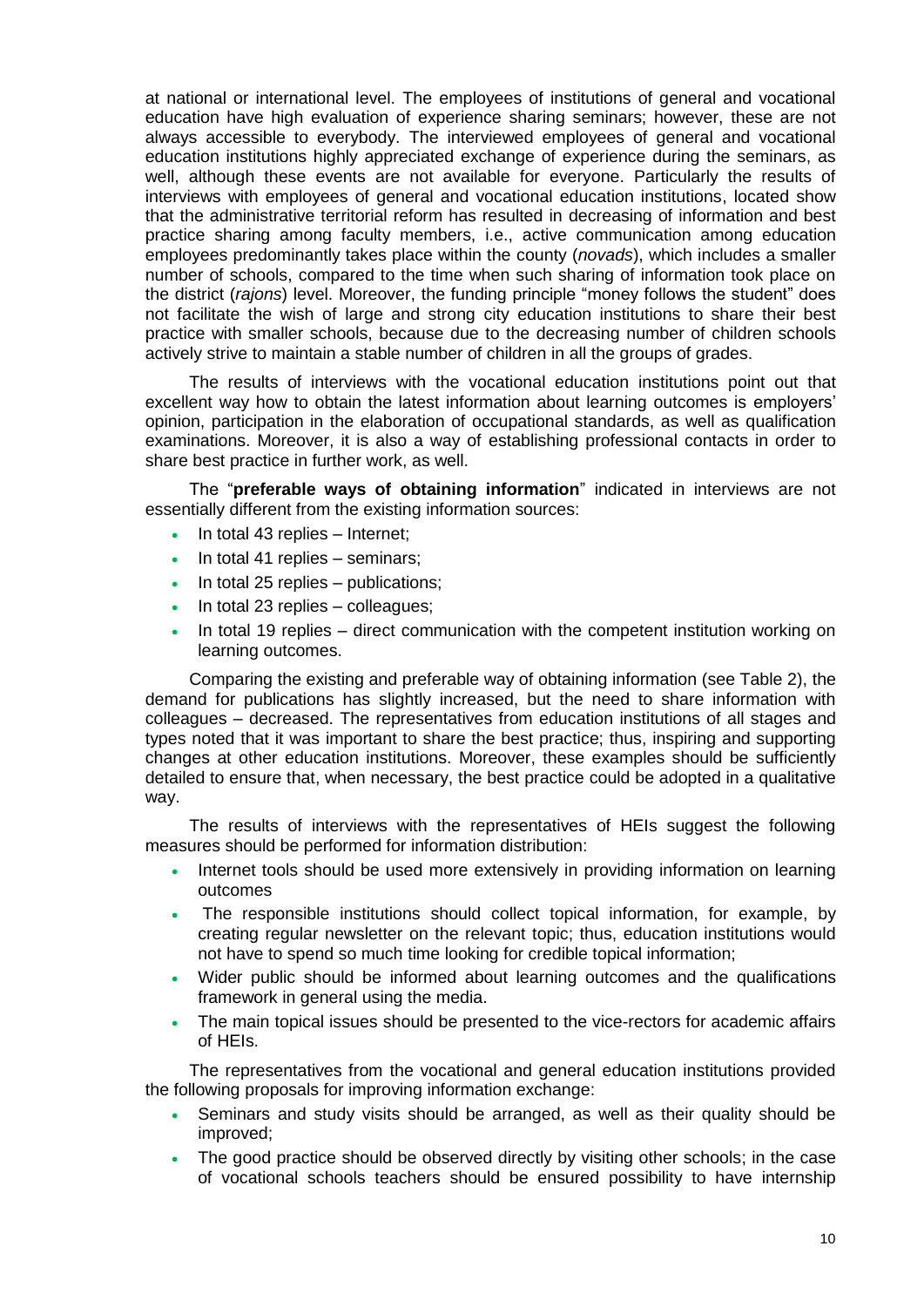periods in the companies of the sector, thus ensuring better understanding of the best practice to be adopted;

- Learning outcomes should be explained from the perspective of didactics first learning outcomes should be formulated for education programmes, thereafter – for study subject in order to facilitate link between subjects;
- In order to understand, which learning outcomes can be attained by the Latvian youth at particular age, diagnostic testing should be conducted involving all the students because at present there is lack of information concerning the average level of youth's knowledge; and, therefore, it is not possible to evaluate objectively, what level corresponds to high or low achievements:
- Clear information should be ensured, where the teachers of various study subjects should turn for advice, if they wish to receive methodological support regarding the introduction and use of learning outcomes in classes.

According to the results of this study, conclusion can be drawn that the representatives of HEIs are satisfied with the quality of seminars held thus far, but they wish to have more extensive possibilities of finding various materials on the Internet. Whereas the respondents from the general and vocational education institutions stressed the need to improve the quality of seminars and develop additional networking tools, as well as ensure the necessary information on the Internet.

## <span id="page-10-0"></span>**Knowledge about learning outcomes**

Regarding the results of interviewers, the majority of employees of vocational and general education institutions interpreted learning outcomes as the assessment that students receive during their learning. When the interviewees were provided with more extensive explanation about the term, learning outcomes were usually linked with the existing education and occupational standards. Especially the representatives of general education institutions perceived the state education standards as a direct reflection of learning outcomes. Due to this view, broader view on the learning outcomes was not frequently observed in the interviews. Whereas the respondents at the HEIs predominantly immediately recognised the concept of learning outcomes and mentioned a seminar or process for improving internal quality, in which the higher education institution applied or intended to apply learning outcomes.

The results of interviews on "**the general level of knowledge about learning outcomes in the country**" (see Table 3):

- 53.7% of respondents evaluated public knowledge on learning outcomes as "average";
- 25.9% of respondents "rather low" knowledge;
- 13.0% of respondents "rather high" knowledge;
- $\bullet$  5.6% of respondents "hard to say";
- 1.9% of respondents "low" knowledge;
- 0% of respondents "high" knowledge.

The results of interview show, firstly, teachers and society often have intuitive understanding of the concept of learning outcomes, yet they would rarely define the term as formulated in this study, as well as, most probably, they would not be able to explain how learning outcomes fit into the education system. Secondly, learning outcomes approach and its meaning should be explained to pupils starting with basic school, since currently young people focus more upon the result – the grades and the diploma that they get, not upon the education content.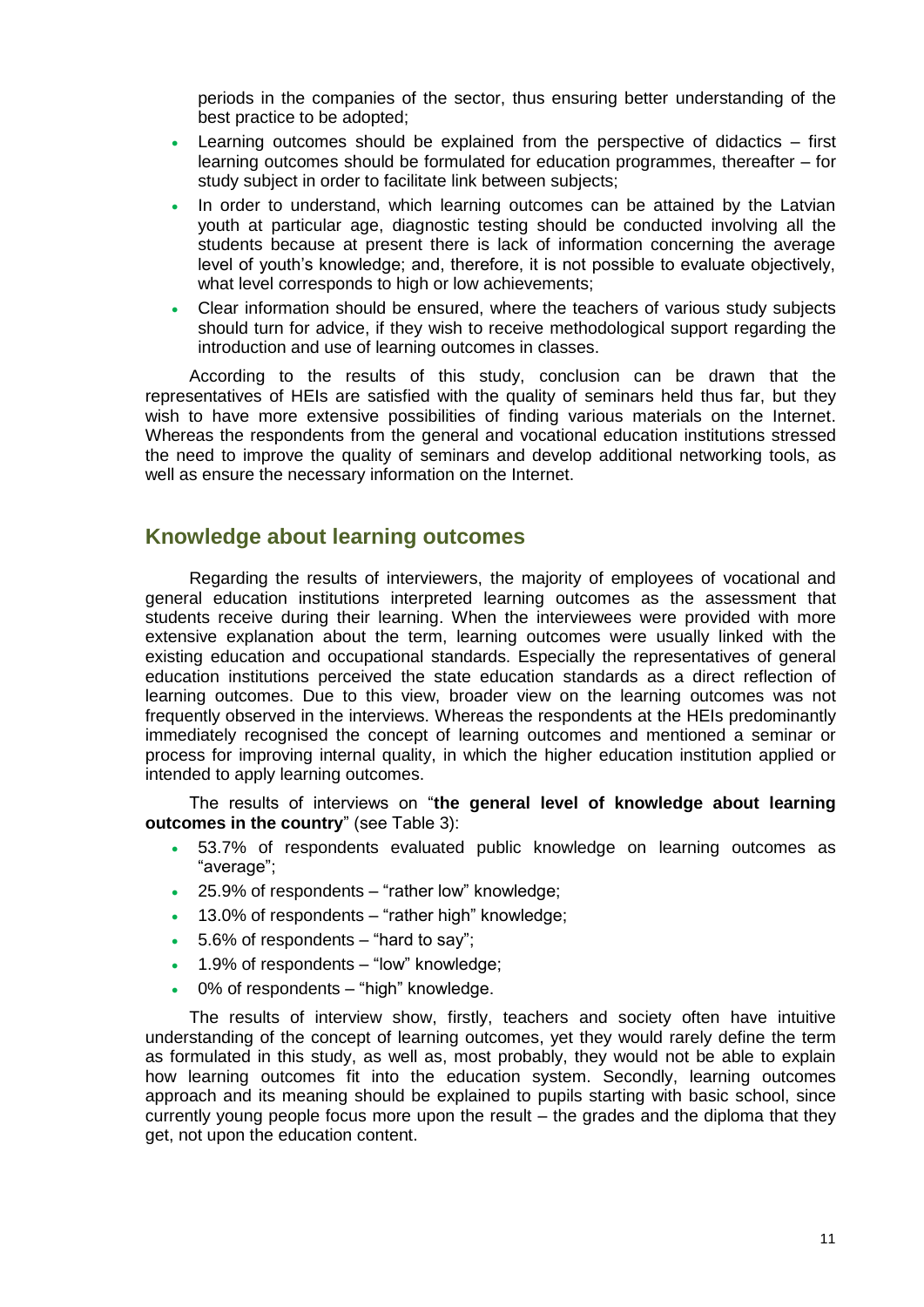|                                                                         | Low | <b>Rather</b><br>low | Average | Rather<br>high | <b>High</b> | <b>Hard to</b><br>say |
|-------------------------------------------------------------------------|-----|----------------------|---------|----------------|-------------|-----------------------|
| At national level (general<br>level of knowledge)                       | 1.9 | 25.9                 | 53.7    | 13.0           | 0.0         | 5.6                   |
| Colleagues'<br>οf<br>level<br>knowledge in the education<br>institution | 0.0 | 1.9                  | 22.2    | 51.9           | 24.1        | 0.0                   |

### **Table 3. Level of knowledge on learning outcomes (%)**

The results of interviews on "**colleagues' level of knowledge at the education institution represented by the respondent**" indicate that the assessment is higher comparing to society in general:

- 51.9% of respondents evaluated colleagues' knowledge on learning outcomes as "rather high";
- 24.1% of respondents "high" colleagues' knowledge;
- 22.2% of respondents "average" colleagues' knowledge;
- 1.9% of respondents "rather low" colleagues' knowledge;
- 0% of respondents "low" colleagues' knowledge.

The results of study differ if the data are analysed according to the stage and type of education. The employees of the vocational education institutions had the most critical opinion of themselves and their colleagues, but the employees of the general education institutions had the highest assessment of their colleagues – almost 90% of the answers were "high" and "rather high".

The results of interviews with the representatives of the HEIs indicate that the main problem is poor understanding of the concept of learning outcomes, especially among the professionals of the field, who are involved in developing and ensuring the study process. Learning outcomes have been defined for many study courses; however, not all teachers are familiar with the specific terminology of the learning outcomes approach. The respondents at the vocational education institutions emphasised that, although the understanding of the term "learning outcomes" was not always high, since the studies were very practical, every teacher or trainer was rather aware of what knowledge, skills and students should acquire for them to pass the centralized qualification exam. Whereas the interviewed employees of the general education institutions said that the teachers had very good knowledge of the state education standard, but it did not mean that the concept of learning outcomes was also understood. General education institutions experience particular difficulties in exploring and introducing interdisciplinary skills and competences.

## <span id="page-11-0"></span>**Obstacles to introducing learning outcomes**

During the interviews respondents were asked about obstacles in working with learning outcomes both at the national and institutional level. The respondents in 5 point Likert scale evaluated the significance of six obstacles  $-$  (1) education institution personnel's lack of knowledge about learning outcomes; (2) lack of common understanding of learning outcomes; (3) lack of information; (4) unclear (fragmented) policy for introducing learning outcomes; (5) lack of resources for dealing with this issue; (6) unwillingness of teachers to accept the changes – in which 1 meant "not an obstacle", but 5 – "a significant obstacle" (see Table 4).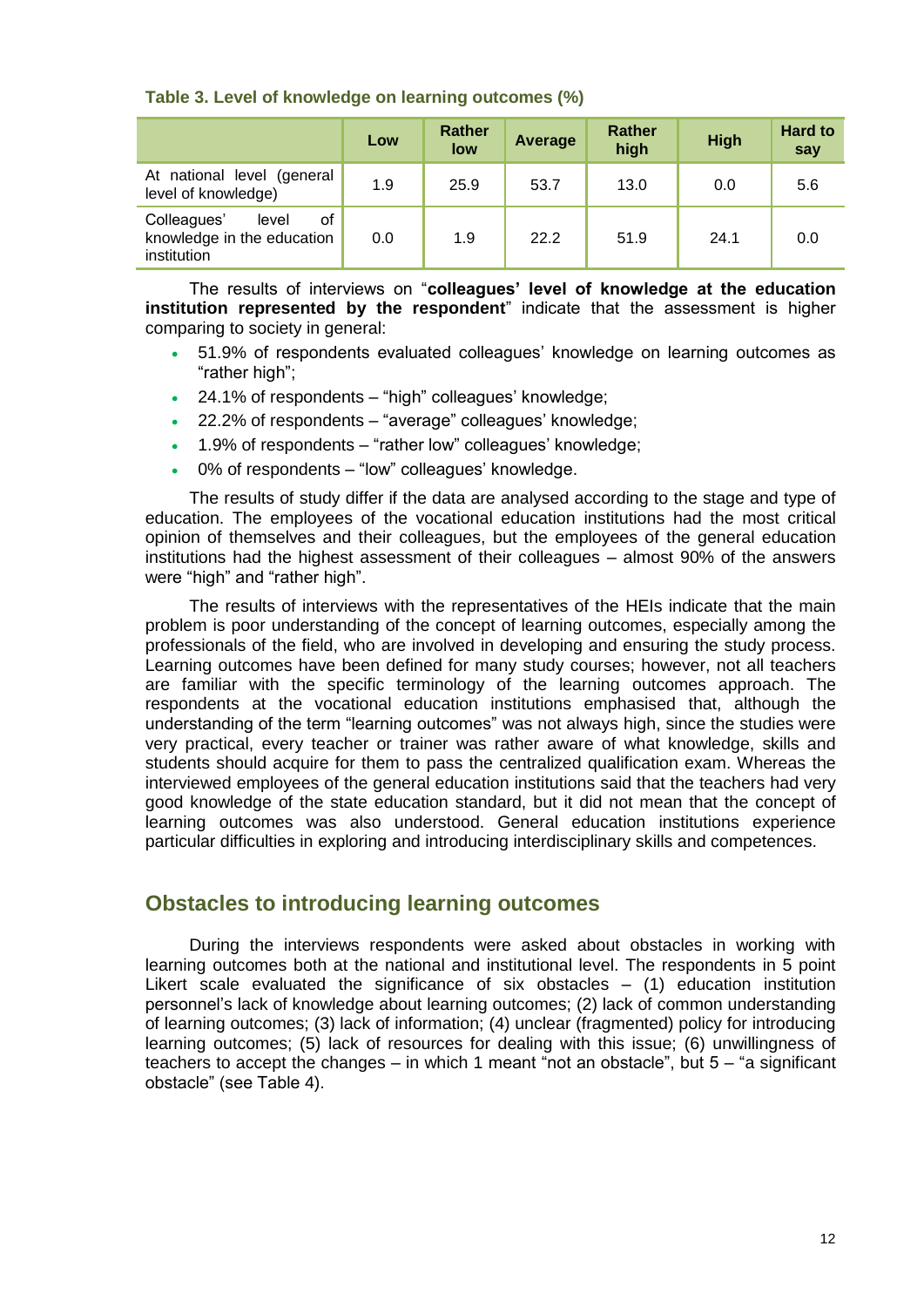|                                                                             | Not an<br>obstacle                            | <b>Rather</b><br>not an<br>obstacle | Average<br>obstacle | <b>Rather</b><br>significant<br>obstacle                      | <b>Significant</b><br>obstacle | <b>Hard to</b><br>say |  |
|-----------------------------------------------------------------------------|-----------------------------------------------|-------------------------------------|---------------------|---------------------------------------------------------------|--------------------------------|-----------------------|--|
| Education institution personnel's lack of knowledge about learning outcomes |                                               |                                     |                     |                                                               |                                |                       |  |
| National level                                                              | 24.1                                          | 33.3                                | 24.1                | 13.0                                                          | 5.6                            | 0.0                   |  |
| Education institutional level                                               | 46.3                                          | 35.2                                | 14.8                | 1.9                                                           | 1.9                            | 0.0                   |  |
|                                                                             |                                               |                                     |                     | Lack of common understanding of learning outcomes             |                                |                       |  |
| National level                                                              | 11.1                                          | 11.1                                | 31.5                | 25.9                                                          | 20.4                           | 0.0                   |  |
| Education institutional level                                               | 35.2                                          | 27.8                                | 25.9                | 9.3                                                           | 1.9                            | 0.0                   |  |
| <b>Lack of information</b>                                                  |                                               |                                     |                     |                                                               |                                |                       |  |
| National level                                                              | 35.2                                          | 20.4                                | 24.1                | 13.0                                                          | 7.4                            | 0.0                   |  |
| Education institutional level                                               | 55.6                                          | 29.6                                | 11.1                | 3.7                                                           | 0.0                            | 0.0                   |  |
|                                                                             |                                               |                                     |                     | Unclear (fragmented) policy for introducing learning outcomes |                                |                       |  |
| National level                                                              | 24.1                                          | 1.9                                 | 16.7                | 35.2                                                          | 20.4                           | 1.9                   |  |
| Education institutional level                                               | 44.4                                          | 29.6                                | 14.8                | 7.4                                                           | 1.9                            | 1.9                   |  |
|                                                                             | Lack of resources for dealing with this issue |                                     |                     |                                                               |                                |                       |  |
| National level                                                              | 11.1                                          | 16.7                                | 20.4                | 25.9                                                          | 18.5                           | 7.4                   |  |
| Education institutional level                                               | 29.6                                          | 27.8                                | 16.7                | 22.2                                                          | 3.7                            | 0.0                   |  |
| Unwillingness of teachers to accept the changes                             |                                               |                                     |                     |                                                               |                                |                       |  |
| National level                                                              | 14.8                                          | 27.8                                | 29.6                | 14.8                                                          | 7.4                            | 5.6                   |  |
| Education institutional level                                               | 44.4                                          | 22.2                                | 18.5                | 9.3                                                           | 3.7                            | 1.9                   |  |

## **Table 4. Main obstacles in the work with learning outcomes at the national and education institutional level (%)**

The results of interviews point out that the work with learning outcomes at the national level was evaluated more critically compared to the institutional level. The data show that the respondents, when analysing the work of their own education institution, assessed all the obstacles as insignificant – more than 50% of respondents chose "not an obstacle" or "rather not an obstacle". Thus, conclusion can be drawn that the employees of the education institutions have noticed problems in the implementation of learning outcomes at the national level. The results of interviews on "**main obstacles in the work**  with learning outcomes at the national level" (assessed as "rather significant obstacle" or "significant obstacle"):

- Unclear (fragmented) policy for introducing learning outcomes 55.6% of respondents;
- Lack of common understanding of learning outcomes 46.3% of respondents;
- Lack of resources 44.4% of respondents;
- Unwillingness of teachers to accept the changes 22.2% of respondents;
- Lack of information 20.4% of respondents;
- Education institution personnel's lack of knowledge about learning outcomes 18.6% of respondents.

The results of interviews on "**main obstacles in the work with learning outcomes at the education institutional level**" (assessed as "rather significant obstacle" or "significant obstacle"):

- Lack of resources 25.9% of respondents;
- Unwillingness of teachers to accept the changes 13.0% of respondents;
- Lack of common understanding of learning outcomes 11.2% of respondents;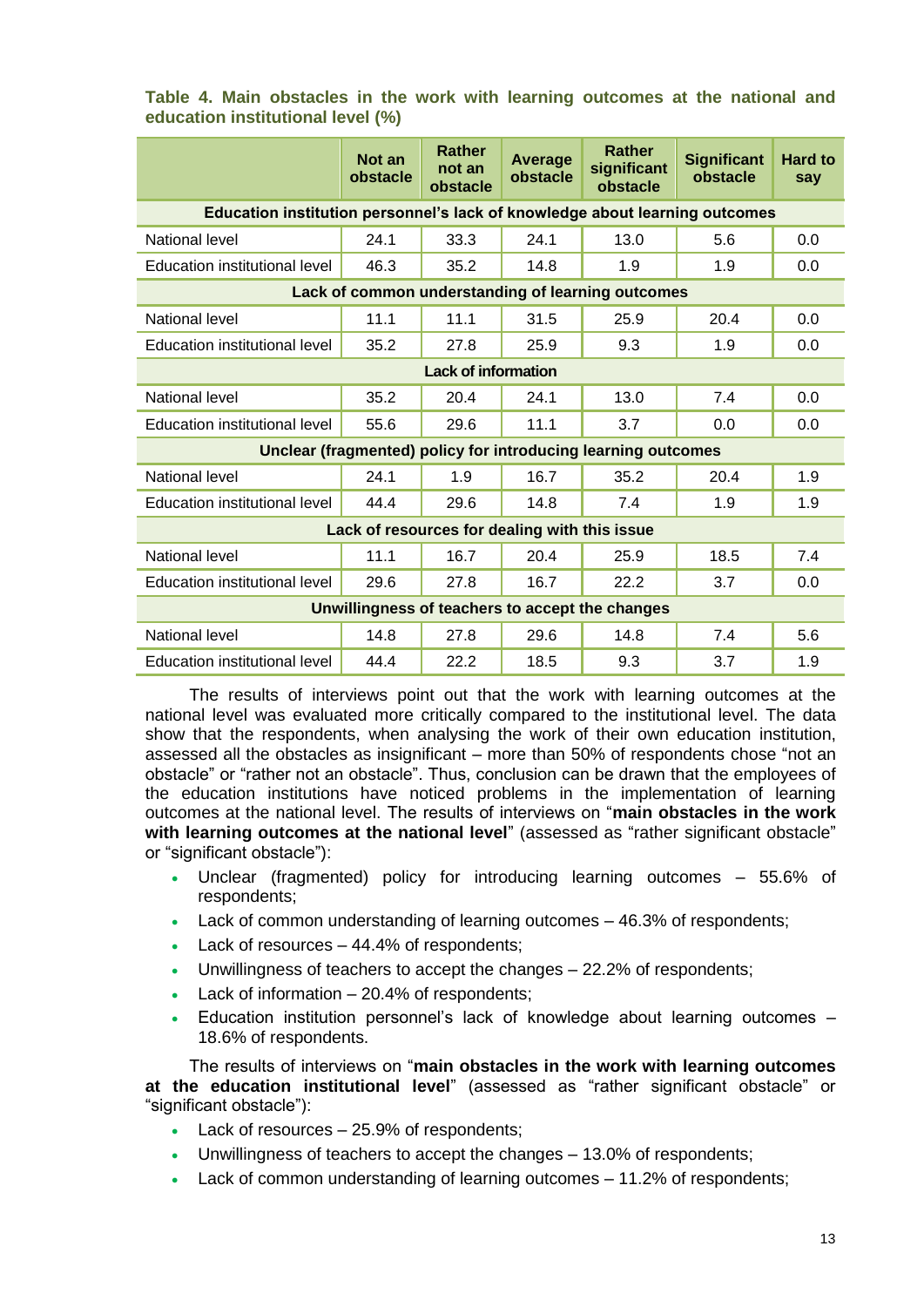- Unclear (fragmented) policy for introducing learning outcomes 9.3% of respondents;
- Employees' of the education institutions lack of knowledge about learning outcomes – 3.8% of respondents;
- Lack of information 3.7% of respondents.

In order to describe the reasons why the mentioned obstacles were evaluated as significant or insignificant, the respondents' comments concerning the difficulties in the work with learning outcomes at the national level are outlined in Table 5.

Whereas Table 6 summarises the respondents' comments concerning the issues in the work with learning outcomes at education institutional level.

According to the results of study, conclusion may be made that the respondents mainly see the obstacles in the work with learning outcomes at the national level, rather than at the education institutional level. The respondents do not have common understanding of the necessity of learning outcomes approach. Likewise, the results of interviews do not reveal a joint vision on the development of the education system and the contribution of each stage of education to it, especially among education institutions of various types and stages. During the interviews the following problems were highlighted: fragmented policy for implementing learning outcomes and lack of resources, especially lack of human resources. As less significant obstacles in the work with learning outcomes, the respondents named: lack of personnel's knowledge and lack of information.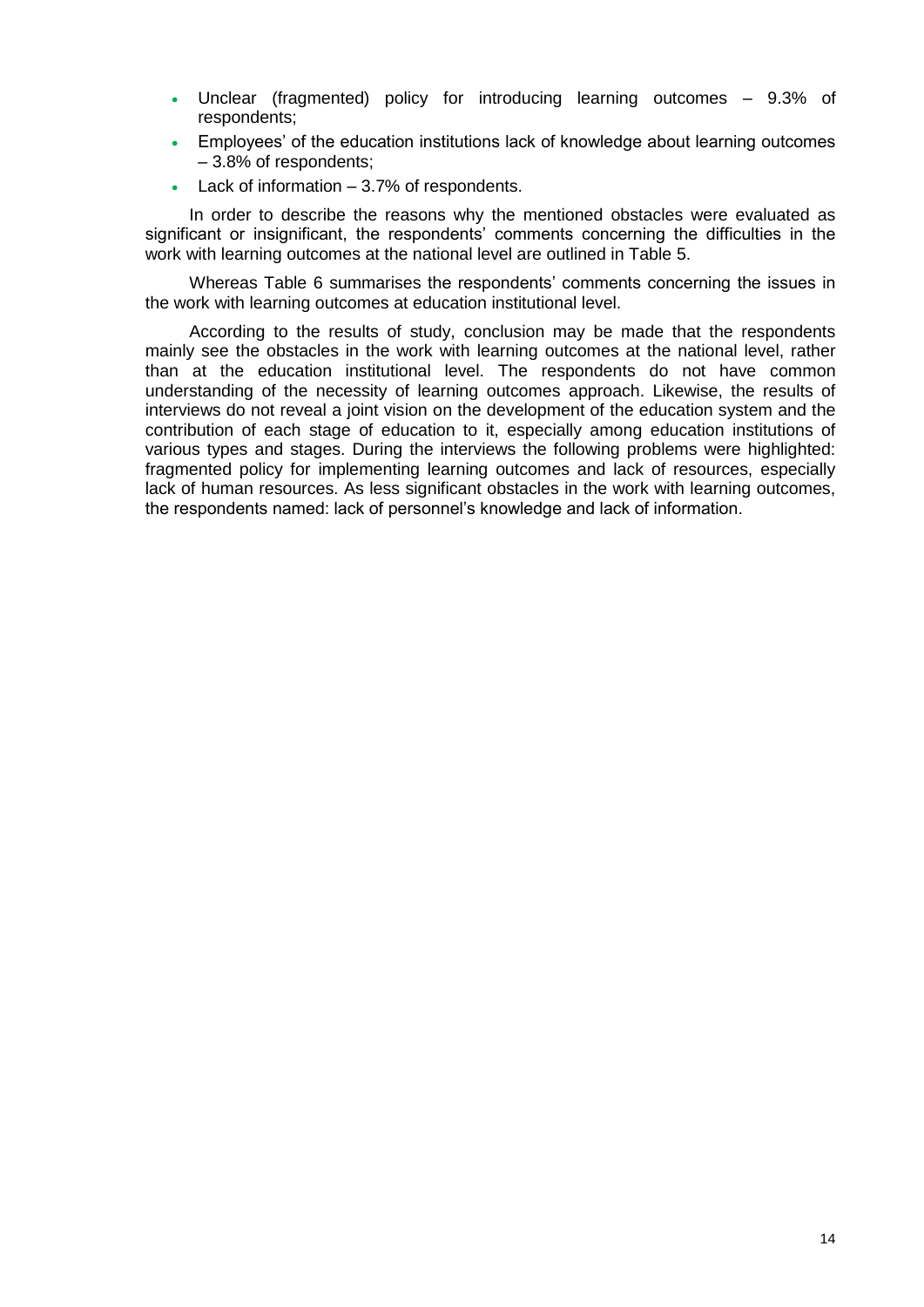| Respondents<br><b>Obstacles</b>                                                                  | <b>Higher education institutions</b>                                                                                                                                                                                                                                                                                                                                                                                                                                                     | <b>Vocational education</b><br><b>institutions</b>                                                                                                                                                                                       | <b>General education institutions</b>                                                                                                                                                                                                                   | <b>Comments referring to</b><br>all stages and types of<br>education institutions                          |
|--------------------------------------------------------------------------------------------------|------------------------------------------------------------------------------------------------------------------------------------------------------------------------------------------------------------------------------------------------------------------------------------------------------------------------------------------------------------------------------------------------------------------------------------------------------------------------------------------|------------------------------------------------------------------------------------------------------------------------------------------------------------------------------------------------------------------------------------------|---------------------------------------------------------------------------------------------------------------------------------------------------------------------------------------------------------------------------------------------------------|------------------------------------------------------------------------------------------------------------|
| institution<br>Education<br>lack<br>of<br>personnel's<br>about<br>knowledge<br>learning outcomes | • The professionals of the field<br>and also young teachers are not<br>always able to understand the<br>concept of learning outcomes in<br>full (especially in professional<br>HE programmes)<br>• The professionals of field are<br>able to intuitively ensure their<br>an opportunity<br>students<br>to<br>the<br>acquire<br>necessary<br>skills<br>knowledge,<br>and<br>competences, without always<br>understanding how these fit into<br>the common concept of learning<br>outcomes |                                                                                                                                                                                                                                          | • Teachers have good knowledge<br>of "knowledge", but not as good<br>of skills and competences                                                                                                                                                          |                                                                                                            |
| of<br>Lack<br>common<br>understanding<br><b>of</b><br>learning outcomes                          | $\bullet$ The<br>lack<br>of<br>common<br>understanding and vision on the<br>application of this concept<br>• Certain<br>difficulties<br>in<br>skills<br>differentiating<br>and<br>competences exist                                                                                                                                                                                                                                                                                      | vocational<br>• General<br>and<br>should<br>education<br>be<br>differentiated more, as rather<br>different<br>understandings<br>of<br>learning outcomes exist, but all<br>the students have to take the<br>same centralised examinations | • The various understanding of<br>learning outcomes exists among<br>the education institutions<br>• The education standards should<br>be reviewed (e.g., the transition<br>from primary school to basic<br>school has not been sufficiently<br>aligned) | $\bullet$ One<br>of<br>the<br>main<br>obstacles; therefore, the<br>explanatory work should<br>be continued |
| Lack of information                                                                              | • The information is not always<br>offered proactively, yet if there<br>is a wish to find anything there<br>are not too many obstacles                                                                                                                                                                                                                                                                                                                                                   |                                                                                                                                                                                                                                          | • There is little information about<br>skills<br>and<br>competences,<br>especially<br>regards<br>as<br>methodological material, since<br>the existing listing of knowledge,<br>skills and competences included<br>in the CoM Regulation is too          | $\bullet$ One<br>of<br>the<br>least<br>significant obstacles                                               |

**Table 5. Respondents' comments about the obstacles in the work with learning outcomes at the national level**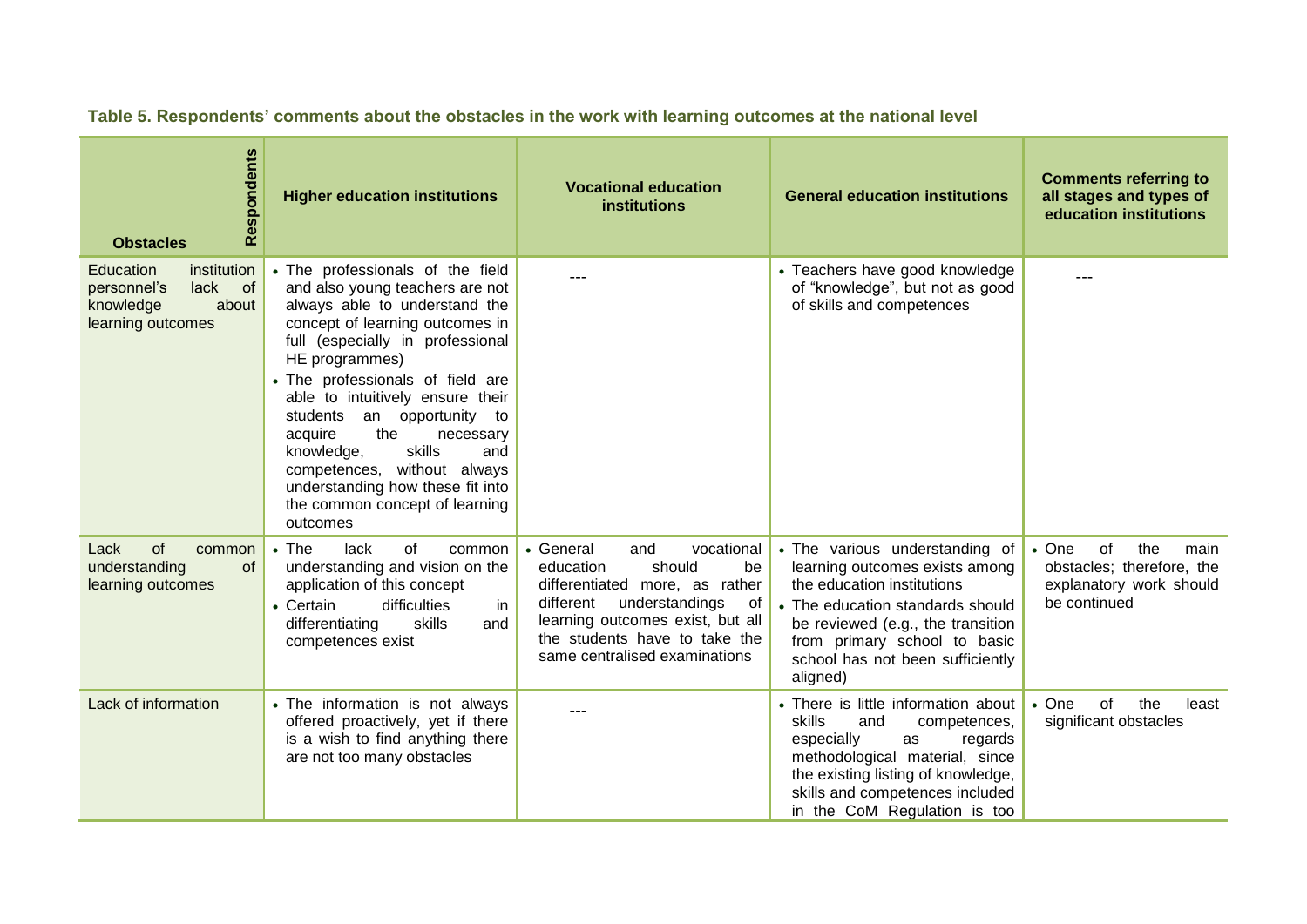| Respondents<br><b>Obstacles</b>                                        | <b>Higher education institutions</b>                                                                                                                                                                                                | <b>Vocational education</b><br><b>institutions</b>                                                                                                                                                           | <b>General education institutions</b>                                                                                                                                                                                                                                                                                                                                                                                                                | <b>Comments referring to</b><br>all stages and types of<br>education institutions                                                                                                               |
|------------------------------------------------------------------------|-------------------------------------------------------------------------------------------------------------------------------------------------------------------------------------------------------------------------------------|--------------------------------------------------------------------------------------------------------------------------------------------------------------------------------------------------------------|------------------------------------------------------------------------------------------------------------------------------------------------------------------------------------------------------------------------------------------------------------------------------------------------------------------------------------------------------------------------------------------------------------------------------------------------------|-------------------------------------------------------------------------------------------------------------------------------------------------------------------------------------------------|
|                                                                        |                                                                                                                                                                                                                                     |                                                                                                                                                                                                              | insufficient<br>and<br>general<br>to<br>support teachers' work<br>• Therefore education institutions<br>have to elaborate their own<br>methodological materials, which<br>may lead to an erroneous<br>interpretation of regulations                                                                                                                                                                                                                  |                                                                                                                                                                                                 |
| (fragmented)<br>Unclear<br>policy for introducing<br>learning outcomes | little<br>explanations<br>$\bullet$ Too<br>are<br>provided on the meaning and<br>application of learning outcomes<br>at the national level<br>• The legal basis<br>has been<br>aligned, but there are problems<br>in implementation | • The content of the natural<br>sciences subjects is not always<br>synergetic,<br>moreover,<br>the<br>sometimes<br>education<br>standard is changed, but the<br>adjusted textbooks appear only<br>afterwards | • The content of the natural<br>sciences subjects is not always<br>synergetic;<br>sometimes<br>the<br>education standard is changed,<br>but the adjusted textbooks<br>appear only afterwards<br>• There is a lack of diagnostic<br>work regarding skills; therefore,<br>the general level of knowledge<br>in the state is not known (except<br>in financial literacy) leading to<br>wrong implementation policy of<br>learning outcomes in the state | $\bullet$ One<br>the<br>οf<br>main<br>obstacles<br>in the<br>work<br>with learning outcomes                                                                                                     |
| Lack of resources for<br>dealing with this issue                       | • The resources exist, but the<br>ability to find and use them is<br>needed                                                                                                                                                         | • Teachers'<br>motivation,<br>knowledge and workload<br>• The capacity of NCE to provide<br>support                                                                                                          | • Teachers'<br>motivation.<br>knowledge and workload<br>• The capacity of NCE to provide<br>support                                                                                                                                                                                                                                                                                                                                                  | $\bullet$ One<br>the<br>οf<br>main<br>obstacles in the<br>work<br>with learning outcomes<br>lack of financial<br>$\bullet$ The<br>resources<br>was<br>not<br>emphasised, but human<br>resources |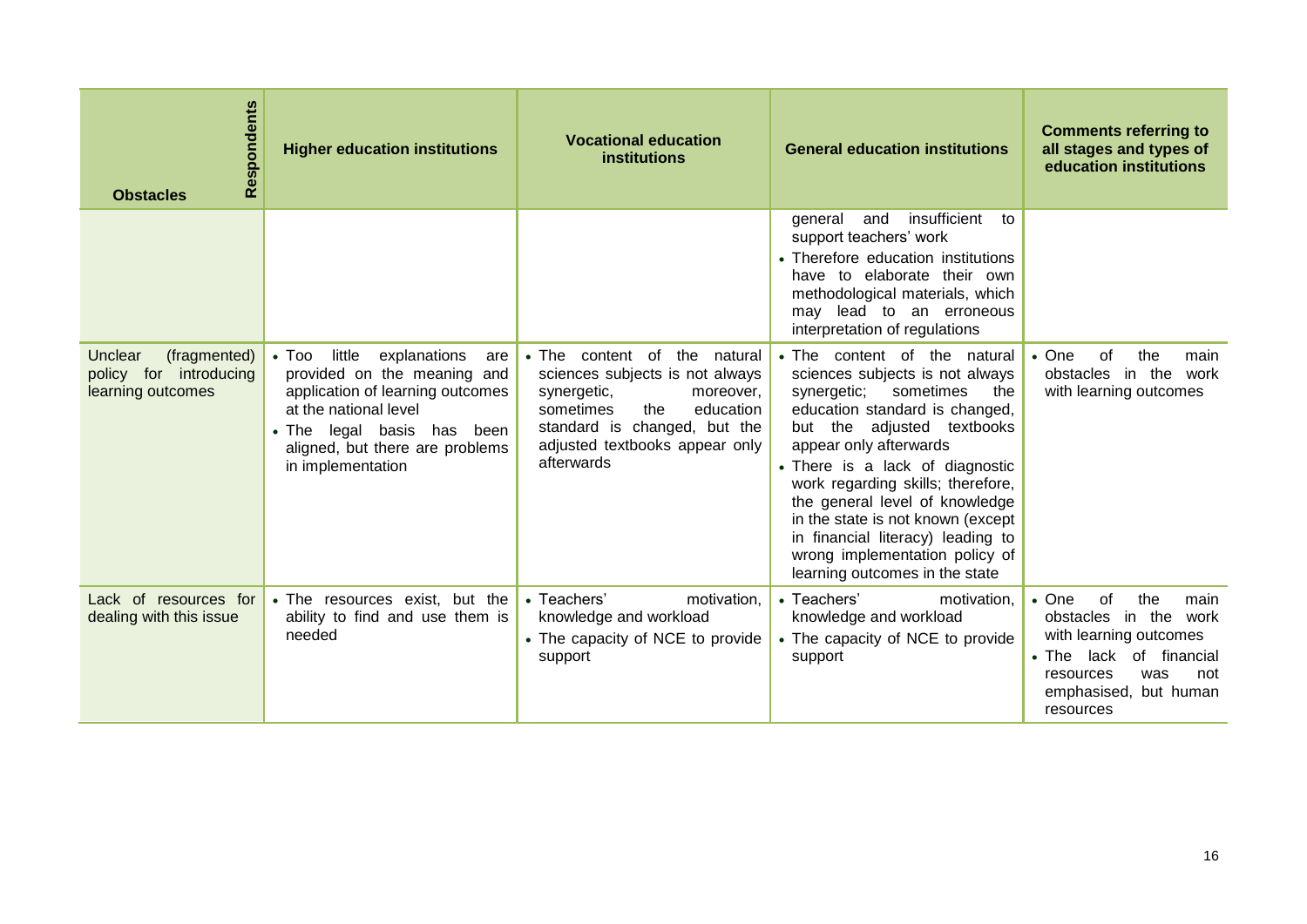| Respondents<br><b>Obstacles</b>                                 | <b>Higher education institutions</b>                                                                                                                                                                                                                                                                                                                                                                                                                                           | <b>Vocational education</b><br><b>institutions</b>                                                                                                                                                                                                                                                    | <b>General education institutions</b>                                                                                                                                                                                                                                                                                                                                                                                                                                                                                                                                                        | <b>Comments referring to</b><br>all stages and types of<br>education institutions                                                                                                                                                                                                                                   |
|-----------------------------------------------------------------|--------------------------------------------------------------------------------------------------------------------------------------------------------------------------------------------------------------------------------------------------------------------------------------------------------------------------------------------------------------------------------------------------------------------------------------------------------------------------------|-------------------------------------------------------------------------------------------------------------------------------------------------------------------------------------------------------------------------------------------------------------------------------------------------------|----------------------------------------------------------------------------------------------------------------------------------------------------------------------------------------------------------------------------------------------------------------------------------------------------------------------------------------------------------------------------------------------------------------------------------------------------------------------------------------------------------------------------------------------------------------------------------------------|---------------------------------------------------------------------------------------------------------------------------------------------------------------------------------------------------------------------------------------------------------------------------------------------------------------------|
| <b>Unwillingness</b><br>of<br>teachers to accept the<br>changes | • This obstacle is less significant<br>HEIs,<br>because<br>in<br>private<br>teachers change more often, on<br>basis<br>of<br>students'<br>the<br>assessment and other criteria<br><b>HEIs</b><br>private<br>$\cdot$ In<br>more<br>professionals are involved in the<br>implementation<br>of<br>study<br>programmes and who may not<br>have as good understanding of<br>the learning outcomes, but the<br>content of studies that they offer<br>is oriented towards application |                                                                                                                                                                                                                                                                                                       |                                                                                                                                                                                                                                                                                                                                                                                                                                                                                                                                                                                              | $\bullet$ The<br>"generation"<br>of<br>teachers<br>does matter<br>accepting<br>regards<br>changes (some of the<br>interviews)<br>$\bullet$ This<br>issue<br>requires<br>examination on case by<br>case basis; therefore, no<br>group can be stated as<br>having<br>particular<br>problems with accepting<br>changes |
| Other obstacles                                                 | • Natural wish of system to resist<br>bureaucratic activities<br>• The limited possibility of policy<br>makers to take a distanced look<br>the<br>of<br>at<br>process<br>implementation                                                                                                                                                                                                                                                                                        | • Employers' poor knowledge of<br>concept<br>of<br>learning<br>the<br>hinders<br>which<br>outcomes.<br>of<br>opinions<br>exchange<br>and<br>development<br>of<br>qualitative<br>occupational standards<br>· Lack of youth's motivation,<br>which does not permit teachers<br>to implement their ideas | · Lack of youth's motivation,<br>which does not permit teachers<br>to implement their ideas<br>• Due to the competition between<br>schools and the regional reform,<br>the methodological associations<br>have become less active<br>• There is little public interest in<br>on the implementation of the<br>learning outcomes approach<br>• Mass<br>media<br>and<br>non-<br>governmental<br>organisations<br>show little interest in issues of<br>education quality (especially in<br>education);<br>general<br>thus,<br>society<br>does<br>not<br>develop<br>understanding of these issues | ---                                                                                                                                                                                                                                                                                                                 |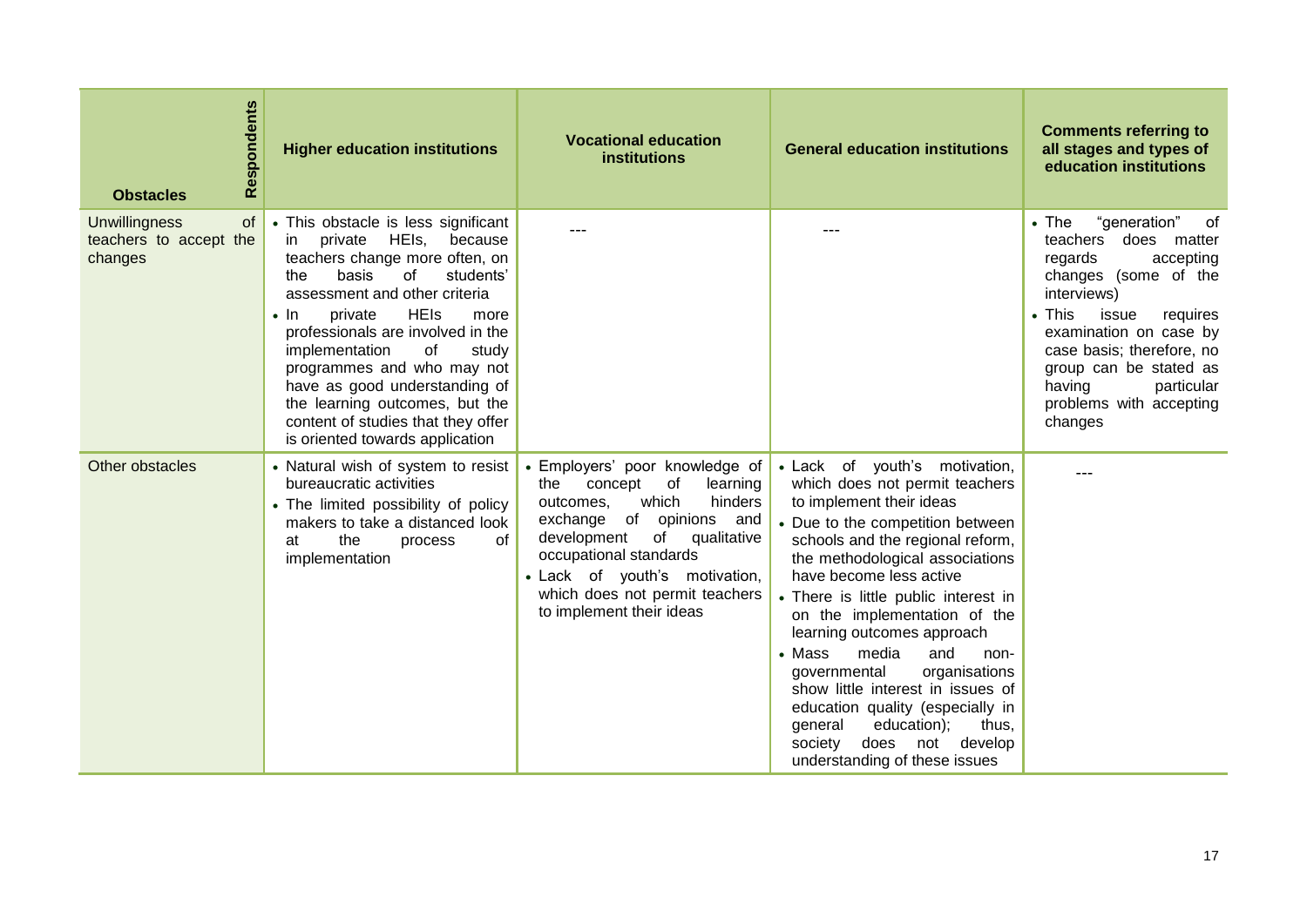| Respondents<br><b>Obstacles</b>                                                               | <b>Higher education</b><br><b>institutions</b>                                                                                                                                                                                              | <b>Vocational education</b><br><b>institutions</b>                                                                                                                   | <b>General education institutions</b>                                                                                                          | <b>Comments referring to all stages and</b><br>types of education institutions                                                                                                                                                                                                                                |
|-----------------------------------------------------------------------------------------------|---------------------------------------------------------------------------------------------------------------------------------------------------------------------------------------------------------------------------------------------|----------------------------------------------------------------------------------------------------------------------------------------------------------------------|------------------------------------------------------------------------------------------------------------------------------------------------|---------------------------------------------------------------------------------------------------------------------------------------------------------------------------------------------------------------------------------------------------------------------------------------------------------------|
| Education<br>institution<br>personnel's lack<br>knowledge<br>of<br>about learning<br>outcomes |                                                                                                                                                                                                                                             |                                                                                                                                                                      |                                                                                                                                                | • Less significant obstacle compared to the<br>national level<br>• Teachers have an intuitive understanding of<br>the learning outcomes concept, but they<br>cannot provide the definitions of various<br>terms and explain learning outcomes<br>approach                                                     |
| of<br>Lack<br>common<br>understanding<br>learning<br>of<br>outcomes                           | ---                                                                                                                                                                                                                                         |                                                                                                                                                                      |                                                                                                                                                | • More often noted as problematic obstacle<br>• The interpretation of education and<br>occupational standards is possible, which<br>allows adjusting the education programmes<br>to the capacity of the education institution,<br>at the same time retaining the learning<br>outcomes defined in the standard |
| Lack<br>of<br>information                                                                     | • The solution is seminars<br>for employees, in which<br>they could explore the<br>issues of methodology<br>and didactics<br>· Professionals, who are<br>busy with their everyday<br>work, are not interested in<br>such additional lessons |                                                                                                                                                                      |                                                                                                                                                | • One of least significant obstacles                                                                                                                                                                                                                                                                          |
| Unclear<br>(fragmented)<br>for<br>policy<br>introducing<br>learning<br>outcomes               | $\bullet$ To<br>overcome,<br>clear<br>study<br>course<br>descriptions<br>are<br>elaborated                                                                                                                                                  | $\bullet$ These<br>issues<br>are<br>explored in the teacher<br>council's<br>meetings,<br>the<br>stressing<br>implementation of the<br>state<br>education<br>standard | • These issues are dealt with in the<br>council's<br>teacher<br>meetings,<br>emphasising the implementation of<br>the state education standard | • There are problems in the process of policy<br>implementation (some interviews)<br>• Mainly all the information obtained from the<br>state institutions is forwarded to<br>the<br>employees using various mechanisms                                                                                        |

## **Table 6. Respondents' comments about the obstacles in the work with learning outcomes at the education institutional level**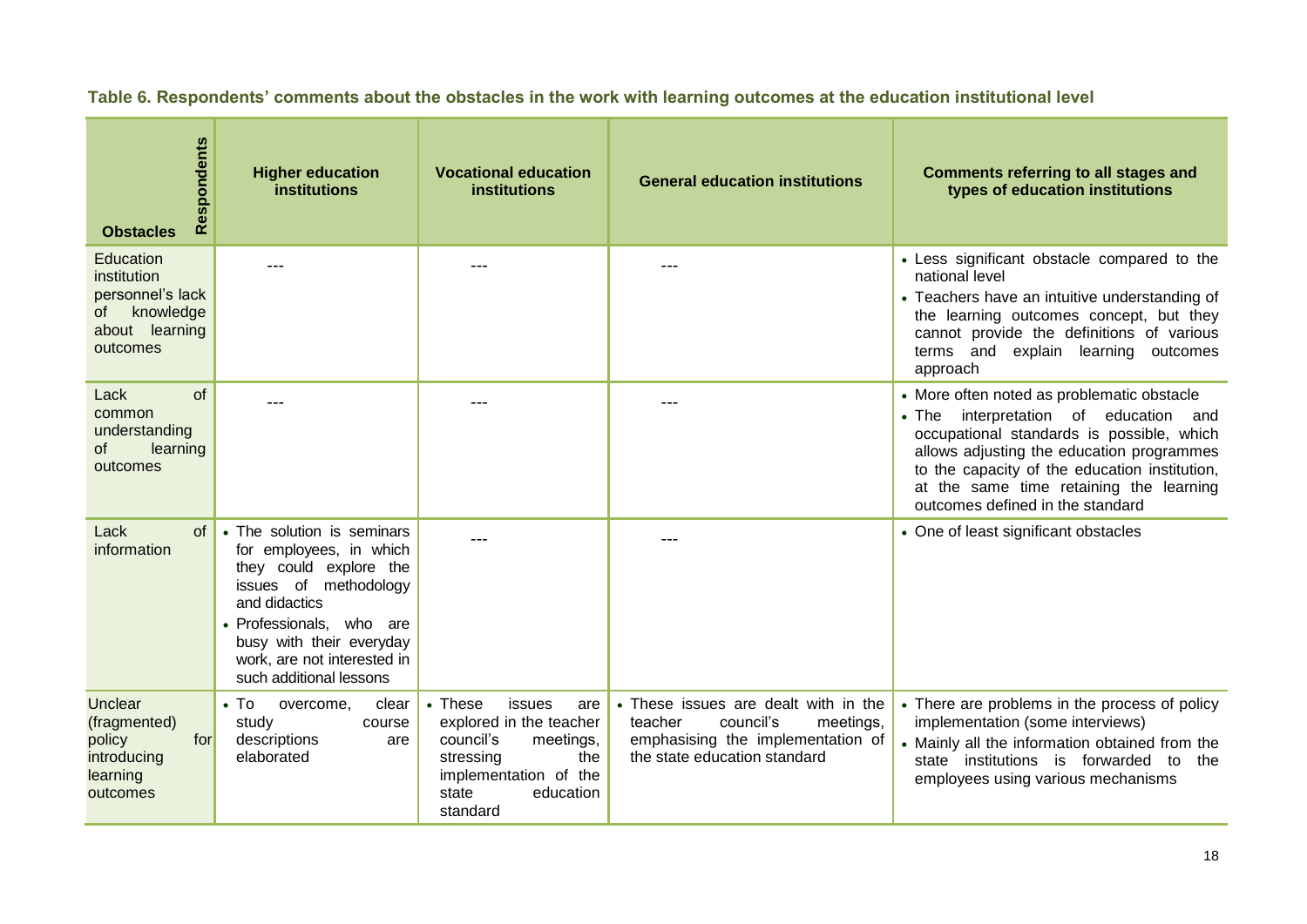| Respondents<br><b>Obstacles</b>                                    | <b>Higher education</b><br><b>institutions</b>                                                                                                                                                            | <b>Vocational education</b><br><b>institutions</b>                                                                                   | <b>General education institutions</b>                                                                                                                                                                                                                                                                                                                                                                                                                                                                                                                                                          | <b>Comments referring to all stages and</b><br>types of education institutions                                                                                                                                                                                                                                              |
|--------------------------------------------------------------------|-----------------------------------------------------------------------------------------------------------------------------------------------------------------------------------------------------------|--------------------------------------------------------------------------------------------------------------------------------------|------------------------------------------------------------------------------------------------------------------------------------------------------------------------------------------------------------------------------------------------------------------------------------------------------------------------------------------------------------------------------------------------------------------------------------------------------------------------------------------------------------------------------------------------------------------------------------------------|-----------------------------------------------------------------------------------------------------------------------------------------------------------------------------------------------------------------------------------------------------------------------------------------------------------------------------|
| of<br>Lack<br>for<br>resources<br>dealing with this<br>issue       | ---                                                                                                                                                                                                       |                                                                                                                                      | ---                                                                                                                                                                                                                                                                                                                                                                                                                                                                                                                                                                                            | • The lack of human resources<br>• Lack of time (work-load) and knowledge<br>• Lack of resources for exhaustive analysis of<br>the situation in the particular education<br>institution<br>• The drop in the number of students                                                                                             |
| <b>Unwillingness</b><br>of teachers to<br>the<br>accept<br>changes | ---                                                                                                                                                                                                       |                                                                                                                                      | ---                                                                                                                                                                                                                                                                                                                                                                                                                                                                                                                                                                                            | • Additional work and the change of previous<br>approach face certain resistance<br>· Initially there were certain problems, but<br>after repeated explanations, the teachers<br>accepted the changes with understanding<br>(especially employees of the HEIs)                                                              |
| Other obstacles                                                    | • Constant discussions of<br>reforms<br>creates<br>concerns for teachers<br>about their jobs, which<br>creates additional daily<br>stress<br>• Teachers<br>have<br>poor<br>of<br>knowledge<br>terminology | • Teachers<br>are<br>overloaded, therefore,<br>they do<br>not<br>have<br>motivation and time for<br>introducing<br>new<br>approaches | $\bullet$ Lack<br>of<br>human<br>resources<br>emphasised<br>• In the existing assessment system,<br>grades are more important than the<br>achieved outcomes, especially at the<br>national level (in the context of<br>centralised examinations) the grade<br>is valued, but not the progress<br>achieved with a particular child<br>• Teachers are overloaded, therefore,<br>they do not have motivation and time<br>for introducing new approaches<br>• There is lack of materials in sciences<br>- equipment for every student<br>• It is more difficult to work in the<br>combined classes | • The low level of students'<br>previous<br>education and motivation<br>• Some teachers do not want to know what<br>their colleagues are doing and how to<br>create synergy in the study process<br>• The respondents are not convinced that the<br>proposed changes will facilitate higher level<br>of students' knowledge |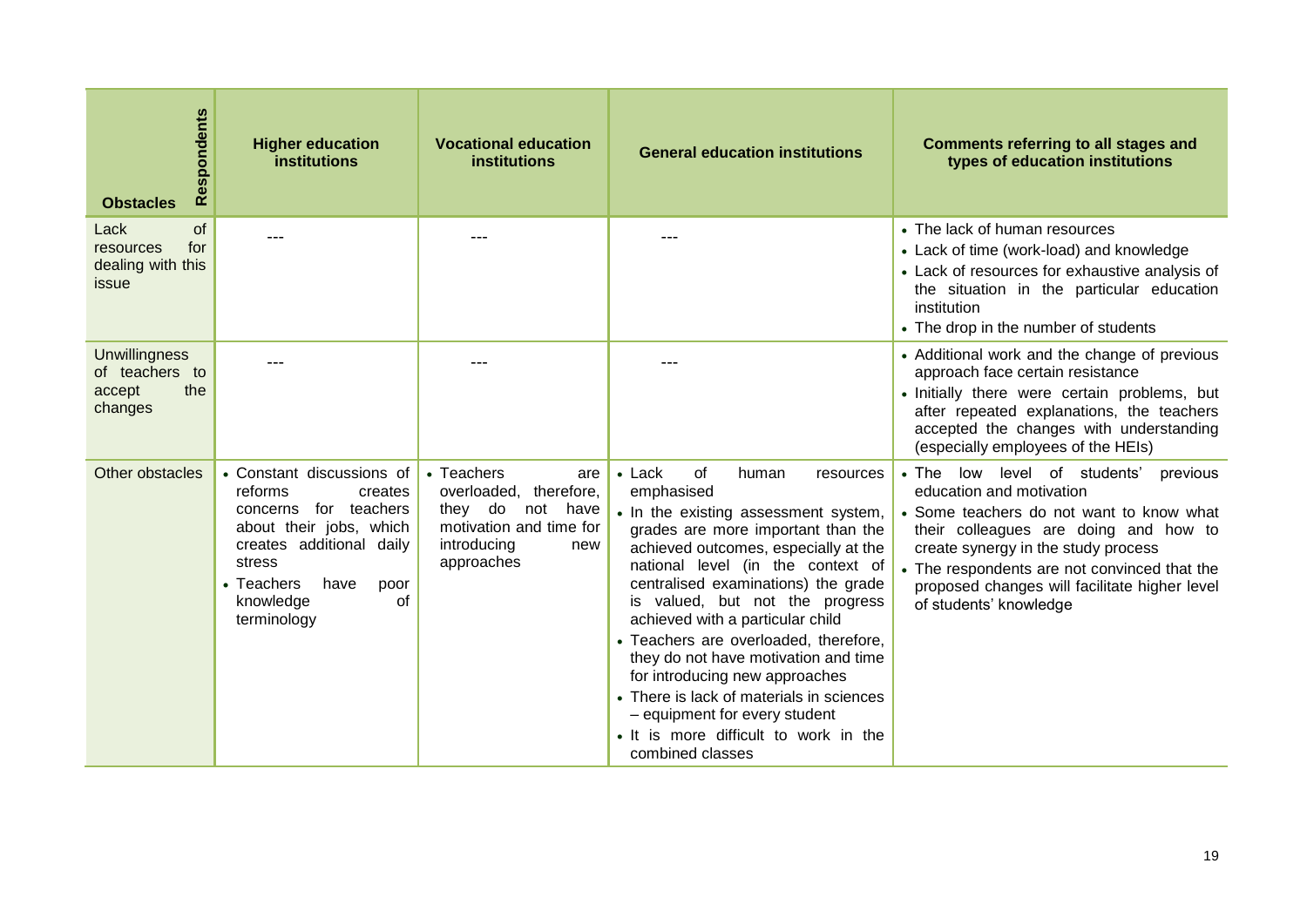## <span id="page-19-0"></span>**The use of learning outcomes at the education system level**

The results of interviews on "**the elaboration of education programmes on basis of clearly defined and valid<sup>9</sup> learning outcomes**":

- 33.3% of respondents consider that designing learning outcomes based education programmes is "rather common" practice in Latvia;
- 18.5% of respondents "moderately common" practice in Latvia;
- 18.5% of respondents "common" practice in Latvia;
- 18.5% of respondents "rather not common" practice in Latvia;
- $\cdot$  9.3% of respondents "hard to say";

-

1.9% of respondents – "not common" practice in Latvia.

In general the results of interviews show that the respondents' opinions disagree as regards the use of learning outcomes, although more than half of respondents (52.9 %) consider this to be "rather common" or "common" practice, while only 18.9 % of the respondents – "not common" or "rather not a common" practice. The respndents noted that education programmes did not reflect learning outcomes and the achievements of individual students, the study subjects were outlined instead. Thus, education programmes mainly are elaborated by focusing on the education content, not the expected outcome.

According to the results of interviews with the representatives of all the education institutions, a significant deficiency of the existing system is the fact that the education programmes do not ensure mastering interdisciplinary skills and that the possibilities to modify the content of education within the framework of the education programme are very limited. The interviewed representatives of the vocational education institutions pointed out that, on one hand, occupational standards had a positive impact on the elaboration of education programmes based on learning outcomes. On the other hand, there was also the view that occupational standards facilitated separation of vocational education from the rest of education system, as well as caused difficulties in combining vocational and general study subjects, at the same time defining skills, which were not used in practice within the particular sector. The respondents representing the general education institutions frequently emphasised that basic and secondary education programmes were oriented towards the admission requirements of HEIs; thus, the amount of material that had to be mastered in each separate study subject was too large and the content of education programme was connected neither with the content of the possible study programme, nor the content of vocational secondary education.

### The results of interviews on "**best practice examples in linking the learning/teaching process and content with learning outcomes**":

- ESF projects for improving natural sciences study subjects, experience of other ESF projects, e.g., ESF project "The improvement of theoretical knowledge and practical competences for vocational subject teachers and for supervisors of practical training" (*Profesionālo mācību priekšmetu pedagogu un prakses vadītāju teorētisko zināšanu un praktisko kompetenču paaugstināšana*, 2009-2012).
- HEIs: science subjects in general, especially professional HE study programmes (regulated study programmes), which have clearly defined and exact occupational standards. The College of Culture: particularly successful example about one education programme offering 12 specializations, i.e., specially adjusted modules for reaching specific learning outcomes.

<sup>&</sup>lt;sup>9</sup> Valid learning outcomes are formulated on ground of previous research of sector in cooperation with employers and exploring labour market forecasts (in vocational and higher education), as well as on ground of skill tests etc.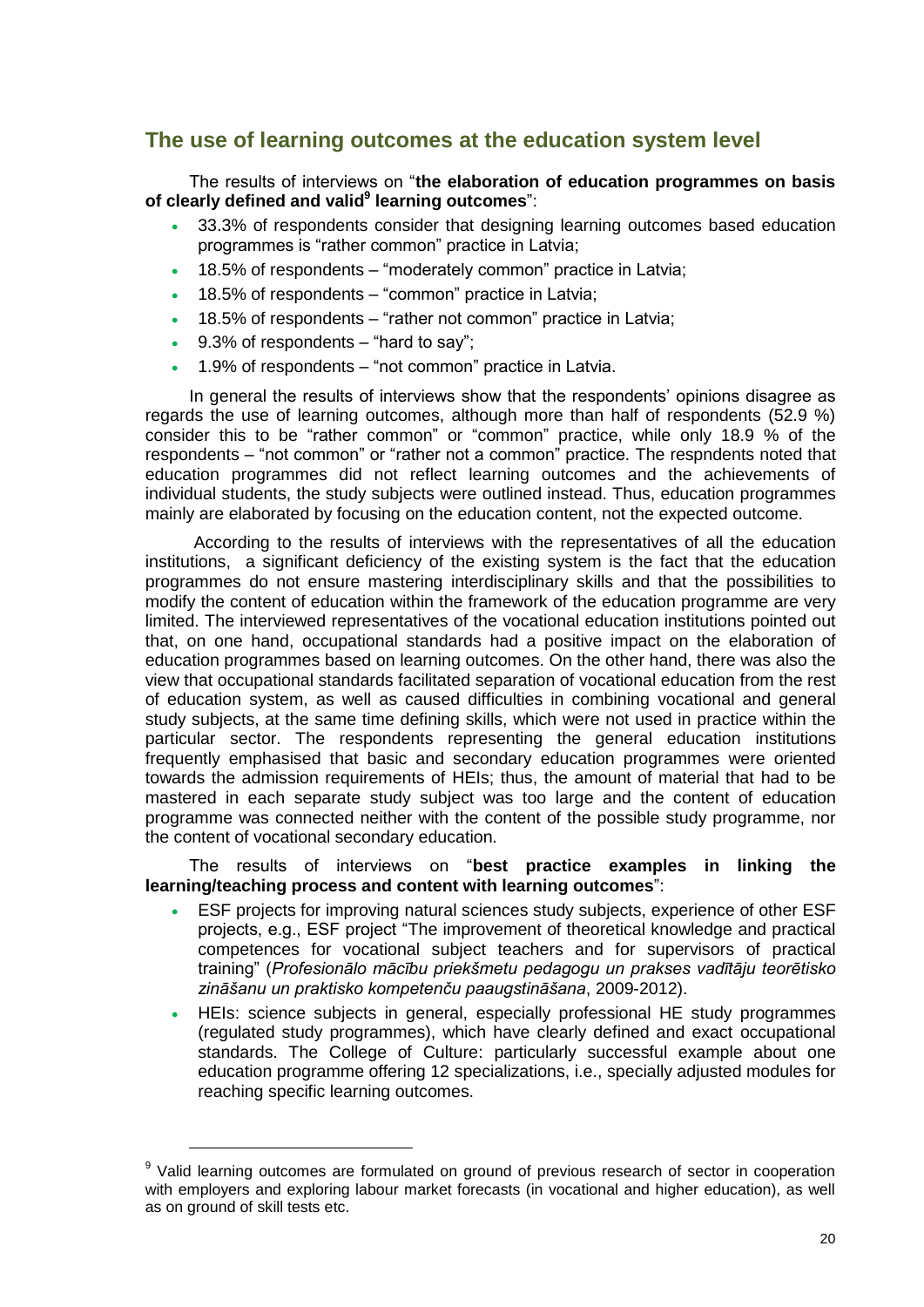- HEIs and vocational education institutions: applied character of education programmes, development of successful cooperation and consultations with employers (particularly, Employers' Confederation of Latvia) in the process of developing new and updating present education programmes, as well as the involvement of the employees of education institutions in elaboration of occupational standards. Best practice example: continuing education programmes offered by the State Employment Agency, which graduates already know their future employers.
- General education institutions: the interactive education programmes of natural sciences, for which the learning aids were created after the education programme was elaborated (mathematics education programme for grade 7–9, etc.); education programmes for other subjects, e.g., the Latvian language for secondary school, in which grammar is linked with creative tasks. Individualised method has been implemented in a number of institutions, where for each student in each study subject a notebook has been created by the teacher, in which study materials are placed in, at the beginning of each topic a note listing the knowledge, skills and competences that the student will acquire, is pasted, as well as information on the structure of tests and their relations with knowledge and skills, after the test – an extensive interpretation of results is inserted. Some education institutions have developed also a plan for introducing inter-disciplinary skills.
- General education institutions: education programmes designed for children with special needs. Some institutions have implemented a system – children with learning disorders by a referral may be transferred to a special class; when the child has reached a certain level of learning outcomes (teacher has ascertained the fact), the child can return to the general class.

The results of interviews with the representatives of vocational education institutions indicate that in the context of good examples some drawbacks may be observed: the limited possibilities in terms of ESF projects to create something new, since the personnel has too large workload; education programmes are not flexible, the procedure for updating them is long and complicated; the majority of best practice examples are borrowed from abroad and that it is easier to mention foreign examples, since the Latvian education institutions seldom share their best practices.

The results of interviews on "**the importance of using learning outcomes in various fields**" are outlined in Table 7.

|                                                        | <b>Little or</b><br>rather little | Average | <b>Rather great</b><br>or great | <b>Hard to say</b> |
|--------------------------------------------------------|-----------------------------------|---------|---------------------------------|--------------------|
| education<br>Development<br><b>of</b><br>content       | 9.3                               | 16.7    | 72.2                            | 1.9                |
| <b>Learning assessment</b>                             | 7.5                               | 31.5    | 69.2                            | 1.9                |
| Quality assurance process                              | 7.5                               | 18.5    | 68.5                            | 5.6                |
| Validation<br>0f<br>learning or<br>prior<br>experience | 16.7                              | 16.7    | 61.1                            | 5.6                |

**Table 7. The importance of using learning outcomes at the education system level (%)**

Regarding the results of interviews, learning outcomes have evident significance in all the mentioned fields. Yet the greatest importance had the development of education content (72.2% or respondents replied "rather great" or "great"), while the least significant aspect in relation with learning outcomes was validation of prior learning or experience (61.1% or respondents replied "rather great" or "great").

The respondents' comments on each field in the context of learning outcomes are listed below.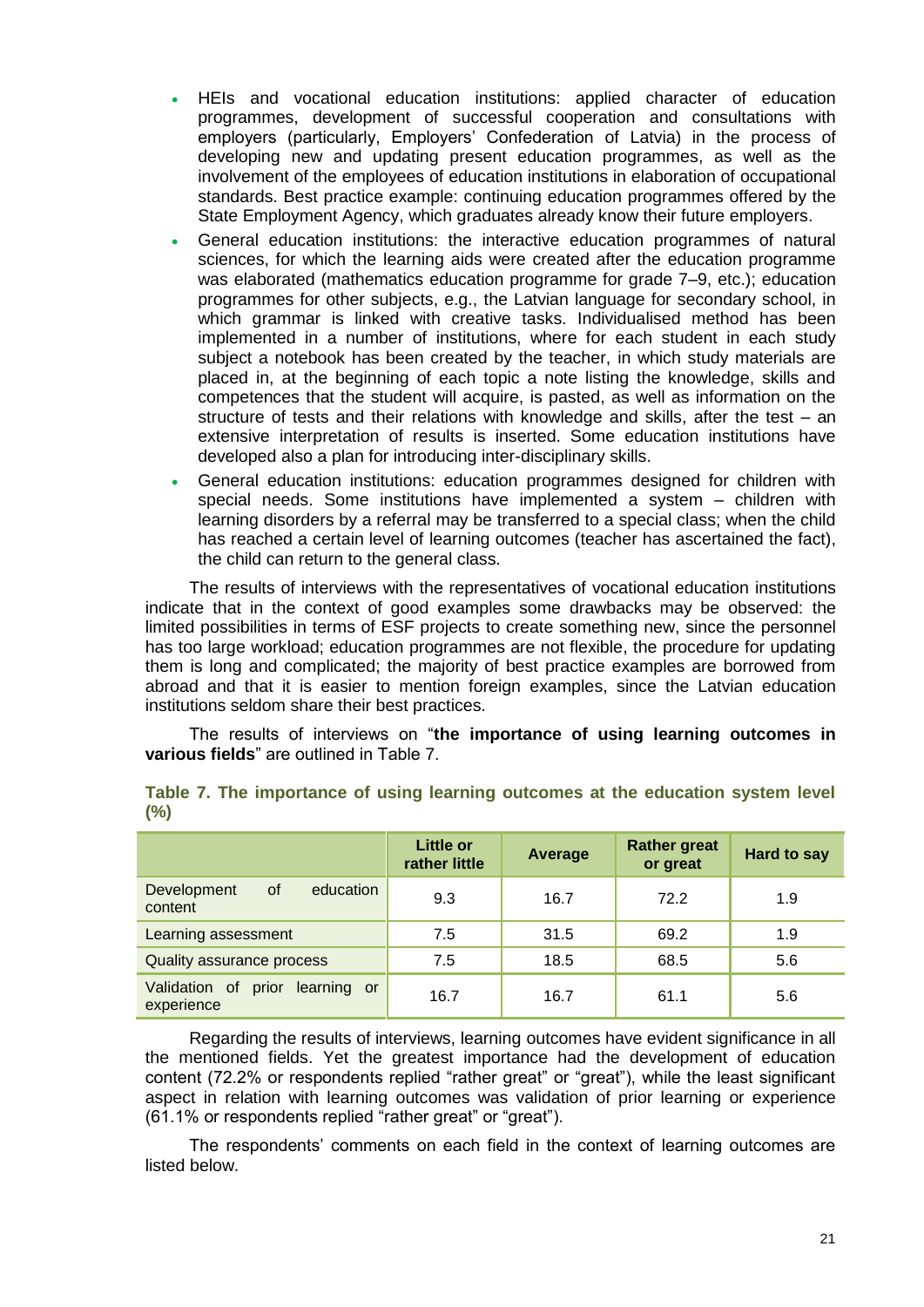Development of education content. As the results of interviews point out, part of respondents consider that education content defines learning outcomes, not vice versa, because in addition to the overcrowded education content, during the teaching/learning process, teachers need to work with topics from the previous stages of education; therefore, the use of learning outcomes is fictitious and not relevant.

Learning assessment. The results of interviews show that learning outcomes are used most effectively in centralized professional qualification exams, because then it is the easiest way to verify achieved learning outcomes. A number of respondents noted that learning outcomes were not properly applied, since within the existing assessment system the individual growth, nor the skills or competences could not be evaluated. This is the most essential in education institutions attended by children with special needs, as well as in evening schools, where often every student has their individual education programme; therefore, a proper assessment of learning achievements cannot be applied. One of the solutions offered by the respondents would be to define the sufficient level of skills, not only the maximum level; hence, children with special needs could receive higher assessment.

Education quality assurance process. According to the results of interviews, this aspect needs to be greatly improved, e.g., learning outcomes used to be more significant in the quality assessment process, whereas currently – only formal. Learning outcomes have no significance in the quality assessment process, and they are not verified in practice, since the accreditation of education institutions is only formal, as well. The external education quality assessment process is oriented towards numerical indicators (school ratings, reports on grades), which are included in the self-assessment report, and no attention is paid to individual learning outcomes.

Validation of prior learning or experience. The interviewed representatives of HEIs pointed out that the importance of learning outcomes grew in this aspect. The system for recognition of formal education is more developed than the system for validation of nonformal/informal learning. The financial aspect of recognising prior outcomes (setting the fee, granting tuition fee discounts) creates problems for HEIs. The interviewed representatives of vocational education institutions emphasised the necessity to ensure opportunity to resume studies for those students who previously had dropped out. Vocational education institutions have comparatively numerous examples of successfully conducted validation. The results of interviews with the representatives of general education institutions indicate personnel of education institutions (especially of gymnasiums) do not always trust the assessments granted by the previous education institutions. For example, pupils' achievements are assessed when moving from pre-school to the first grade; entrance exams are arranged to be admitted to a state gymnasium; after returning from abroad, tests have to be passed to allocate students to a grade. In general the results of interviews prove that the transition between different stages of education is not effective, because in reality each successive level is not based upon the previous one; the state education standards define the succession, but due to the lack of individual approach it is impossible to ensure this principle in reality.

When analysing the results of interviews, conclusion may be drawn that representatives of education institutions consider that the study subjects and education programmes already now are based on learning outcomes. However, as good examples, the majority of respondents from general education institutions named only the education programmes in science subjects for secondary schools elaborated with the ESF support. The use of learning outcomes is particularly important in the development of education content and in the validation of learning outcomes achieved through prior learning or professional experience.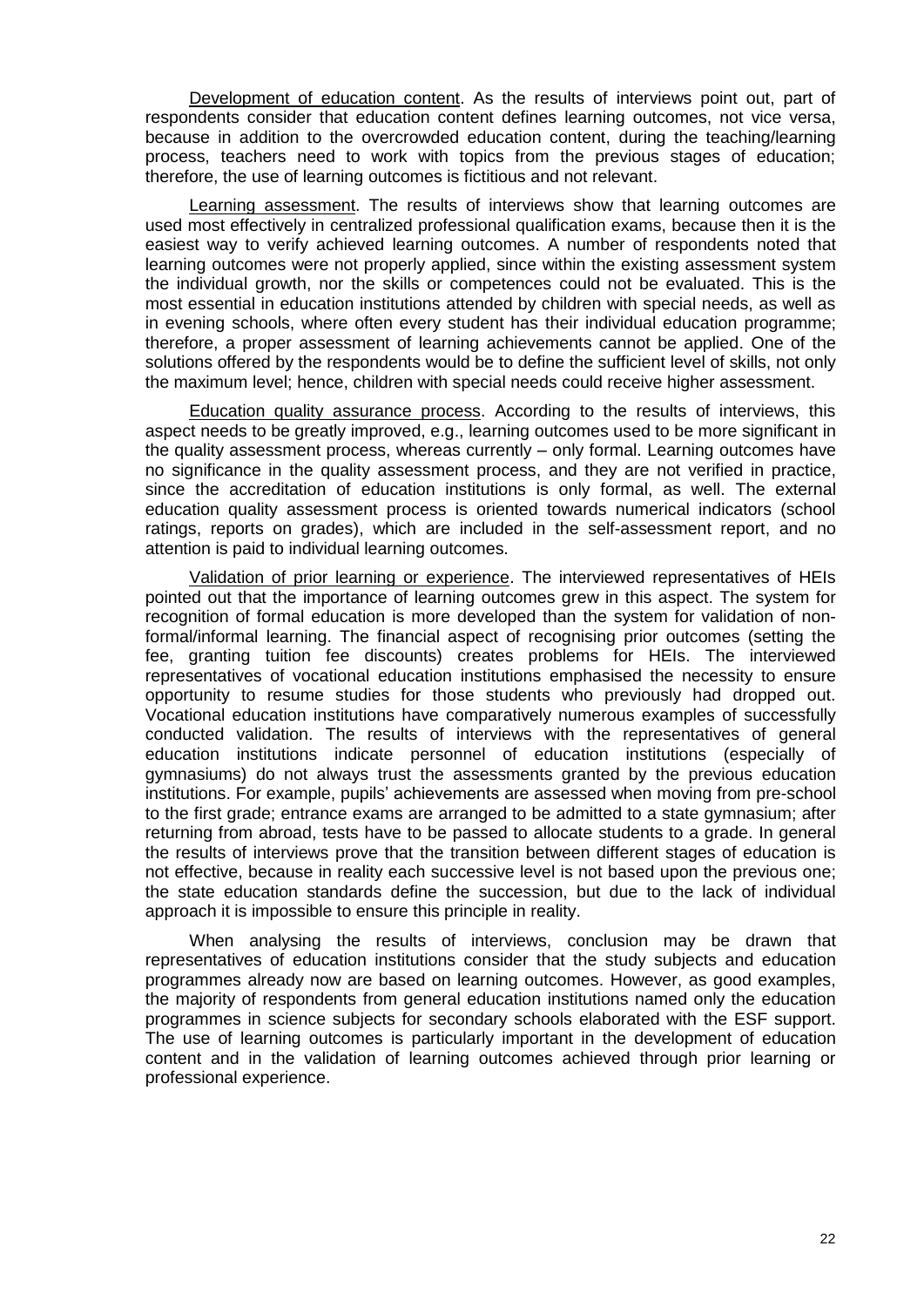## <span id="page-22-0"></span>**The use of learning outcomes in the development of education content at national level**

The results of interviews (with the representatives of general and vocational education institutions, including colleges) on "**the significance of the state education standards in formulating learning outcomes**":

- 41.0% of respondents consider that the state education standards "to great extent" facilitate the formulation of learning outcomes;
- 28.2% of respondents "to rather great extent" facilitate the formulation of learning outcomes;
- 25.6% of respondents "to average extent" facilitate the formulation of learning outcomes;
- 2.6% of respondents "to rather small extent" facilitate the formulation of learning outcomes;
- $\cdot$  2.6% of respondents "no reply".

The results of interviews indicate that the state education standard is used more by the administration of general education institutions than teachers; furthermore, the representatives of administration provided more positive assessment regarding the significance of the standard. The interviewed representatives of general education institutions pointed out that the state education standards were rather static, general and they could be successfully used as the basis, which gave indications and outlines directions for work. However, the methodological materials, which would be very useful in arranging education process, are not available for teachers.

The representatives of vocational education institutions admitted that the state education standard enumerated the knowledge and skills necessary for obtaining general education, yet the employees of vocational education institutions do not always have the time to include these in education process, since vocational subjects and practice is more important for obtaining a professional qualification. To improve the quality of vocational education, it would be important to separate the state centralised examinations for general and vocational secondary education programmes, since there are essential differences in the examination results. Regarding the results of interviews, the teachers of vocational education institutions have to be flexible and able to interpret the state education standard for students to achieve better results. The state education standard of education insufficiently describes interdisciplinary skills and links between study subjects.

The results of interviews (with the representatives of general and vocational education institutions) on "**the importance of study subject standard in the formulation of learning outcomes secondary education centralised examinations**":

- 44.7% of respondents consider that the study subject standards "to great extent" facilitate the formulation of learning outcomes;
- 34.2% of respondents "to rather great extent" facilitate the formulation of learning outcomes;
- 13.2% of respondents "to average extent" facilitate the formulation of learning outcomes;
- 5.3% of respondents "to rather small extent" facilitate the formulation of learning outcomes;
- $\cdot$  2.6% of respondents "hard to say".

The results of interviews with the representatives of vocational education institutions show that the study subject standard cannot be applied without adaption, since the number of classes allocated for mastering general study subjects is smaller than in general education programmes, but there are no standards for subjects of vocational education. The development of such study subject standards would evidently facilitate educational work.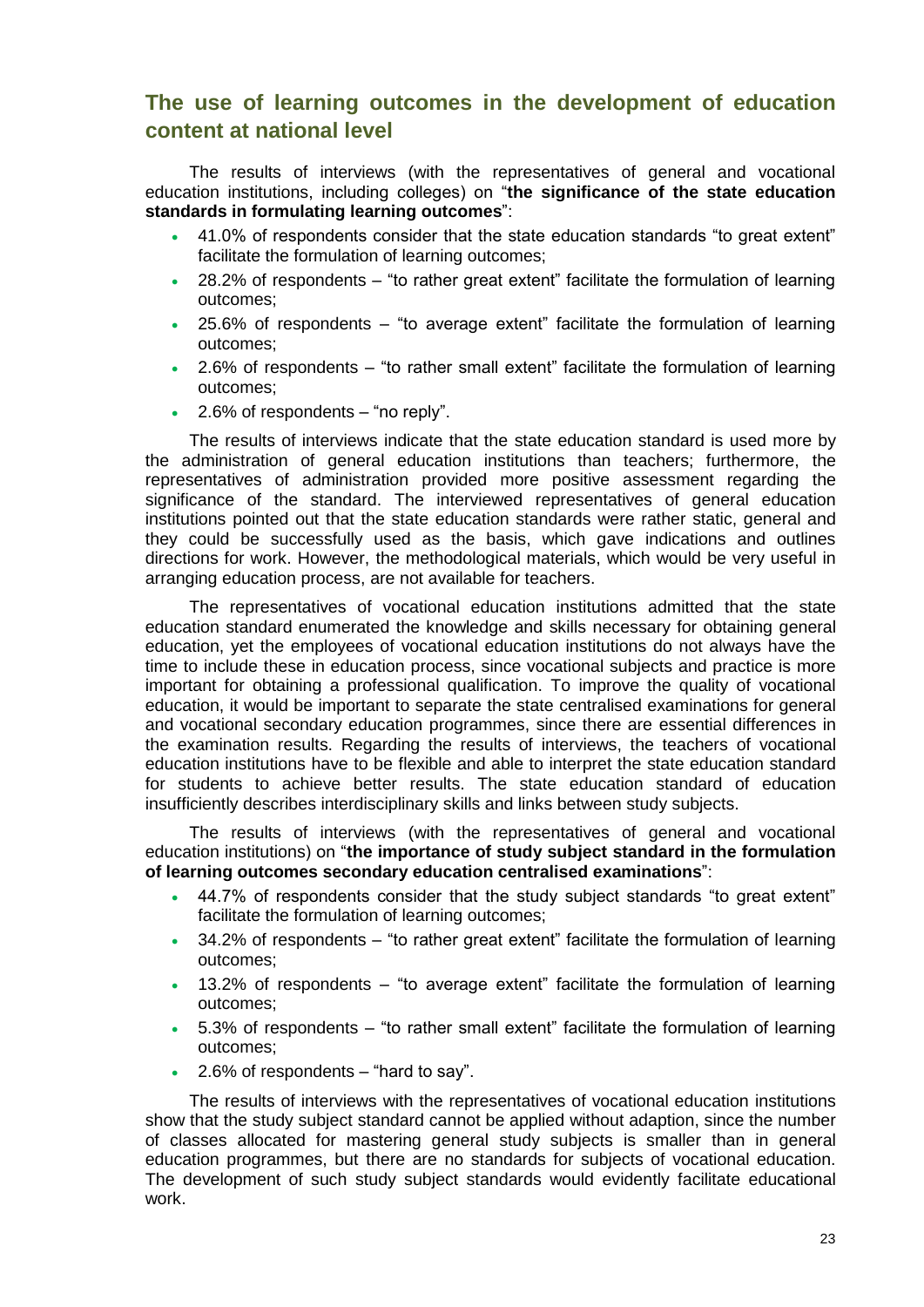The interviewed representatives of general education institutions noted that the study subject standards both partially facilitated and partially encumbered education process, since these documents had great volume and in some study subjects the transition from one stage to the next had not been harmonised, e.g., the transition in the standard of the Latvian language from basic school to secondary school for minority schools. The study subject standards are mainly focused on preparing students for examinations; teachers are offered particular set of topics to be mastered, to be included in education programme. Thus, students in all the education institutions acquire topics that are included in the study subject standards.

The results of interviews (with the representatives of education institutions providing first level professional higher education programmes) on "**the meaning of the standard for first level professional higher education in the formulation of learning outcomes**":

- 50% of respondents indicate that this education standard has "rather great" significance in the formulation of learning outcomes;
- 25% of respondents "great" significance in the formulation of learning outcomes;
- 25% of respondents "little" significance in the formulation of learning outcomes.

The results of interviews show that the standard for first level professional higher education provides a framework for study process, in which it is possible to work creatively, Yet this framework is rather specific and does not allow introducing in the studies any deviations from the stipulated regulations.

The results of interviews (with the representatives of HEIs) on "**the influence of absence of the standard for academic education on the formulation of learning outcomes**":

- 30% of respondents consider that the absence of the standard for academic education "to small extent" makes the formulation of learning outcomes difficult;
- 30% of respondents "to average extent" makes the formulation of learning outcomes difficult;
- 20% of respondents "to rather small extent" makes the formulation of learning outcomes difficult;
- 20% of respondents "hard to say".

The majority of the interviewed representatives from higher education institutions noted that the standard for academic education was not necessary when arranging study process. On the one hand, the standard would be necessary as a framework for working. Furthermore, defining the expected learning outcomes is easier if a standardised sample is available, since teachers lack resources for formulating all the necessary information themselves. On the other hand, the possible standard for academic education would be so general that it would not provide any support for teachers.

The results of interviews (with the representatives of vocational education institutions and HEIs) on "**the meaning of occupational standards in the formulation of learning outcomes**":

- 50% of respondents indicate that occupational standards "to great extent" facilitate the formulation of learning outcomes;
- 20% of respondents "to rather great extent" facilitate the formulation of learning outcomes;
- 16.7% of respondents "to average extent" facilitate the formulation of learning outcomes;
- 10% of respondents "hard to say";
- 3.3% of respondents "to rather small extent" facilitate the formulation of learning outcomes.

The results of interviews prove that using the occupational standards involves more benefits than drawbacks. The requirements of occupational standards can be restrictive if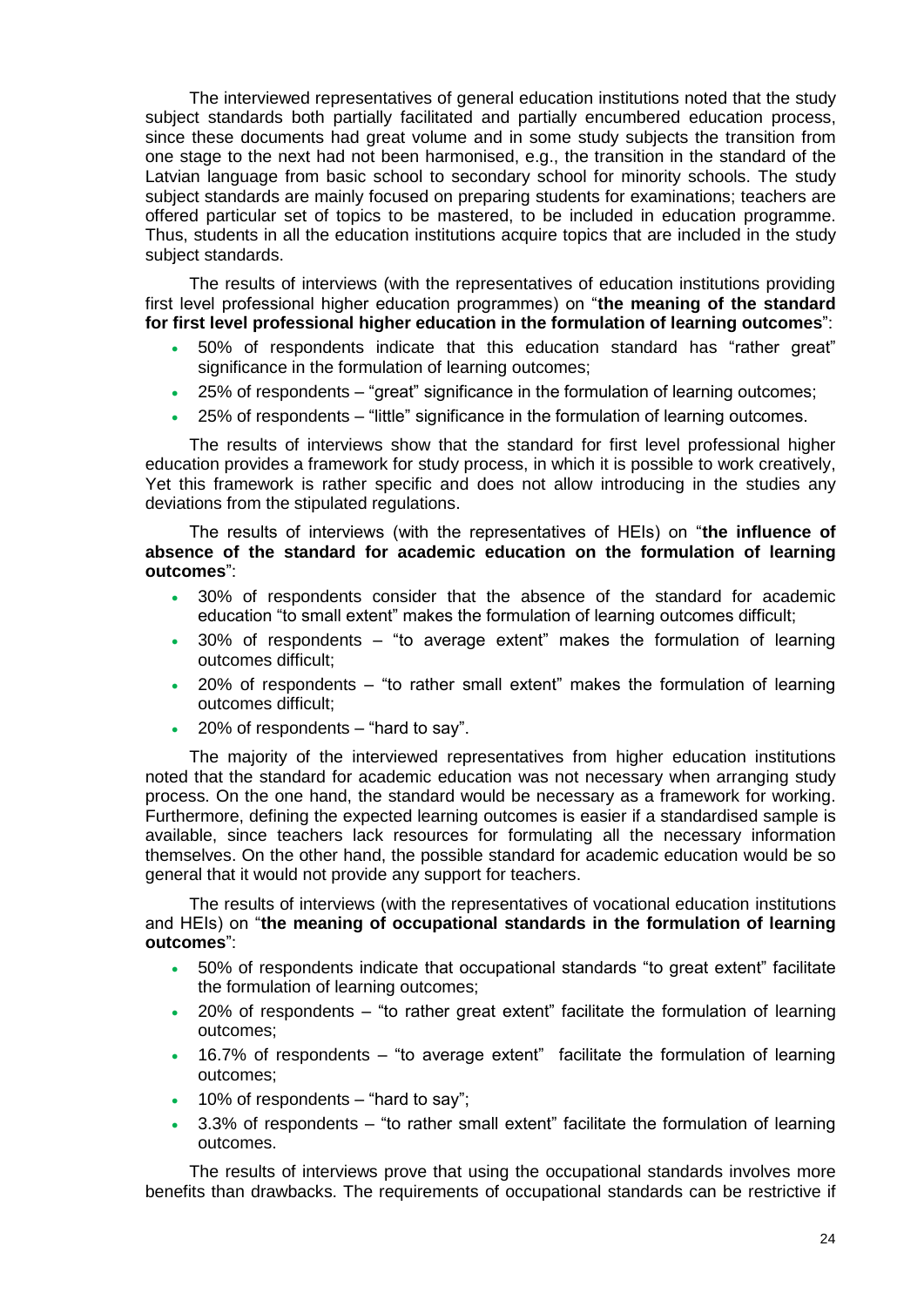they are poorly interpreted, but mainly there are not such problems. The interviewees highlighted the procedure for updating occupational standards was complex and lengthy. The quality of occupational standards depends on their authors' competence in sector; the standards elaborated in the recent years are more successful. Often employers slow down the updating of occupational standards due to their reluctance introducing changes.

According to the analysis of study results, conclusion was drawn that in general various standards are of great importance in developing the content of education. In the majority of cases, the standards – especially study subject standards and occupational standards – facilitate the formulation of learning outcomes.

## <span id="page-24-0"></span>**The use of learning outcomes at the education institutional level**

The results of interviews on "**the elaboration of study subject and education programmes in accordance with learning outcomes**":

- 45.3% of respondents consider that the study subject and education programmes in their education institutions are designed "to great extent" regarding learning outcomes;
- 24.5% of respondents "to rather great extent" regarding learning outcomes;
- 20.8% of respondents "to average extent" regarding learning outcomes;
- 5.7% of respondents "to rather small extent" regarding learning outcomes;
- 3.8% of respondents "hard to say";
- 0% of respondents "to small extent" regarding learning outcomes.

As the results of interviews with the representatives of those education institutions providing vocational education programmes of various levels show, it is easy to introduce learning outcomes in vocational education programmes, because particular skills are defined in the occupational standards, and learning outcomes are formulated using the occupational standard and employers' recommendations. The results of interviews with the representatives of general education institutions indicate that the linkage with learning outcomes depends on each study subject, since for some study subjects it is easier to define learning outcomes (e.g., mathematics) and for some study subjects this task is more difficult (e.g., visual art). The majority of general education institutions do not elaborate new study subject and education programmes, since education process is arranged according to the state education standard. If new education programmes are developed, the focus is placed on making the education content interesting both from the perspective of the teacher and the students.

The results of interviews on "**the importance of various factors in developing new study subject or education programme**" (at education institutional level) are included in Table 8.

The results of interviews prove that the respondents' views on the significance of the experience of other countries are very diverse, because education institutions of different levels have peculiar traditions of cooperation with education institutions in other countries. Higher and vocational education institutions implement more cross-border collaboration and transpose more experience than general education institutions. For example, Olaine Technical College – by adapting the experience from Dresden – in the terms of the ERDF project has established a mini workshop for conducting study experiments and testing in practice the competences needed for producing medications. The vocational education institutions represented in the study have a "friendly" education institution abroad, exchange of students and teachers is organised.

There are leading education institutions in each professional sector in Latvia, whose experience is transposed. Vocational education institutions have a successful cooperation with vocational education competence centres by exchanging among themselves the elaborated education programmes. Hence, cooperation among Latvian education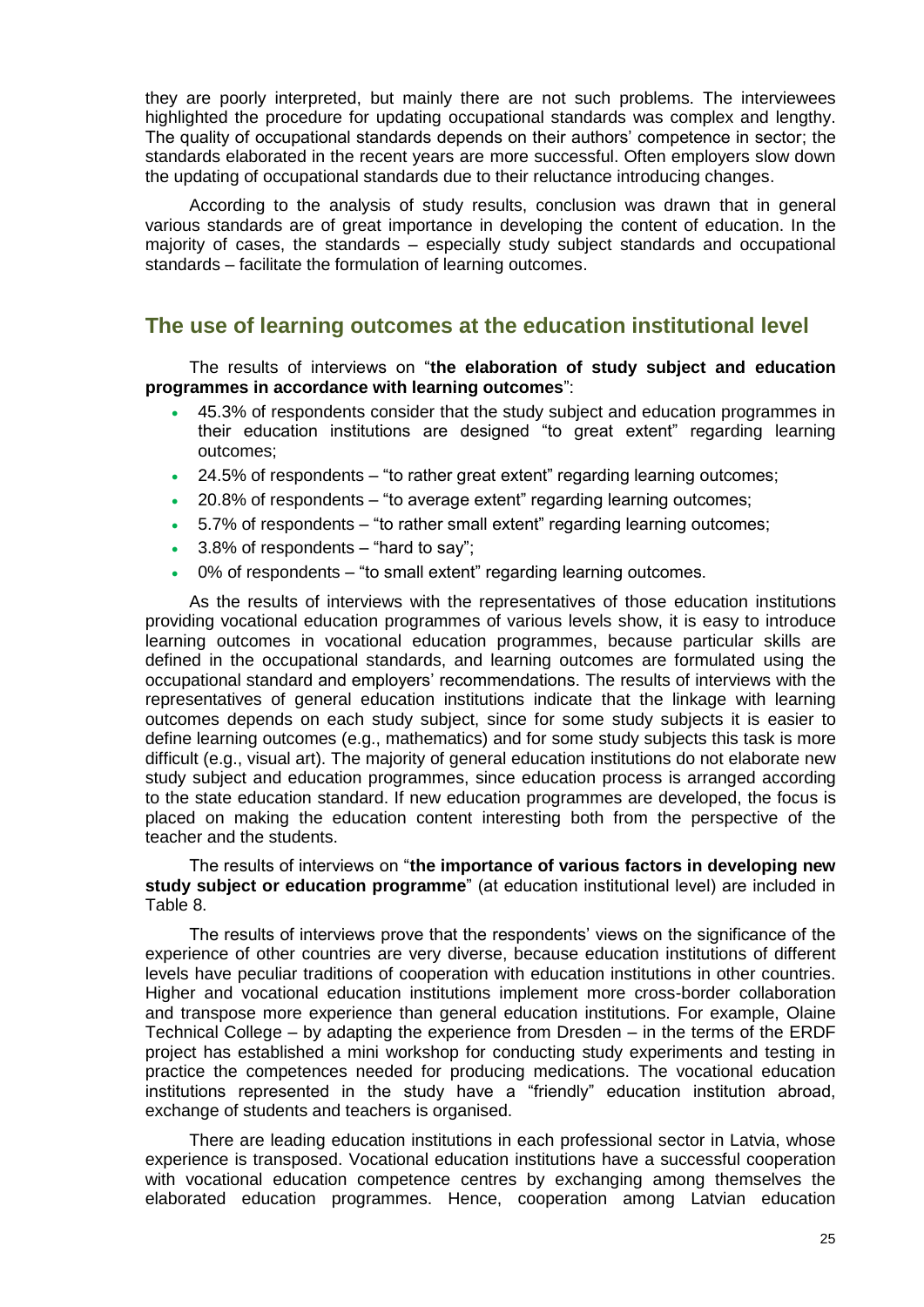institutions is more typical for vocational education sector, because the competition among general education institutions is too tough. In addition, the education institutions for a specific target audience, e.g., evening schools, have limited possibilities of cooperation, as involving in this process is difficult.

|                                                                                                                 | <b>Small or</b><br>rather small | <b>Average</b> | <b>Great or</b><br>rather great | No reply |
|-----------------------------------------------------------------------------------------------------------------|---------------------------------|----------------|---------------------------------|----------|
| Experience of foreign general education<br>institutions (all respondents)                                       | 46.3                            | 13.0           | 38.9                            | 1.9      |
| Experience of the Latvian education<br>institutions (all respondents)                                           | 14.9                            | 22.2           | 61.1                            | 1.9      |
| Teachers' experience (all respondents)                                                                          | 1.9                             | 1.9            | 94.4                            | 1.9      |
| National qualifications framework<br>(all<br>respondents)                                                       | 20.4                            | 11.1           | 44.4                            | 24.1     |
| Learning outcomes (all respondents)                                                                             | 1.9                             | 18.9           | 75.4                            | 3.8      |
| Education standards and study subject<br>standards (general, vocational education<br>institutions and colleges) | 0.0                             | 0.0            | 97.8                            | 2.3      |
| Occupational standards (vocational and<br>higher education institutions)                                        | 0.0                             | 6.5            | 93.6                            | 0.0      |

## **Table 8. The importance of various factors in developing new study subject or education programme (%)**

The interviewed representatives of HEIs emphasised that the HE teachers' experience was highly important, because, in the most cases, teachers elaborated the content of their study courses on the basis of their own experience and consultations provided by the professionals in the sector.

The results of interviews indicate that a number of other factors have great importance in the elaboration of new study subject or education programmes. Several factors are typical of all stages of education included in the study; however, some aspects are typical to the education institutions of a particular level. The following factors were mentioned during the interviews:

- HEIs and vocational education institutions: employers' recommendations and the general labour market trends (sectors that experience lack of specialists, technological development, demanded skills).
- HEIs: the councils of study programmes, which regularly examine issues linked with the content and implementation of a study programme and make decisions on introducing amendments to the content of study programmes or implementation process.
- Several education institutions: the internal need of administration and faculty to update the content of education programme or improve the content of study subjects.
- General education institutions: resources of various kinds, i.e., accessibility of essential information, textbooks and various study aids (often the available teaching/learning aids are not appropriate for education programmes, and when implementing a new programme, teachers cannot use study literature from the previous education programme), as well as resources available for teachers' salaries. The results of some interviews show that significant resource is the internal environment and the administration's attitude and support.
- General education institutions: the current system gives very restricted possibilities of sharing best practice examples and get familiarised with them; the system of cooperation among education institutions functioned more successfully prior the administrative territorial reform.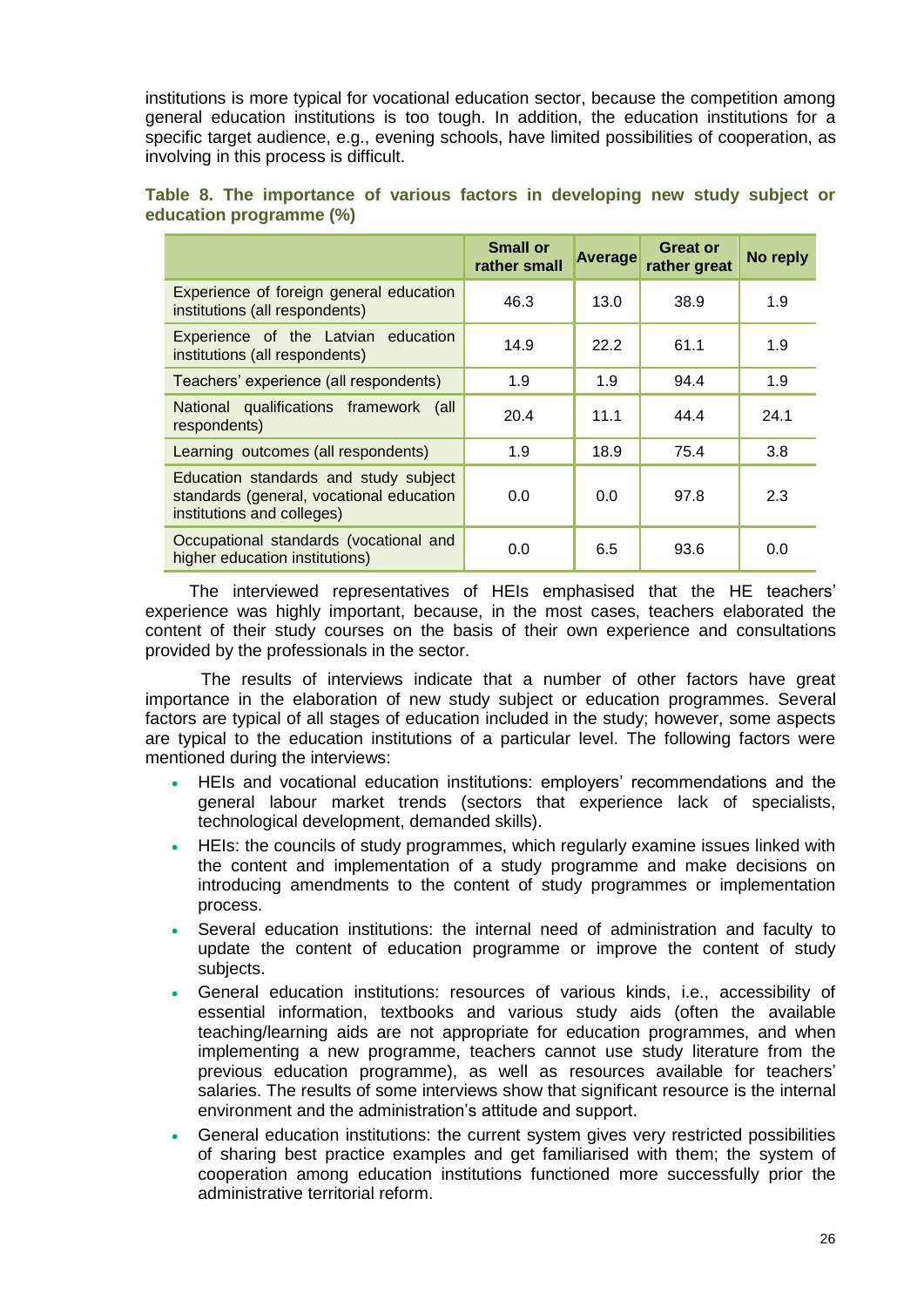General education institutions: updating and amending is more successful in those study subjects, which do not include centralised examinations, compared to the study subjects that have centralised examinations. The existence of the centralised examinations hinder creative approach to elaborating the content of study subjects and implementing study subject programmes.

Regarding the results of interviews, a general conclusion can be made that the teachers' experience and expected learning outcomes, as well as the state education standard of and occupational standards have the greatest importance in the elaboration of new study subject and education programmes. The experience of Latvian and foreign education institutions is not evaluated unambiguously. The results of interviews show that also national qualification frameworks have a crucial meaning; however, the representatives of general education institutions pointed out that a direct influence of qualifications frameworks on the content of education programme and process of their elaboration did not exist.

The results of interviews on "**the implementation of learning outcomes based study subject and education programmes**":

- 50% of respondents consider that the implementation of study subject and education programmes is "based" on learning outcomes;
- 35.2 % of respondents "rather based" on learning outcomes;
- 11.1% of respondents "on average based" on learning outcomes;
- 3.7% of respondents "rather not based" on learning outcomes;
- 0% of respondents "not based" on learning outcomes.

According to the results of interviews, the books and methodological materials elaborated in recent years are structured, and the descriptions of study subjects and courses are updated and improved on basis of learning outcomes. The representatives of vocational education institutions implementing vocational education programmes of various levels noted that learning outcomes were used more during the practical training.

The majority of the representatives from general education institutions pointed out that part of students was able to apply knowledge acquired during lessons for solving various tasks and to search information independently and adapt it to their needs.

The results of interviews with the representatives of general education institutions, who work with students having special needs, prove that teaching/learning is focused on reaching individual aims – the ability of a particular child to do certain things is considered as an outcome, not what the state education standard has prescribed.

The results of interviews allow concluding that one of the reasons why study subject and education programmes are insufficiently learning outcomes based is the fact that young people not always believe that education is the foundation for their success in future life. It is difficult for teachers to work with these young people and plan the achieving of learning outcomes; therefore, the teaching/learning process is analysed in order to define new goals, in particular for students with special needs.

The results of interviews on "**the harmonisation of education content within the framework of education programmes**":

- 37% of respondents indicate that education content "is" harmonised;
- 31.5% of respondents "is rather" harmonised;
- 25.9% of respondents "is on average" harmonised;
- 3.7% of respondents "is not rather" harmonised;
- 1.9% of respondents "hard to say".

The results of interviews prove that various methods are used to harmonise teaching/learning methods and education content within the framework of education programmes, e.g., first surveys of various target groups (teachers, students, employers)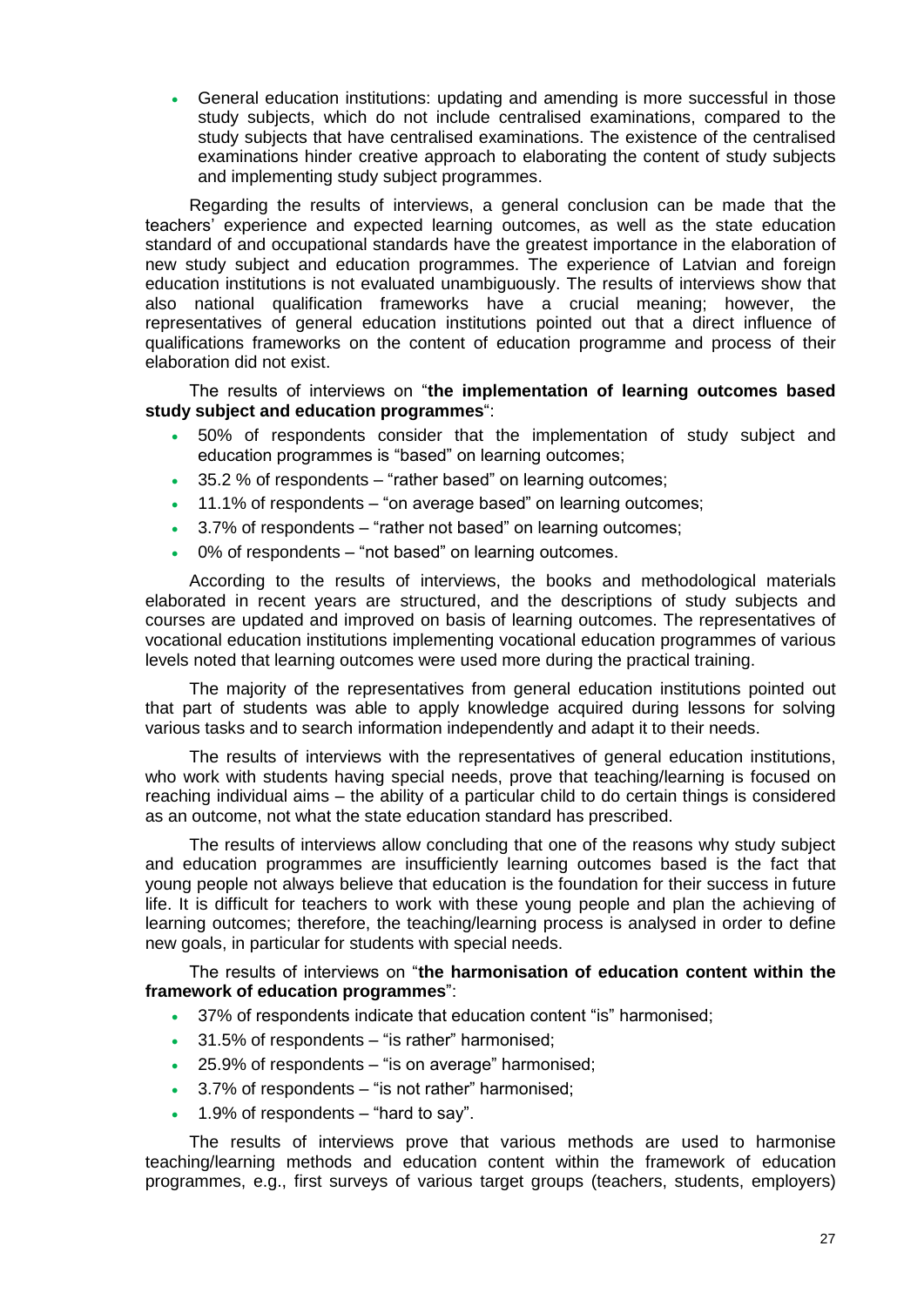are conducted, the discussions with colleagues are held. It is important to avoid both horizontal and vertical overlapping.

Many representatives of education institutions emphasised that harmonisation of teaching/learning methods and education content should be implemented more consistently, actively and directly, as well as it should be included as an element in the education quality assurance.

The results of interviews on "**students' knowledge and understanding of learning outcomes**":

- 53.8% of respondents consider that students have "average" knowledge and understanding of learning outcomes;
- 28.8% of respondents "rather complete" knowledge and understanding;
- 7.7% of respondents "rather incomplete" knowledge and understanding;
- 5.8% of respondents "complete" knowledge and understanding;
- 3.8% of respondents "incomplete" knowledge and understanding.

Regarding the results of interviews, the representatives of education institutions mostly do not use the term "learning outcomes" when working with learners, because young people frequently pay more attention to the numerical assessment, not the acquired skills. The results of interviews indicate that during the lectures in HEIs the expected learning outcomes are often in terms of knowledge, skills and competences, yet the students do not always understand them and the understanding develops only after completion of the study course. To deal with this situation, as the representatives of vocational education institutions suggested, the students should be encouraged to evaluate the achieved learning outcomes using various methods, e.g., by applying their knowledge in practice, performing hands-on tasks.

The results of interviews prove that vocational education students become aware of learning outcomes only during the practical training, linking their knowledge acquired in education institution with the real work environment. The students' understanding of learning outcomes is negatively impacted by the fact that the practical training in enterprises, in which the students develop more complete understanding, takes place during the later years of studies.

The results of interviews with the representatives of general education institutions indicate that students' understanding of learning outcomes depends on the subject teachers, since this issue is not focused on centrally, at the education institutional level. For instance, teachers together with student analyse results of tests and, depending on previously acquired skills, define the content of the test individually for each student.

The results of interviews on "**the accessibility of learning outcomes**":

- Higher education institutions: ECTS catalogues, study course and study programme descriptions, e-study environment, HEIs' self-assessment reports; learning outcomes are presented to students during the introductory lectures of study courses.
- Vocational education institutions: education programme descriptions, occupational standards, electronic register; printed information – from subject teachers and administration (teaching/learning department and/or heads of education programme); the students are informed during the study subjects "Introduction to the field of study", "Introduction to the occupation".
- General education institutions: e-register (numerical assessments, in many cases descriptions of skills); teaching/learning plans and descriptions of assessment; learning outcomes are discussed at methodological meetings, parents' meetings, parents can get acquainted with learning outcomes on individual basis.

The results of interviews with the representatives of general education institutions, who have better understanding of the concept of learning outcomes, indicate that such general data are not available in general education institutions, since the state education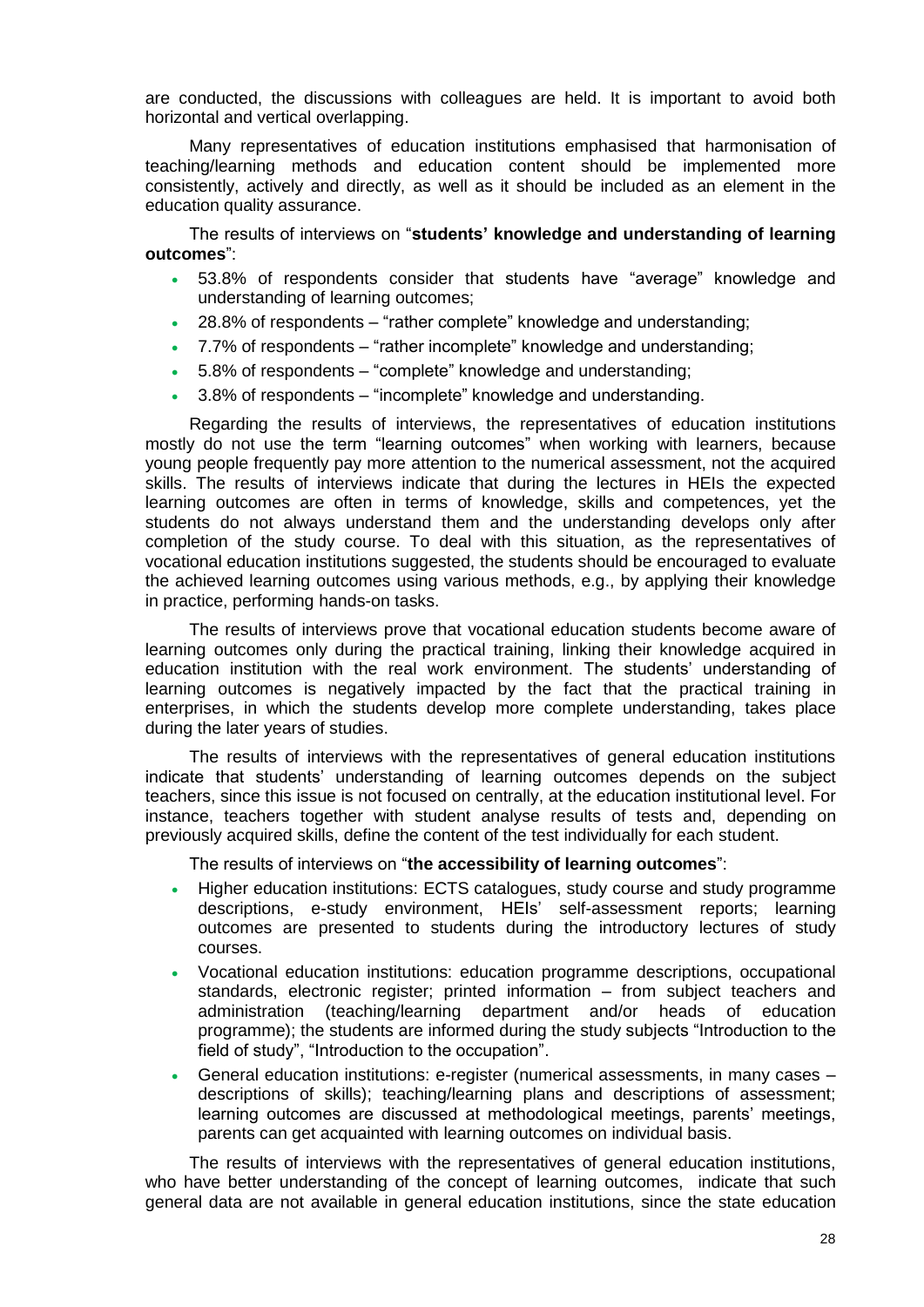standard stipulates that only numerical assessment should be awarded to students. Learning outcomes will have no significance in teaching/learning process and student learning assessment, until the state defines the level, on which particular knowledge, skills and competences should be mastered for obtaining a certain grade. The interviewed representatives of education institutions highlighted that more attention should be paid to relating the assessment of learning achievements with students' actual skills, but the state education standards did not ensure this possibility.

## <span id="page-28-0"></span>**Assessment of learners' achievements**

The results of interviews on "**the significance of using learning outcomes in the assessment of learners' achievements**":

- 40.7% of respondents consider that learning outcomes have "rather great" significance in the assessment of learners' achievements;
- 31.5% of respondents "average" significance;
- 18.5% of respondents "great" significance;
- 5.6% of respondents "rather small" significance;
- 1.9% of respondents "small" significance;
- 1.9% of respondents "hard to say".

The results of interviews with the representatives of vocational education institutions prove that centralised qualification exams reflect the acquired knowledge, skills and competences the most successfully; the exams are arranges and assessed in cooperation with employers. In general study subjects the acquired knowledge is mostly tested, but the acquired skills and competences are not tested sufficiently, and there are several reasons for that (e.g., lack of time, inappropriate material and technical provision or even lack of it, not using the respective teaching/learning methods both in teaching/learning and assessment process).

The results of interviews with the teachers indicate that single definition of learning outcomes does not help in performing adequate assessment of learners' achievements, because the wording is too general. The interviewees consider that learning outcomes do not contain any gradation of learning achievements; thus, it is impossible to define the minimum requirements in the study subject/course that learners must meet. The results of interviews show that at present the interviewees do not understand how to link the set learning outcomes with numerical assessments; therefore, when performing learning assessment, teachers rely on their interpretation. The linking of learning outcomes with the system of numerical assessments is crucial in teaching/learning process, particularly in education institutions, which are attended by children with special needs, learning difficulties or disorders.

The results of interviews on "**the linking of tests with learning outcomes**":

- 41.3% of respondents consider that the tests designed by teachers are "to great extent" based on learning outcomes;
- 41.3% of respondents "to rather great extent" based on learning outcomes;
- 15.2% of respondents "to average extent" based on learning outcomes;
- 2.2% of respondents "to rather small extent" based on learning outcomes.

The results of interviews prove that in recent years the inclusion of learning outcomes in higher education programmes was largely facilitated by the mandatory requirement to formulate learning outcomes in the descriptions of study courses, which are presented to students. In connection with these changes the representatives of HEIs' administration and teachers have attended various seminars, read materials on the Internet and consulted with their colleagues, which in general promoted the knowledge and understanding of HEIs' personnel concerning the use and meaning of learning outcomes. As the representatives of HEIs' administration pointed out, there were teachers, who followed changes and worked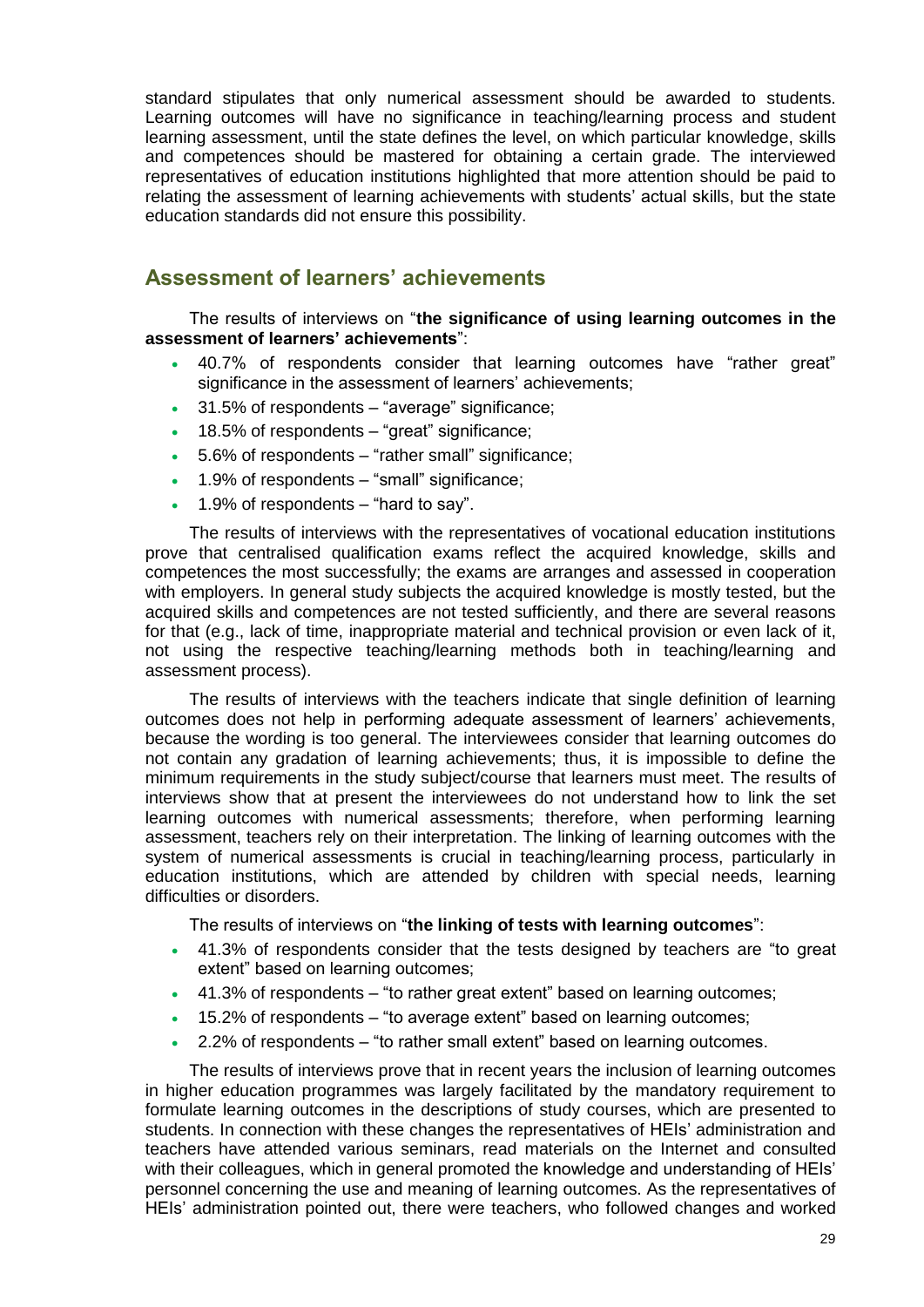hard on improving the teaching/learning process; however, there were also such teachers, who were reluctant to accept changes, met the requirements rather formally and did not adapt the tests to the descriptions of study courses.

In accordance with the results of interviews, learning outcomes are more clearly defined in the study courses of professional higher education programmes, compared to academic higher education programmes, since their content is stipulated by the occupational standards. The requirements of occupational standards have been elaborated in cooperation with employers and are regularly updated, although not all the interviewed representatives of HEIs were satisfied with the developed occupational standards. Furthermore, the updating of occupational standards is a very bureaucratic and complex procedure, which takes long time. The results of interviews reveal that, when higher education programmes envisage more individual approach to students, the achievement of learning outcomes gains greater importance. There is a possibility for analysing each student's individual progress more precisely, which cannot be done while working with large groups of students.

The results of interviews (with the representatives of general and vocational education institutions) on "**the compliance of test content elaborated by the National Centre for Education (NCE) to the expected learning outcomes**":

- 34.3% of respondents consider that the tests designed by the NCE "to great extent" correspond to the expected learning outcomes;
- 34.3% of respondents "to rather great extent" correspond to the expected learning outcomes;
- 14.3% of respondents "to average extent" correspond to the expected learning outcomes;
- 11.4% of respondents "hard to say";
- 5.7% of respondents "to rather small extent" correspond to the expected learning outcomes.

The results of interviews prove that the content and learning outcomes of study subjects in general education programmes are defined by the state education standards. Since general education study subjects are implemented by great number of teachers, various standardized methodologies for teaching/learning and assessment have been elaborated. The interviewed representatives of general education institutions admitted that teachers often even were not able to create tests independently, because they had no knowledge of testing methodology. Currently there is no need to know these issues, as the testing methods are freely available in a ready-to-use form. General education institutions differ among themselves in how much attention is paid to quality indicators in the teaching/learning process – the majority of general education institutions analyse students' grades and teachers' self-assessment of their work; fewer general education institutions also focus on reaching learning outcomes, by creating additional, comprehensive tests, analysing teachers' reports and by involving students in analysing the attained learning outcomes.

The interviewed representatives of vocational education institutions were critical of the tests elaborated by the NCE – due to vocational study subjects imparted in vocational education programmes, the number of classes for general study subjects was decreased, but this fact was not taken into consideration, and vocational education students had to take the same tests designed by the NCE as the general education students. Since the NCE elaborates tests on the basis of complete volume of each study subject, these tests are too complicated for vocational education students, which has a negative impact on students' self-assessment. The representatives of general education institutions pointed out that the tests elaborated by the NCE complied with the study subject standards, yet they did not reveal a complete picture about learning outcomes, and more time should be allocated for taking exams.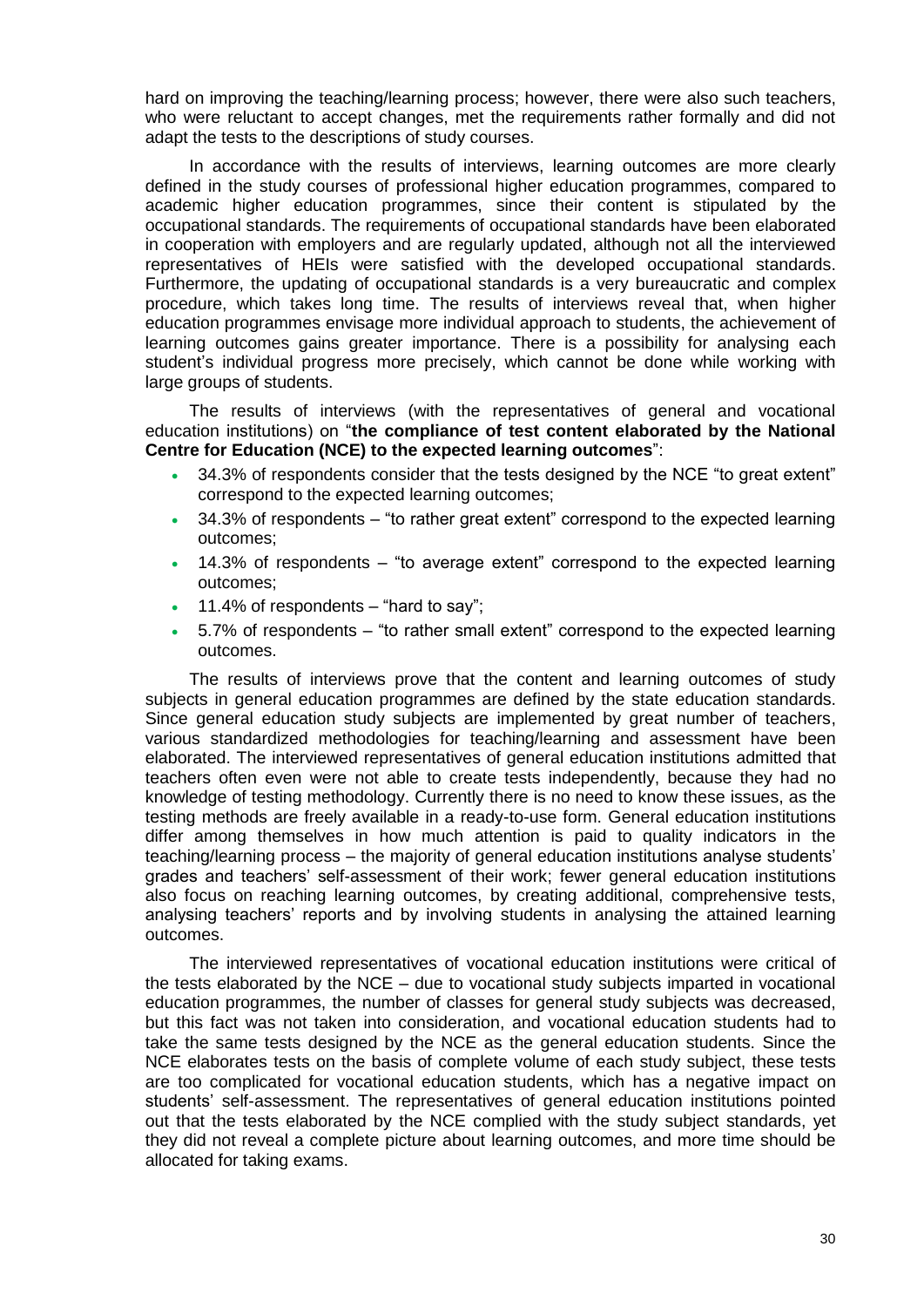The results of interviews on "**learners' understanding regarding the principles of designing tests**":

- 38.5% of respondents consider that the learners "to average extent" understand the principles of designing tests;
- 36.5% of respondents "to rather great extent";
- 13.5% of respondents "to great extent";
- 9.6% of respondents "to rather small extent";
- 1.9% of respondents "hard to say".

Large share of respondents admitted that learners' understanding of these questions depended on teachers' ability to explain the assessment procedure to learners; although many learners were not interested in or even did not need to understand the principles. The results of interviews with the representatives of general education institutions show that the tasks included in the tests predominantly are similar to the examples examined in classes; thus, students know what kind of tasks to expect in the tests. The students are informed that it is possible to get grade "8" for doing a standard tasks, but higher assessment can be obtained by demonstrating additional knowledge and creativity.

The results of interviews revealed that the greatest discrepancy of opinions may be observed among the representatives of higher education institutions. This fact may be explained by different possibilities for dealing with students' assessment, lack of uniform system, academic freedom of teachers and the possibility to create the content of studies and tests according to their own views. The interviewed representatives of HEIs pointed out that the requirements for obtaining an assessment were available in the descriptions of study courses, but not all students understood them and were interested in it. More motivated students pay attention to the description of study course and follow whether the study process complies with the description. Some representatives of HEIs highlighted that the requirements of assessment were clearly defined; the criteria for assessing the work were available for students are available or the number of points that could be obtained for each task was indicated.

The results of interviews on "**the influence of learning outcomes on learners' understanding regarding the significance of study subjects**":

- 48.9% of respondents consider that the learners' understanding as regards the significance of the relevant study subject "will be influenced" by the shift to learning outcomes;
- 26.7% of respondents "will rather be influenced" by the shift to learning outcomes;
- 13.3% of respondents "hard to say";
- 8.9% of respondents "will on average be influenced" by the shift to learning outcomes;
- 2.2% of respondents "will not rather be influenced" by the shift to learning outcomes.

The results of interviews show that promoting learners' understanding of the significance of study subjects would be very important in the context of lifelong learning, in which individuals with previous knowledge and clearer vision of what they want to acquire participate. Furthermore, this issue is crucial in vocational education, where it is easier to explain the role of study subjects in the acquisition of occupation, since the learning outcomes included in the study subjects to a large extent are linked to knowledge and skills needed in professional activities. These learning outcomes are tested in practice during the teaching/learning process, and also employers are involved the assessment. The results of interviews with the representatives of general education institutions indicate that currently many students have poor understanding of the application of study subjects in work; hence, they do not understand their importance and lack motivation to learn. Several interviewed representatives of general education institutions proposed promoting career education and helping young people start thinking about their future possibilities in due time; thus,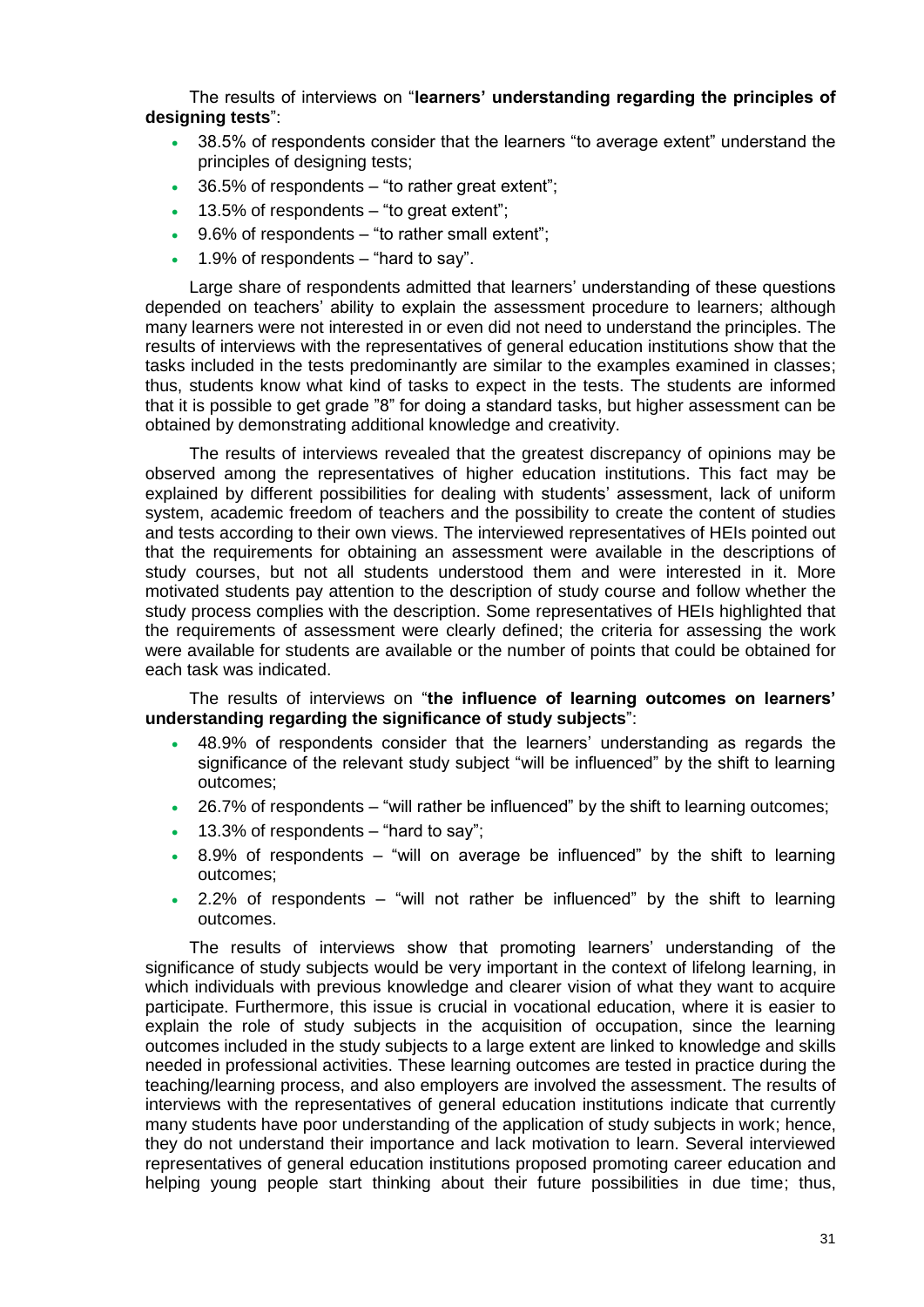granting greater importance to the teaching/learning process and purposely choosing leisure time activities, which is currently under-estimated by students and their parents.

Regarding the results of interviews, conclusion may be drawn that the majority of respondents consider that the use of learning outcomes is "of average" importance or "rather important". However, in general the education system is not homogenous and also the work in implementing and applying learning outcomes significantly differs in different levels and types of education; moreover, differences can be observed even in the same level of education and type of education institutions. This fact may be explained by the fragmented education system, lack of common understanding in the state, as well as representatives of education institutions having large workload and not enough time for dealing with these issues properly. The results of interviews indicate that stronger links should be established between learning outcomes and learners' assessment methodology, which would be designed in accordance with learning outcomes.

Institutions of education that cooperate closely with employers regarding this issue are mentioned as successful examples of defining and evaluating learning outcomes.

For teacher to have the possibility to pay more attention to reaching of learning outcomes, engage in more individualised work with learners and facilitate more creative teaching/learning process, a number of activities should be implemented, for example, reducing the current workload of teachers, the number of learners per one teachers, introducing the position of teacher's assistants, as well as additional educative activities should be arranged and examples of best practice should be popularised.

## <span id="page-31-0"></span>**Internal quality assessment of education institution**

The results of interviews on "**the significance of learning outcomes in ensuring improvement of education process in education institution**":

- 56.9% of respondents consider that learning outcomes have "great significance" in ensuring improvement of education process;
- 29.4% of respondents "rather great significance";
- 9.8% of respondents "average significance";
- 2% of respondents "rather little significance";
- 2% of respondents "hard to say".

The results of interviews prove that even though the majority of respondents are aware of the significant meaning of learning outcomes, lack of time is an important obstacle for qualitative assessment of the achieved learning outcomes and analysis of potential shortcomings. Therefore, more attention in education quality assurance is paid to the obtained grades and the indicators of learners' progress – it is easier to demonstrate and substantiate these. Yet the interviewed representatives of education institutions emphasized that this information also allowed improving education process, as well as showed the direction for further development.

The results of interviews reveal that during the process of internal quality evaluation and improvement, purposeful attainment of learning outcomes included in study subjects is controlled in various ways: observations of teaching/learning process are conducted; in higher education students and graduates are surveyed; employers are also surveyed; at general education institutions teachers must submit half-year and annual reports, as well as self-assessment reports. The obtained results and documents are analysed and then discussed at the methodology meetings. Usually in general education institutions commissions of methodology or individual salaried employees dealing with methodology are ensured; their main duty is to analyse the teaching/learning process and to develop suggestions for its improvement. Some general education institutions organise special days of teaching/learning methodology or conferences, as well as best practice presentations.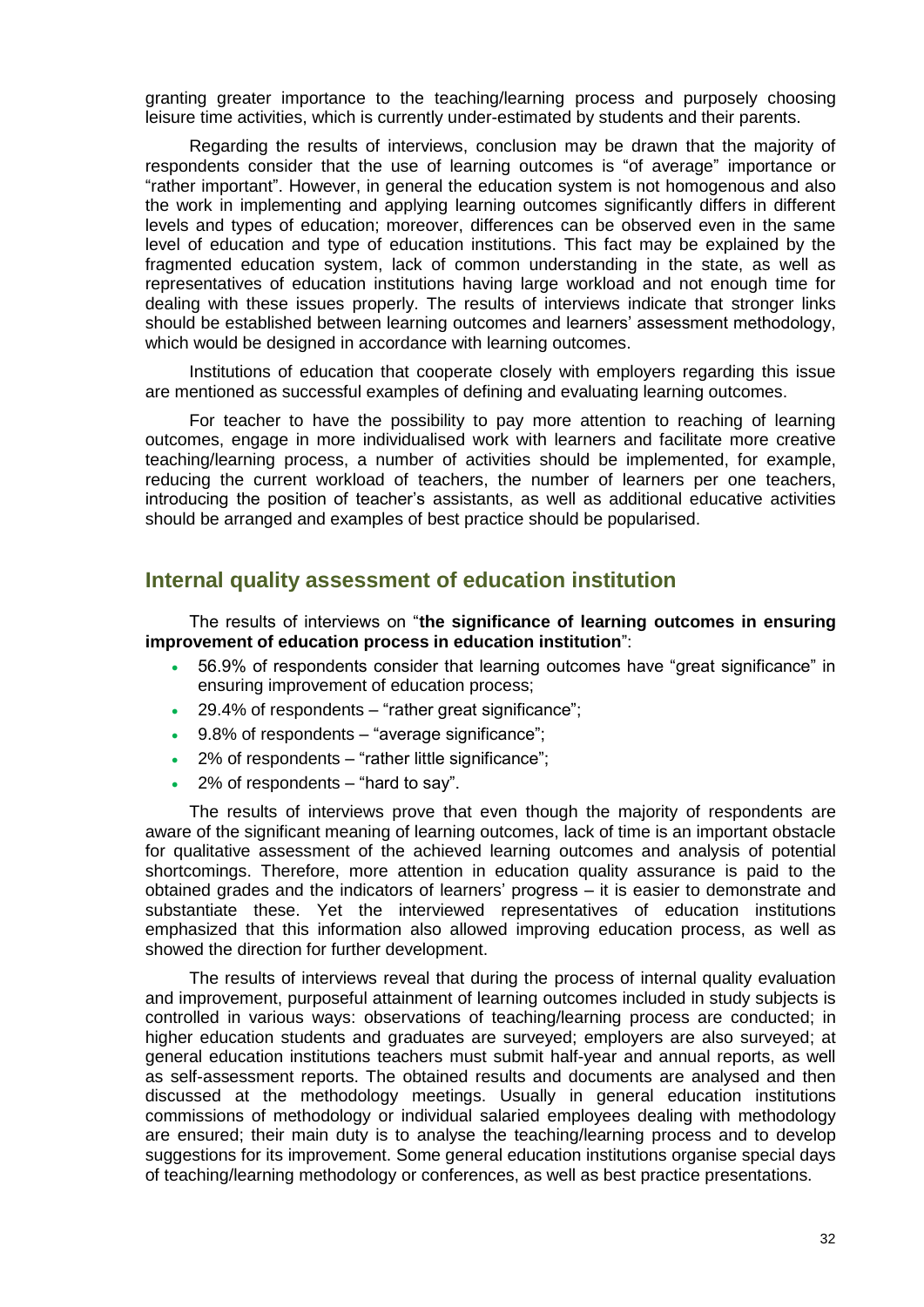The results of interviews on "**the definition and attainment of learning outcomes as a criterion in the process of evaluating and improving internal quality of education institution**":

- 54.9% of respondents consider that the definition and attainment of learning outcomes "is criterion" for the process of evaluating and improving internal quality;
- 25.5% of respondents "rather is criterion";
- $\bullet$  13.7% of respondents "hard to say";
- 3.9% of respondents "on average is criterion";
- 2% of respondents "rather is not criterion".

The results of interviews with the representatives of HEIs indicate that in the recent years learning outcomes have become an important criterion, especially since the introduction of mandatory requirement to describe learning outcomes for study subjects. The representatives of HEIs' administration pointed out that formulation of learning outcomes was a time-consuming and complicated process, which in many places was still not concluded, but it helped improving the control of internal quality, made it easier to avoid overlapping of study subjects, as well as identify deficiencies or lack of learning outcomes in education programmes. Although the results of interviews reveal that the definition and attainment of learning outcomes "is" or "rather is" a criterion in the process of evaluating and improving internal quality, the reports mainly reflect learning assessment in grades. Providing written comments on the reached learning outcomes is not required in all the education institutions; thus, there is no uniform system and understanding of how to reflect the achieved learning outcomes and its importance. The interviewed teachers highlighted that that individual assessment of learning outcomes reached by learners currently is impossible due to large workload of teachers and lack of time.

## <span id="page-32-0"></span>**External quality assessment of education institution**

The results of interviews on "**the evaluation of learning outcomes during the experts' accreditation visits**":

- Higher education institutions: during accreditation visits experts verify, whether the self-assessment reports of study programmes contain the descriptions of learning outcomes for both study programme and each study subject; still experts must assesses very diverse factors and usually attention is not paid to whether the described learning outcomes are attained and properly assessed; in some cases great attention is paid to learning outcomes – questions are asked to teachers, students in hallways, and the applied assessment methods are checked; usually foreign experts pay more attention to the assessment of learning outcomes.
- General education institutions: recently part of education institutions have been accredited remotely by checking documentation of education institutions and the submitted reports, students' assessments (grades) are more important for the experts. If the accreditation is conducted on-site, experts observe classes, but the observation of some classes cannot give complete impression of the teaching/learning process, since the teachers are informed about the dates of experts' visits and prepare for these classes. The observations of classes during the accreditation visits subject teachers to a great stress and does not bring the expected outcome. Mostly teachers are not informed about experts' reports. The education institutions crucially differ as to their type, specialisation, location, funding, number of students and their previous education, but during the accreditation process all education institutions are evaluated in accordance with identical criteria. The representatives of education institutions, who work with learners having special needs, emphasised that students' individual development that had been achieved at education institutions should be considered during the accreditation process, not only analysis of students grades and results of centralised exams.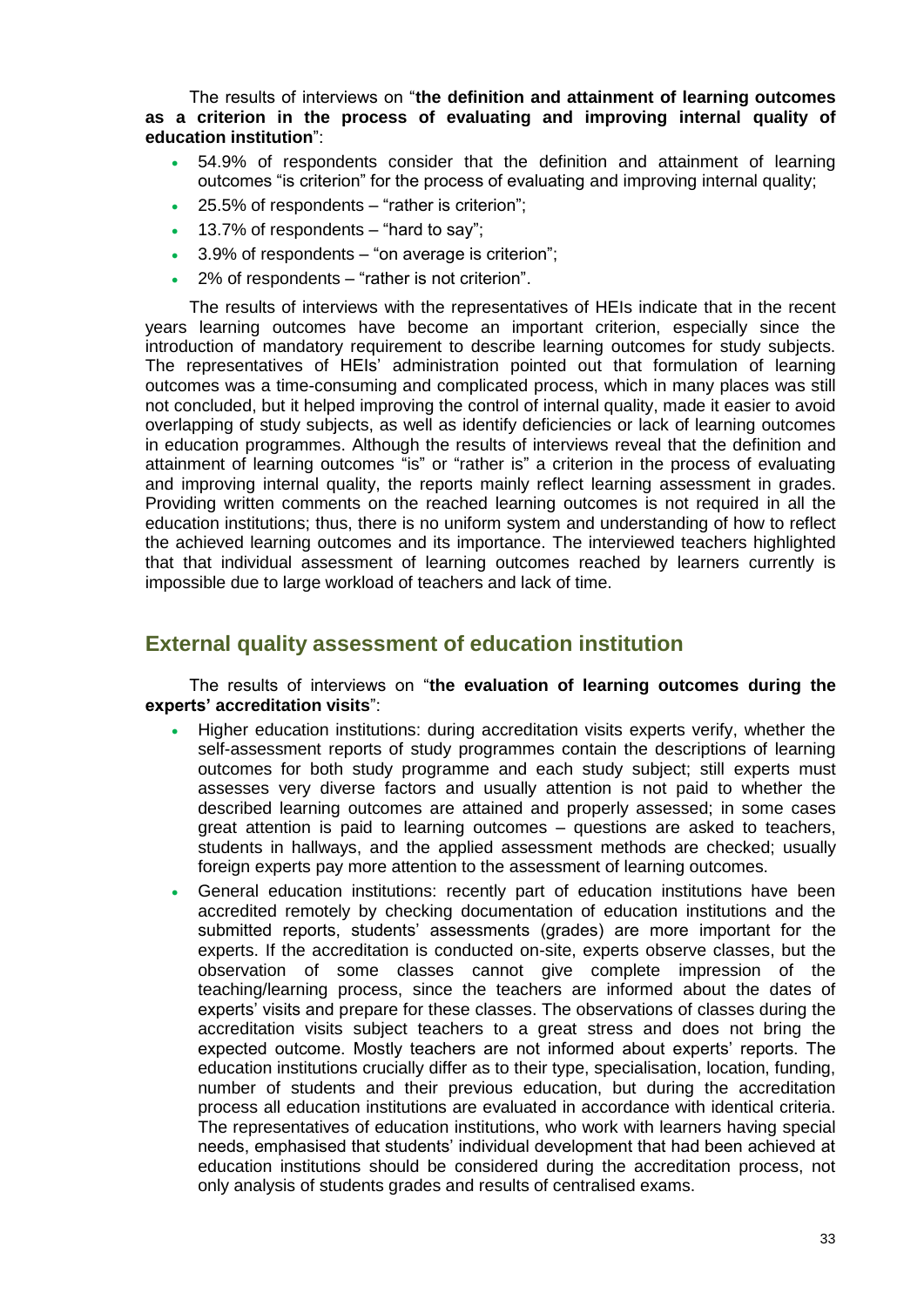Vocational education institutions: external quality assessment is rather formal process; in addition, experts are more interested in students' grades, not learning outcomes. During the external quality assessment, quality of qualification exams should be ascertained, because they reflect students' knowledge, skills and competences. Initially legal framework should be organised, then the concept of learning outcomes should be introduced in accreditation.

The results of interviews on "**basing accreditation of education programmes on the assessment of learning outcomes**":

- 37.3% of respondents consider that accreditation of education programmes "should be based to great extent" on the assessment of learning outcomes;
- 35.3% of respondents "should be based to rather great extent";
- 13.7% of respondents "should be based to average extent";
- 7.8% of respondents "should not be based";
- 3.9% of respondents "hard to say";
- 2% of respondents "rather should not be based".

The results of interviews indicated that reaching of learning outcomes is a significant criterion and it should be taken into account during the accreditation of education institutions, but it is only one education quality criterion of many, and all criteria should be assessed in the context of others. In terms of accreditation it is important to assess the teaching/learning process, internal quality control mechanisms, results of centralised examinations in general study subjects and centralised qualification examinations, the individual development of learners, as well as the employment indicators of graduates.

## <span id="page-33-0"></span>**Validation of prior learning**

-

The results of interviews on "**the respondents' experience regarding validation of prior learning**". The majority of respondents pointed out that the education institutions were predominantly engaged in recognising formal education in terms of learners' transition from one education institution to another, recognition of credit points acquired in Erasmus exchange studies. In these cases, frequently attention is paid to grades and credit points, not to the concrete acquired knowledge, skills and competences. In some interviews examples of the validation of non-formal and informal education were mentioned – predominantly validation of previous work experience as practical training. The results of interviews show that vocational education institutions collaborate with companies that employ students, who have previously dropped out - education institutions urge enterprises to motivate their employees to complete their studies, offering validation of work experience. In some cases when the previous work experience is validated, the candidate only has to pass the final examinations for acquiring qualification.

Validation of non-formal and informal learning was more extensively studied in the project Val-Net, its publication "Recognition of the outcomes of non-formal and informal learning"<sup>10</sup> contains information on the progress thus far in validation of learning outcomes, as well as outlines recommendations for improving the process. The results of study prove that until February 2013 the non-formal and informal learning has been validated for 478 people. As indicated in the section of recommendations, even though the validation system formally functions, a range of educational activities should be conducted for the society and education institutions to use more successfully the possibilities of validation. A similar conclusion was made regarding the learning outcomes approach, which is one of the corner stones in implementing validation of non-formal and informal learning in Latvia.

<sup>&</sup>lt;sup>10</sup> Val-Net project working group, "Validation of outcomes of non-formal and informal learning", <http://www.valnetlatvija.eu/wp-content/uploads/2013/02/ValNet-e-gramata2.pdf> (accessed on 15.12.2013)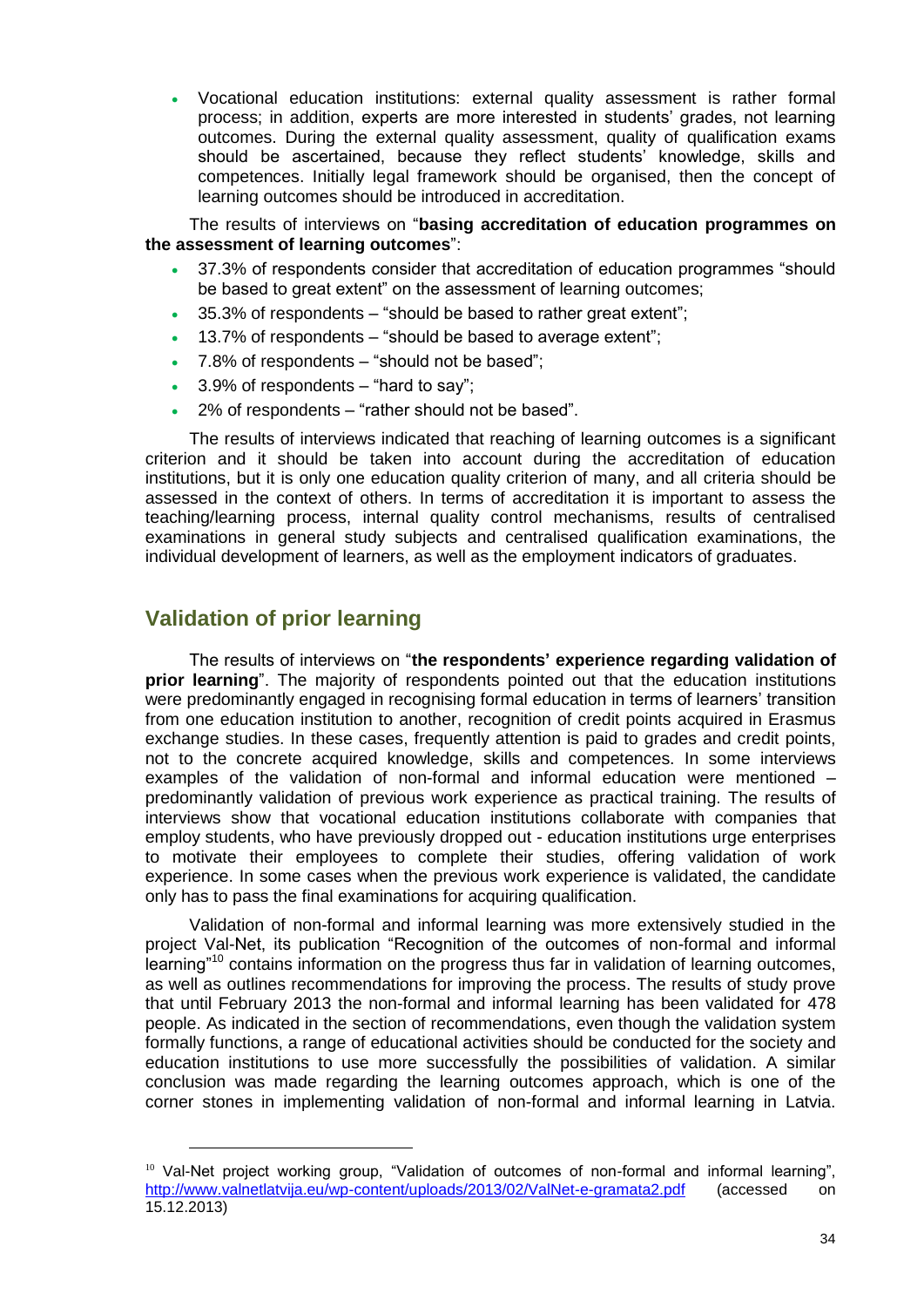Formally learning outcomes are used; however, stakeholders need more extensive information.

The results of interviews on "**the significance of shift to learning outcomes in the recognition of prior learning**":

- 35.5% of respondents consider that the shift to learning outcomes "will facilitate" the recognition of prior learning;
- 35.5% of respondents "will rather facilitate" the recognition of prior learning;
- 12.9% of respondents "will on average facilitate" the recognition of prior learning;
- 9.7% of respondents "hard to say";
- 3.2% of respondents "will rather not facilitate" the recognition of prior learning;
- 3.2% of respondents "will not facilitate" the recognition of prior learning.

According to the results of interviews, the respondents rather positively evaluated the introduction of learning outcomes in terms of the recognition of prior learning. To conclude, in general the respondents expressed positive attitude towards the recognition of prior learning, including non-formal and informal learning, yet in practice this has happened comparatively seldom. Therefore, extensive measures to raise awareness is needed among both employees of education institutions and society in general, in order to people, who have appropriate knowledge, skills and competence, would be aware of their possibilities, but at the same time would understand that they have to demonstrate their abilities in practice to obtain the relevant document confirming the qualification.

## <span id="page-34-0"></span>**The respondents' expectations as regards to the use of learning outcomes**

The final section of the interview focused on the respondents' opinion whether the learning outcomes approach supports or, on the contrary, hinders various processes linked with teaching/learning. In total ten questions were asked to all the target groups. The results of interviews concerning this section are outlined in Table 9. The overview of all the respondents' replies is provided below.

The results of interviews on "**the support of learning outcomes to learner-centred approach**":

- 37.7% of respondents consider that learning outcomes "support" learner-centred approach;
- 35.8% of respondents "rather support" learner-centred approach;
- 35.8% of respondents "hard to say";
- 5.7% of respondents "on average support" learner-centred approach;
- 3.8% of respondents "do not support" learner-centred approach;
- 1.9% of respondents "rather do not support" learner-centred approach.

Analysing the data according to the type and stage of education, conclusion may be drawn that by the increase of education stage, the share of answers "hard to say" decreases. The results of interviews with the representatives of HEIs reveal that students are actively involved in improving study programmes and courses. The interviewed representatives of vocational education institutions highlighted that teachers had no space for adapting the content of education to the interests of the respective learners for the students to master the knowledge, skills and competences defined in the occupational standard.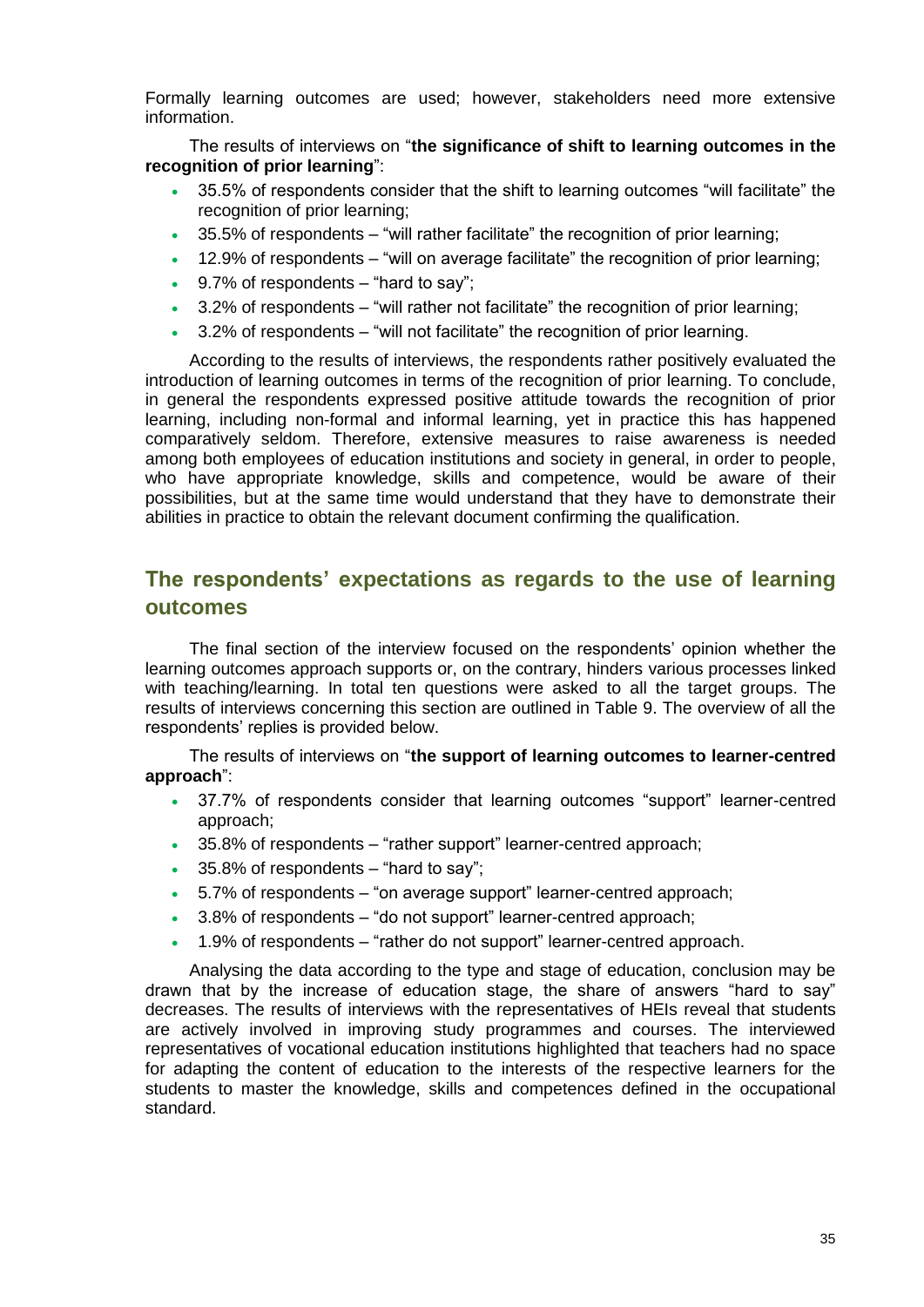### **Table 9. The respondents' expectations as regards to the use of learning outcomes (frequencies)**

|                                                                                                                                                                                  | No or<br>rather no | Average        | <b>Rather</b><br>yes or<br>yes | <b>Hard to</b><br>say |
|----------------------------------------------------------------------------------------------------------------------------------------------------------------------------------|--------------------|----------------|--------------------------------|-----------------------|
| Does the shift to learning outcomes approach<br>support learner-centred approach?                                                                                                | 3                  | 3              | 39                             | 8                     |
| Does the shift to learning outcome facilitate the<br>possibility to adjust education to individual needs<br>(facilitating "interactive learning")?                               | 5                  | 8              | 37                             | 3                     |
| Will the shift to learning outcomes promote better<br>learners' understanding of the meaning and<br>importance of the respective education programme<br>or study course/subject? | 1                  | 4              | 42                             | 6                     |
| Will the shift to learning outcomes influence the<br>methods of learners' assessment?                                                                                            | $\overline{2}$     | 6              | 39                             | 5                     |
| Will the shift to learning outcomes facilitate more<br>comparable learners' assessment?                                                                                          | 6                  | 5              | 20                             | 22                    |
| Will shift to learning outcomes reduce obstacles to<br>lifelong learning?                                                                                                        | $\overline{2}$     | $\overline{2}$ | 11                             | 1                     |
| Will the shift to learning outcomes facilitate dialogue<br>between stakeholders from the education sector<br>and labour market?                                                  | $\Omega$           | 3              | 13                             | $\mathbf 0$           |
| Will the shift to learning<br>facilitate<br>outcomes<br>recognition of prior learning?                                                                                           | $\overline{2}$     | 4              | 22                             | 3                     |
| Will the shift to learning outcomes improve the<br>internal quality assessment of education institution?                                                                         | 5                  | $\overline{2}$ | 36                             | 10                    |
| Will the shift to learning outcomes improve the<br>external<br>quality<br>assessment<br>of<br>education<br>institution?                                                          | 0                  | 8              | 30                             | 15                    |

The results of interviews on "**the support of learning outcome for the possibility to adjust education to individual needs**", i.e. facilitating "interactive learning":

- 39.6% of respondents consider that learning outcomes "rather facilitate" the possibility to adjust education to individual needs;
- 30.2% of respondents "facilitate" the possibility to adjust education to individual needs;
- 15.1% of respondents "on average facilitate" the possibility to adjust education to individual needs;
- 7.5% of respondents "rather do not facilitate" the possibility to adjust education to individual needs;
- $\cdot$  5.7% of respondents "hard to say":
- 1.9% of respondents "do not facilitate" the possibility to adjust education to individual needs.

The examination of the data in various cross-sections shows that the representatives of education institution administration more frequently replied "yes" and "rather yes", compared to the teachers. Whereas according to the type of education institution – answers "yes" and "rather yes" were given by the representatives of higher and vocational education institutions.

The results of interviews with the representatives of HEIs prove that the individual approach to students is facilitated by the study courses available online (MOOCs), frequent individual consultations, as well as are additional study activities are offered to the most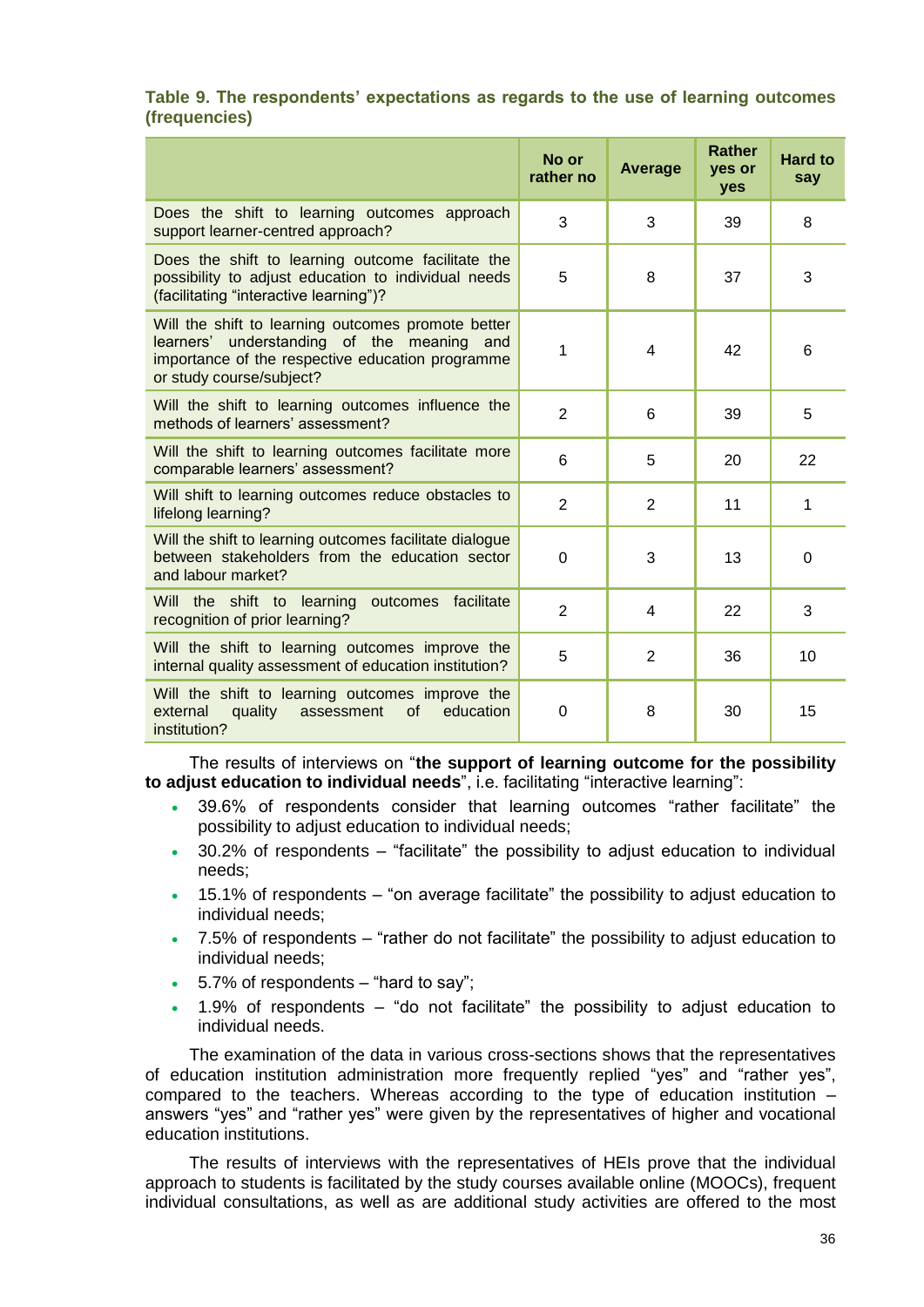capable students. The learning outcomes approach helps including this individual work in the study process more successfully. The results of interviews with the representatives of vocational education institutions reveal two trends. Firstly, the respondents emphasized that teaching/learning was already much individualised; thus, developing the skills of each student. Secondly, the students' level of previous education, when enrolling in vocational education institution, often was low; therefore, complying with the state education standard was impossible, since teachers had to explain education content from the previous stages of education. Hence, individualised approach in fact already is implemented in vocational education, but it does not comply with the state education standards. The results of interviews with the representatives of general education institutions indicate that there is lack of resources to implement individual treatment of every student. The teachers need more time, larger financial resources are necessary, and posts of teachers' assistants should be introduced. Moreover, the state education standards should be improved, expanding them and supplementing with appropriate methodological materials.

The results of interviews on "**the support of learning outcomes in facilitating learners' understanding of the meaning and importance of the respective education programme and study course/subject**":

- 47.2% of respondents consider that learning outcomes "facilitate" learners' understanding of the meaning of the education programme and study course/subject;
- 32.1% of respondents "rather facilitate" learners' understanding;
- $\cdot$  11.3% of respondents "hard to say";
- 7.5% of respondents "on average facilitate" learners' understanding;
- 1.9% of respondents "rather do not facilitate" learners' understanding.

The analysis of the results of interviews suggests that in general no essential differences in opinions may be observed as regards the type of education institution represented by the respondents. Still the most positive replies were provided by the representatives of HEIs, who highlighted the significance of learning outcomes approach in the context of lifelong learning.

The results of interviews on "**the influence of learning outcomes on the methods for the assessment of learners' achievements**":

- 40.4% of respondents consider that learning outcomes "influence" the methods used for the assessment of learners' achievements;
- 34.6% of respondents "rather influence" the assessment methods;
- 11.5% of respondents "on average influence" the assessment methods;
- $\cdot$  9.6% of respondents "hard to say";
- 1.9% of respondents "rather do not influence" the assessment methods;
- 1.9% of respondents "do not influence" the assessment methods.

The analysis of data by the groups of respondents and education institutions they represented reveals that quite similar – positive – replies were provided. The results of interviews prove that, firstly, teachers not always have sufficient knowledge about various methods for the assessment of learners' achievements; and the state does not offer appropriate methodological materials, where it would be possible. Secondly, since the teachers have to elaborate the materials and choose the methods for the assessment of learners' achievements themselves, additional time and financial resources are needed. Moreover, as more qualitative methods of learners' assessment will be used instead of quantitative methods of learners' assessment, greater investments of time and financial resources will be necessary.

The results of interviews on "**the influence of learning outcomes on the comparability of learners' achievement assessments**":

41.5% of respondents replied "hard to say";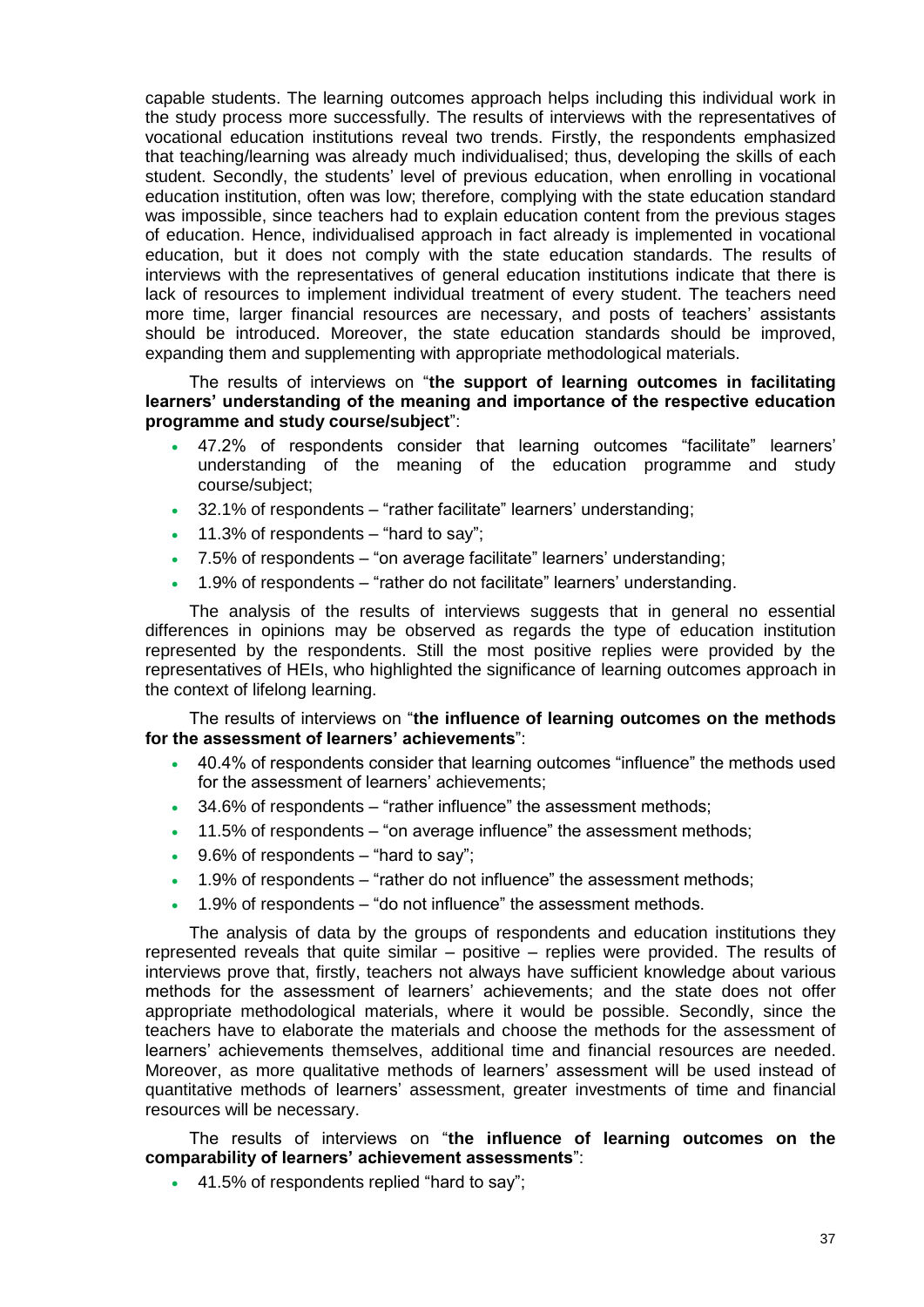- 22.6% of respondents consider that learning outcomes "will facilitate" the comparability of learners' achievement assessments;
- 15.1% of respondents "rather will facilitate" the comparability;
- $\cdot$  9.4% of respondents "on average will facilitate" the comparability;
- 9.4% of respondents "rather will not facilitate" the comparability;
- 1.9% of respondents "will not facilitate" the comparability.

Examination of the data according to the types of education institution shows that the answer "hard to say" dominates among the representatives of general and vocational education institutions, in comparison with the replies provided the representatives of HEIs. The results of interviews indicate that, on one hand, as the representatives of HEIs emphasised, the learning outcomes approach will make the achievement assessment criteria clearer and more valid. When regular assessment of students' achievements is conducted during the study course, the progress of reaching learning outcomes is analysed, which allows adjusting the pace of work and the teaching/learning methods applied. On the other hand, the representatives of general education institutions pointed out that comparison between students should not be made.

The results of interviews (with the representatives of HEIs) on "**the support of learning outcomes to lifelong learning**":

- 56.3% of respondents consider that the introduction of learning outcomes "will reduce" obstacles to lifelong learning;
- 12.5% of respondents "rather will reduce" obstacles to lifelong learning;
- 12.5% of respondents "on average will reduce" obstacles to lifelong learning;
- 12.5% of respondents "rather will not reduce" obstacles to lifelong learning;;
- 6.3% of respondents "hard to say".

The importance of the recognition of prior learning was emphasized by the interviewees, as it would facilitate return of adults to education.

The results of interviews (with the representatives of HEIs) on "**the significance of learning outcomes in facilitating the dialogue between stakeholders – education institutions and labour market**":

- 43.8% of respondents consider that learning outcomes "will facilitate" the dialogue between stakeholders;
- 37.5% of respondents "rather will facilitate" the dialogue between stakeholders;
- 18.8% of respondents "on average will facilitate" the dialogue between stakeholders.

The results of interviews reveal that the use of learning outcomes will allow assessing the results of practical training more completely, since HEI and practice providers will have common understanding of the assessment criteria. In general the learning outcomes, comparing to the list of study subjects or number of credit points, more precisely will describe students' and graduates' knowledge, skills and competences in a way that is better understood by employers both for those who cooperate with HEIs and those who employ the graduates of HEIs. The interviewees highlighted that HEIs had to strike a balance between satisfying the labour market needs and the development of science.

The results of interviews on "**the influence of learning outcomes on the internal quality assessment of education institution**":

- 34% of respondents consider that learning outcomes "will facilitate" the internal quality assessment of education institution;
- 34% of respondents "rather will facilitate" the internal quality assessment;
- 18.9% of respondents "hard to say";
- 5.7% of respondents "rather will not facilitate" the internal quality assessment;
- 3.8% of respondents "will not facilitate" the internal quality assessment;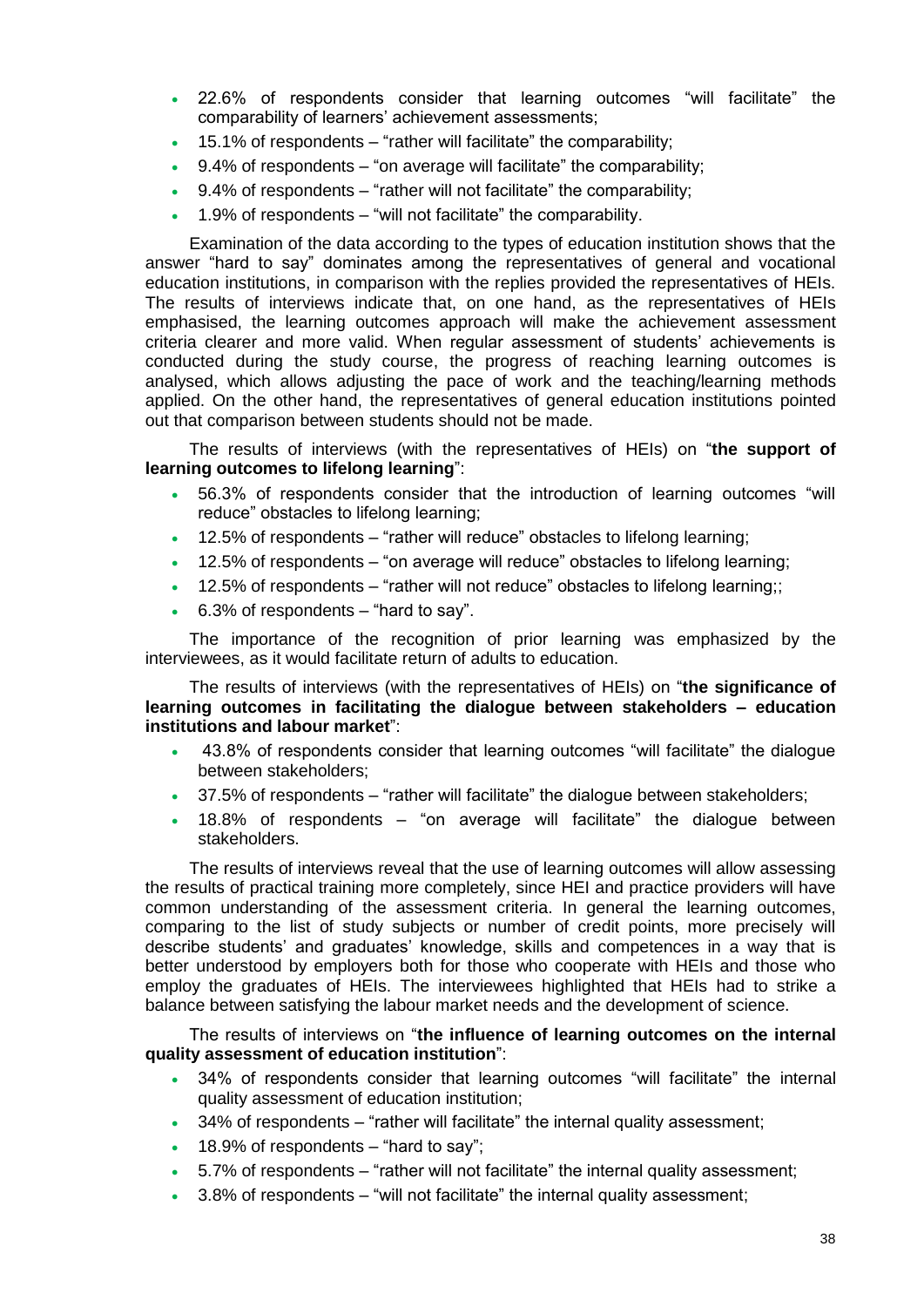3.8% of respondents – "on average will facilitate" the internal quality assessment.

Examination of the data regarding type of education institutions represented by the respondents shows that the employees of general education institutions most often chose the answer "hard to say", followed by the answer "yes"; whereas the representative of vocational education institutions – the answer "rather yes"; and the representatives of HEIs – the answer "yes", but no one – "hard to say". These results indicate that the representatives of vocational and higher education institutions perhaps have better understanding of learning outcomes approach in the context of internal quality assessment of education institutions. Yet the results of interviews prove that the analysis of attaining the relevant learning outcomes should not be the only aspect used during the internal quality assessment of education institutions.

The results of interviews on "**the influence of learning outcomes on the external quality assessment of education institution**":

- 30.2% of respondents consider that learning outcomes "rather will facilitate" the external quality assessment of education institution;
- $\cdot$  28.3% of respondents "hard to say";
- 26.4% of respondents "will facilitate" the external quality assessment;
- 15.1% of respondents "on average will facilitate" the external quality assessment.

Analysing the answers regarding type of education institutions represented by the respondents indicates that the representatives of general education institutions mostly replied "hard to say"; the representatives of vocational education institutions – "hard to say" or "rather yes"; the representatives of HEIs – "rather yes" or "yes". These results of interviews lead to the conclusion that the representatives of HEIs have clearer understanding as regards the significance of learning outcomes in the process of the external quality assessment of education institutions. It should be emphasised that comparing answers between the representatives of administration and teachers, the teachers more frequently selected the answer "hard to say" more often, while other answers prevailed among the representatives of administration. The results of interviews prove that the representatives of HEIs' administration in their daily work deal more with the issues related to external quality assessment of education institution. The results of interviews indicate that for the interviewees it is difficult to assess the possible improvements in the work of accreditation experts' commission, depending on the changes in methods used for the external quality assessment of education institution. Furthermore, the process of external quality assessment of education institution is subjective.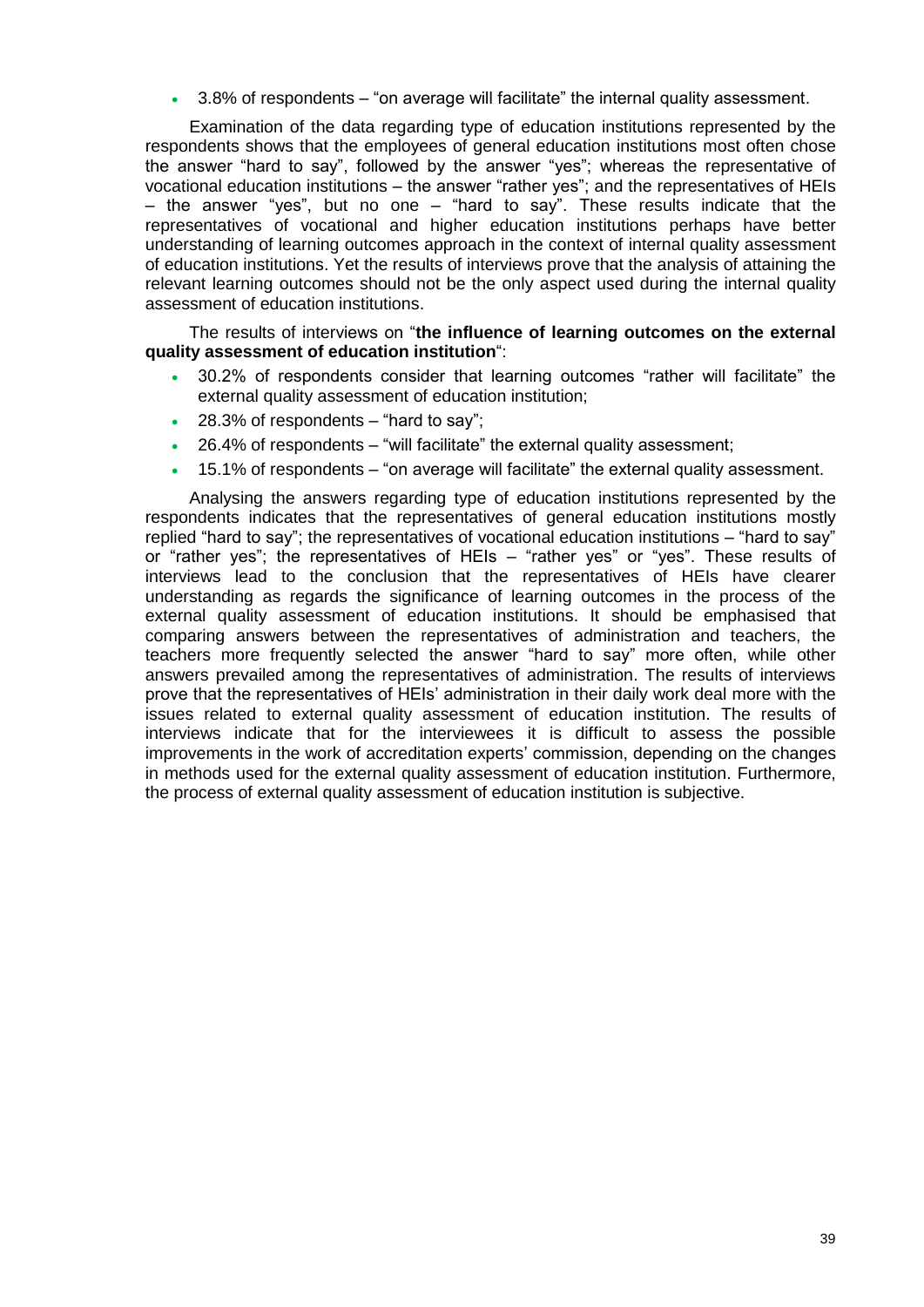## <span id="page-39-0"></span>**Conclusions**

Analysing the results of study, conclusion may be drawn that an interview as the form for obtaining replies was successful. The face-to-face interviewers ensured the possibility to explain to the interviewees in more details the concept of learning outcomes, which was completely clear only for some respondents from the general education institutions, for the part of respondents from the vocational education institutions and for the majority of respondents from HEIs.

As mentioned above, in general the representatives of HEIs have better understanding of the concept "learning outcomes", which this could be explained by the fact that thus far awareness raising work on implementation of learning outcomes approach to a great extent was directed at this target group. It is more difficult to ensure that also the stakeholders of vocational and higher education are informed about the learning outcomes approach. Regarding the results of interviews with the representatives of vocational education institutions, the stakeholders of higher education have to perform tasks – to assist students in acquiring knowledge, skills and competences – which can be perfectly implemented without good knowledge about the concept of learning outcomes. The centralised qualification examinations at the end of vocational education programmes measure the knowledge, skills and competences of all students acquired during their learning; hence, providing information about achieved learning outcomes. Vocational education programmes are elaborated in conformity with the expected learning outcomes, even without detailed knowledge of the learning outcomes concept. The results of interviews prove that occupational standards, particularly those, which are revised recently, impart information about learning outcomes necessary for performing professional activities.

As the results of interviews reveal, the implementation of learning outcomes in general education is a serious challenge, because this concept was mainly linked with the numerical assessment (grades). Moreover, there is an assumption that general education is concerned only with students' knowledge, while only few general education institutions ensure the acquisition of skills and competences (especially interdisciplinary). This shortcoming is partly compensated by the broad availability of leisure education (extracurricular activities); however, not all students use the provided opportunities. The respondents suggested expanding the state education standards and standards for study subjects, as well as offering more extensive and more available methodological support for teachers.

The following main obstacles to implementation of learning outcomes approach at all stages and in all types of education were mentioned: incompetent and fragmented implementation of policy by authorities; as well as lack of resources – human and financial resources – for tackling this issue. The results of interviews show that major problems regarding the introduction of learning outcomes are identified at the national, not the education institutional level. For example, the general level (national) of knowledge on learning outcomes was assessed as average, while the knowledge of colleagues in education institution – "rather high". One of the most essential issues is the lack of respondents' conviction that the learning outcomes approach, indeed, will bring any benefit to the teaching/learning process.

The results of interviews indicate that the majority of respondents consider that at least partly the learning outcomes approach is already in use, in particular as regards the development of education content and recognition of prior learning. In the accordance with the replies of respondents, learning outcomes approach is less significant in the assessment of learners' achievements, as well as in education quality assessment processes.

When new education and study subject programmes are elaborated, the experience of teachers and the expected outcomes are the most important aspects. The occupational and/or state education standards are also of great significance, as they facilitate the formulation of learning outcomes. The results of study prove that the respondents have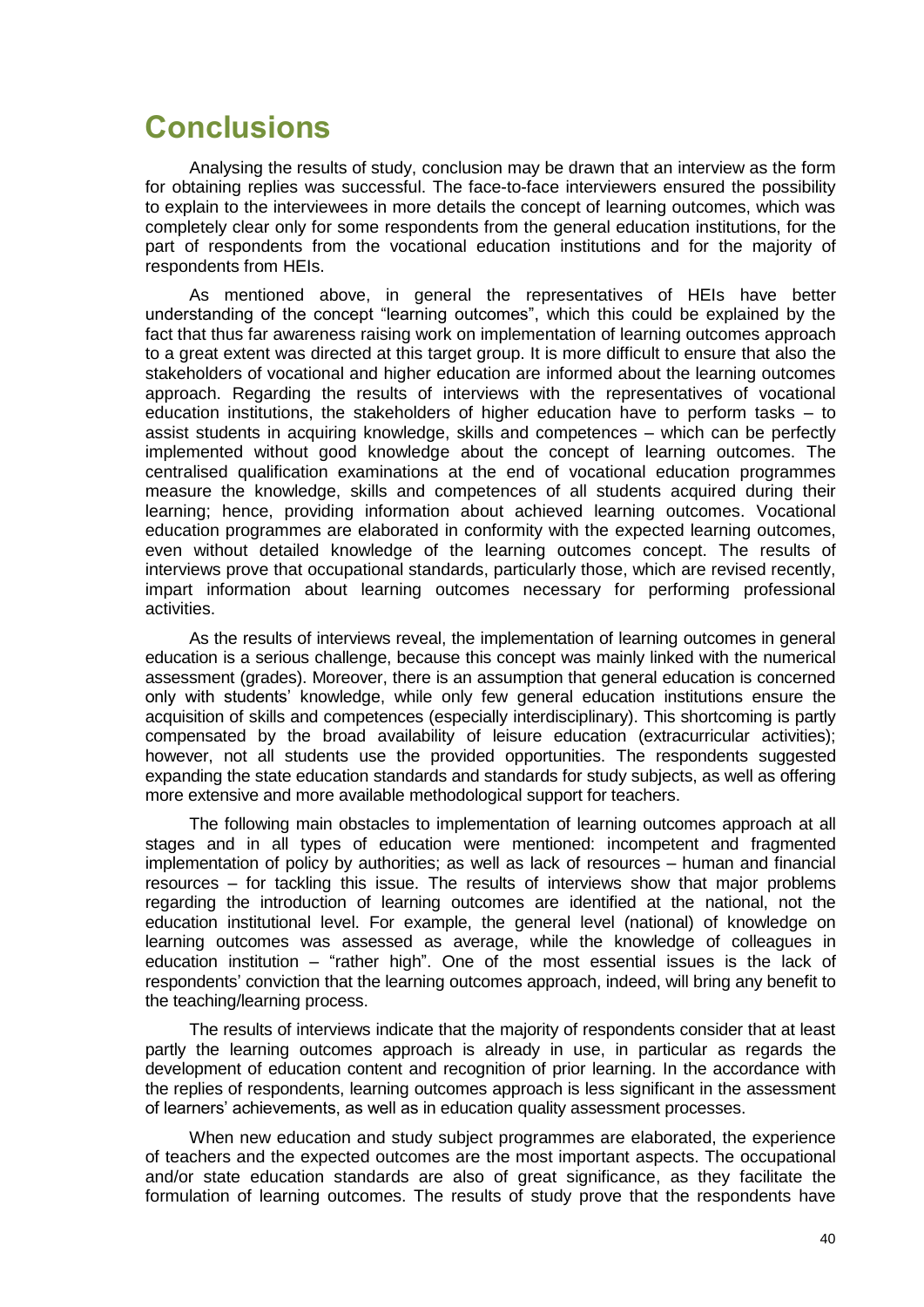varied opinions concerning the possibilities to gain experience from international or local good practice examples – a part of respondents perceive the experience of other education institutions as a very important. The results of interviews with the representatives of HEIs point out that the national qualifications framework is an essential point of reference when designing study programmes.

Regarding the results of interviews, learners predominantly are informed about the procedure for assessment, as well as the elements constituting their final grade. However, the learners' knowledge about learning outcomes was evaluated as average. The results of interviews allows concluding that the learning outcomes approach should be explained more to the learners, so that they would become more involved in the teaching/learning process and understand more precisely the meaning and use of their education. There is a view that vocational education institutions can more successfully to demonstrate the meaning of learning outcomes in education, since the teaching/learning process is practical and acquired knowledge, skills and competences are tested in centralised qualification examinations. The experience of using learning outcomes is complemented through the cooperation between vocational education institutions and employers, who engage in the creating, improving and implementing of education content.

The results of this study reveal that several steps should be taken in order to focus more on the attainment of learning outcomes during the teaching/learning process, to facilitate more individualised approach to learners and develop more creative teaching/learning process. For instance, the current teachers' work-load and the number of learners per one teacher should be decreased, the post of teacher's assistant should be introduced, as well as additional educative activities should be conducted and the best practice examples – popularised. Of course, the implementation of such measures involves the revision of financial mechanisms and other practical matters.

In the accordance with results of this study, conclusion may be drawn that procedures for assessing the quality of education institutions need a number of improvements. As the results of interviews show, the mechanisms for internal quality assessment of education institutions to a certain extent are introduced in all education institutions, furthermore, these mechanisms take into consideration the principles of learning outcomes approach. Meanwhile, the mechanisms for external quality assessment of education institutions, especially in general education, in which the analysis of numerical assessments of students' achievements dominates, in fact do not apply learning outcomes. For example, also in higher education during accreditation attention is seldom paid to the implementation of the learning outcomes approach at the respective education institution.

The results of study regarding the recognition of prior learning and experience indicate that in the majority of cases this activity was positively evaluate, yet the experience of education institution staff is not extensive. Therefore, activities for raising the awareness of both employees of education institutions and general public should be conducted. The recognition of prior learning and experience must be based on the acquired learning outcomes; moreover, citizens, who want involve in this process, must be provided with the necessary information and support (especially for identifying their knowledge, skills and competences).

The analysis of study results proves that education system is not homogenous; therefore, work in the implementation and application of learning outcomes differs significantly by various levels and types of education. In addition, the differences are seen also in education institutions of the same level and type. These differences can be explained by fragmented education system, lack of common understanding in the state, as well as the huge workload of education institution personnel and their lack of time. However, the majority of respondents saw the strong sides of learning outcomes, which is illustrated by the results in the section "expectations".

The results and conclusions of this study provides an insight on the significance and use of learning outcomes in the Latvian education institutions, but additional research and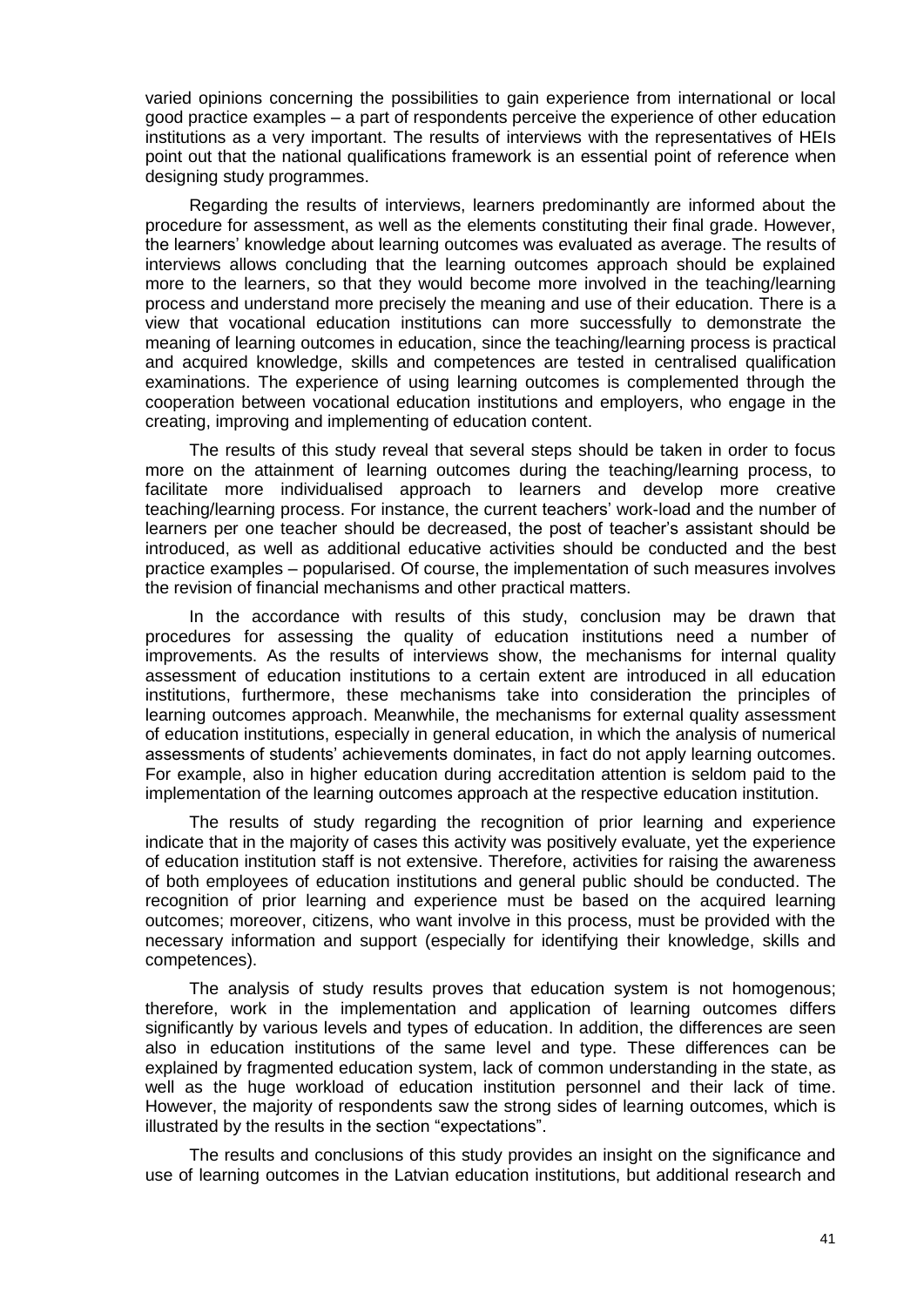analysis should be carried out in order to obtain more complete information on the tendencies in teaching/learning process.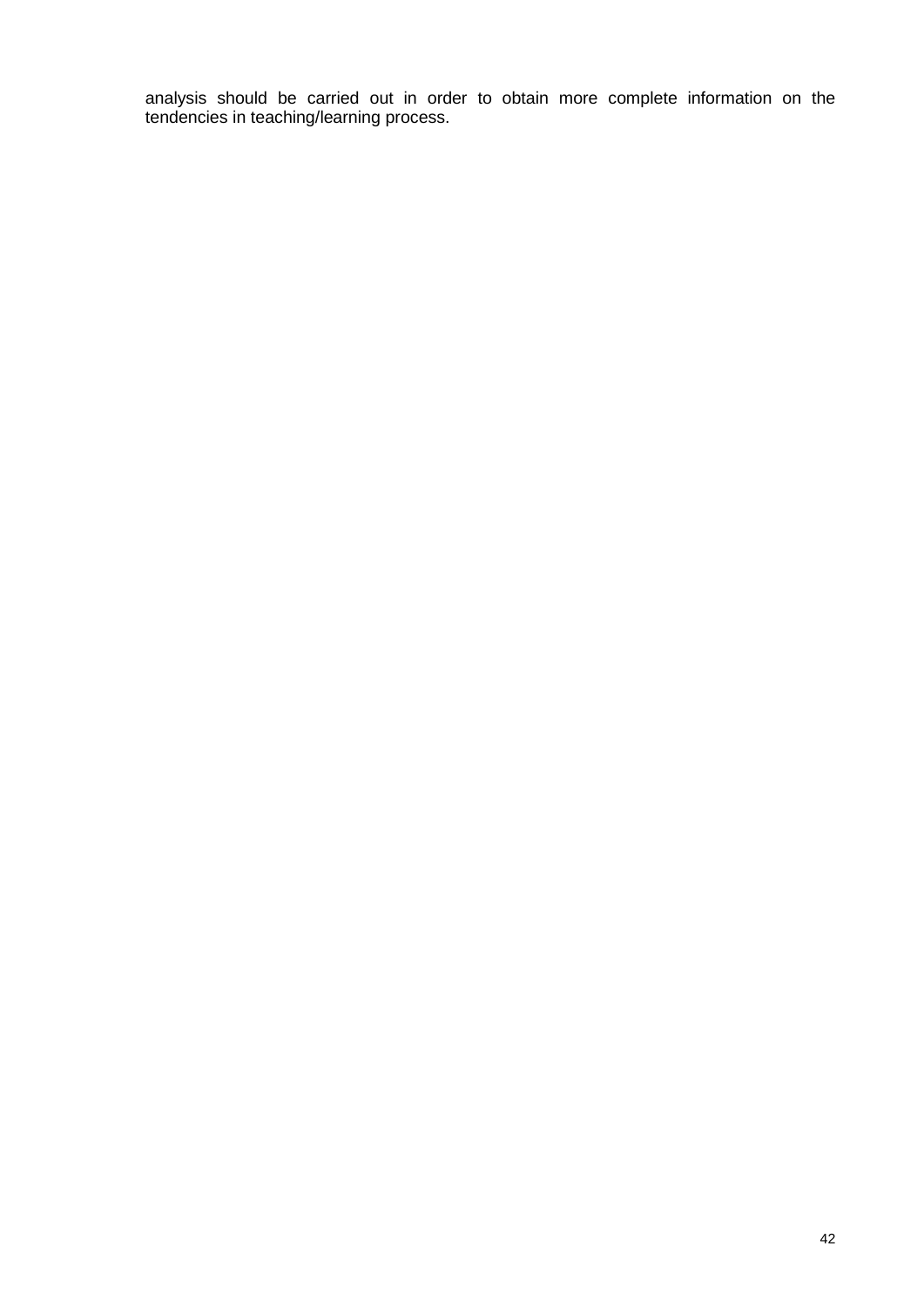## <span id="page-42-0"></span>**Appendix 1. Questionnaire for the representatives of higher education institutions**

**Learning outcomes** are what a learner should know, be able to understand or what they should be able to do when completing studies. Mark the chosen answer with "x".

#### **1. Information about the respondent**

|      |                 | $10 - 18$                | $19 - 25$          | $26 - 35$ | 36-55                          | 56-75          | $75 -$ |
|------|-----------------|--------------------------|--------------------|-----------|--------------------------------|----------------|--------|
| 1.1. | Age             |                          |                    |           |                                |                |        |
|      |                 | Female                   |                    |           | Male                           |                |        |
| 1.2. | Gender          |                          |                    |           |                                |                |        |
|      |                 |                          | Academic personnel |           | General staff                  | <b>Student</b> |        |
| 1.3. | <b>Position</b> |                          |                    |           |                                |                |        |
|      |                 | Established by the state |                    |           | Established by private persons |                |        |
| 1.4. | <b>HEI</b>      |                          |                    |           |                                |                |        |

#### **2. Knowledge about learning outcomes**

|      |                                                                                                               |      | Accessibility of information |         |             |      |                |
|------|---------------------------------------------------------------------------------------------------------------|------|------------------------------|---------|-------------|------|----------------|
|      |                                                                                                               | Poor | Rather<br>poor               | Average | Rather good | Good | Hard<br>to say |
| 2.1. | <b>Please</b><br>and<br>assess<br>characterise<br>the<br>accessibility of information<br>on learning outcomes |      |                              |         |             |      |                |
| .    | $\sim$ $\sim$ $\sim$                                                                                          |      |                              |         |             |      |                |

**2.1.1.** Comments

|      |                                                                      | <b>Internet Publications Seminars</b> | Communicating<br>directly with<br>implementing<br>institution | From<br>colleagues | Other |
|------|----------------------------------------------------------------------|---------------------------------------|---------------------------------------------------------------|--------------------|-------|
| 2.2. | find<br>  Where<br>do<br>you<br>information on learning<br>outcomes? |                                       |                                                               |                    |       |

|        | The level of knowledge among employees of education field in the state in general                                                                                                                                       |  |   |   |  |   |                |  |  |  |
|--------|-------------------------------------------------------------------------------------------------------------------------------------------------------------------------------------------------------------------------|--|---|---|--|---|----------------|--|--|--|
| 2.3.   | What are the main obstacles in working with learning outcomes in Latvian higher education in<br>general? (Please assess on the scale from 1 to 5, 1 denoting "is not an obstacle", but 5 - "a<br>significant obstacle") |  |   |   |  |   |                |  |  |  |
|        |                                                                                                                                                                                                                         |  | 2 | 3 |  | 5 | Hard to<br>say |  |  |  |
| 2.3.1. | Lack of knowledge about learning<br>outcomes among the staff of HEIs                                                                                                                                                    |  |   |   |  |   |                |  |  |  |
| 2.3.2. | Lack of uniform understanding of<br>learning outcomes on the level of the<br>state                                                                                                                                      |  |   |   |  |   |                |  |  |  |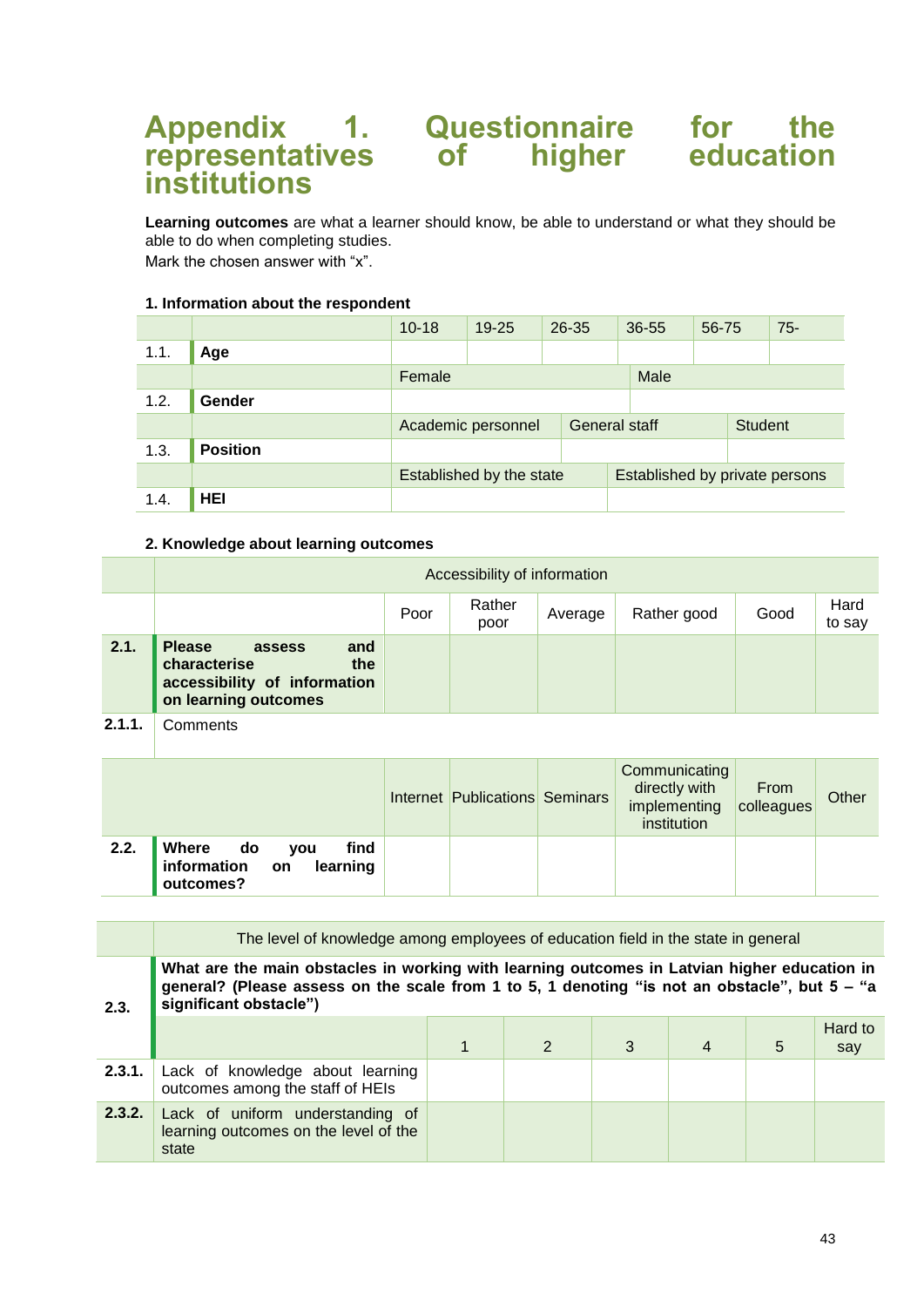| 2.3.3.<br>2.3.4. | Lack of information on the national<br>level                                                 |                           |               |         |                |                |                |  |             |                |
|------------------|----------------------------------------------------------------------------------------------|---------------------------|---------------|---------|----------------|----------------|----------------|--|-------------|----------------|
|                  |                                                                                              |                           |               |         |                |                |                |  |             |                |
|                  | Unclear (fragmented) policy for the<br>implementation of learning outcomes<br>in the state   |                           |               |         |                |                |                |  |             |                |
| 2.3.5.           | Lack of resources in order to deal<br>with this issue on the national level                  |                           |               |         |                |                |                |  |             |                |
| 2.3.6.           | Faculty members' unwillingness to<br>accept changes                                          |                           |               |         |                |                |                |  |             |                |
| 2.3.7.           | Another important factor (comments):                                                         |                           |               |         |                |                |                |  |             |                |
|                  |                                                                                              | Low                       | Rather<br>low | Average |                | Rather<br>high |                |  | <b>High</b> | Hard to<br>say |
| 2.4.             | What is the general<br>level of<br>knowledge<br>about<br>learning<br>outcomes in the state?  |                           |               |         |                |                |                |  |             |                |
|                  | Level of knowledge at your higher education institution                                      |                           |               |         |                |                |                |  |             |                |
|                  |                                                                                              | Rather<br>Average<br>high |               |         | High           |                | Hard to<br>say |  |             |                |
| 2.5.             | What is your colleagues' level of<br>knowledge<br>about<br>learning<br>outcomes at your HEI? |                           |               |         |                |                |                |  |             |                |
|                  |                                                                                              |                           |               |         |                |                |                |  |             |                |
|                  |                                                                                              |                           |               |         |                |                |                |  |             |                |
|                  | What are the main obstacles in working with learning outcomes at your HEI? (Please assess    |                           |               |         |                |                |                |  |             |                |
| 2.6.             | on the scale from 1 to 5, 1 denoting "is not an obstacle", but 5 - "a significant obstacle") |                           |               | 1       | $\overline{2}$ | 3              | $\overline{4}$ |  | 5           | Hard<br>to say |
| 2.6.1.           | Lack of knowledge about learning outcomes among the<br>staff of the HEI                      |                           |               |         |                |                |                |  |             |                |
| 2.6.2.           | Lack of common understanding of learning outcomes<br>among colleagues                        |                           |               |         |                |                |                |  |             |                |
| 2.6.3.           | Lack of information                                                                          |                           |               |         |                |                |                |  |             |                |
| 2.6.4.           | Unclear (fragmented) policy for the implementation of<br>learning outcomes at your HEI       |                           |               |         |                |                |                |  |             |                |
| 2.6.5.           | Lack of resources at your HEI for dealing with this issue                                    |                           |               |         |                |                |                |  |             |                |
| 2.6.6.           | Faculty members' unwillingness to accept changes                                             |                           |               |         |                |                |                |  |             |                |

|      | The use of learning outcomes in the system of education in general                                                                                  |    |              |         |               |     |                |
|------|-----------------------------------------------------------------------------------------------------------------------------------------------------|----|--------------|---------|---------------|-----|----------------|
|      |                                                                                                                                                     | No | Rather<br>no | Average | Rather<br>yes | Yes | Hard<br>to say |
| 3.1. | the<br>elaboration of<br><b>Is</b><br>study<br>programmes, which are based on<br>clearly defined and valid learning<br>outcomes, a common practice? |    |              |         |               |     |                |

**3.2.** Do you know best practice examples from Latvia regarding elaboration of study programmes and directions, in the framework of which the study process and content is based on learning outcomes? Describe these examples: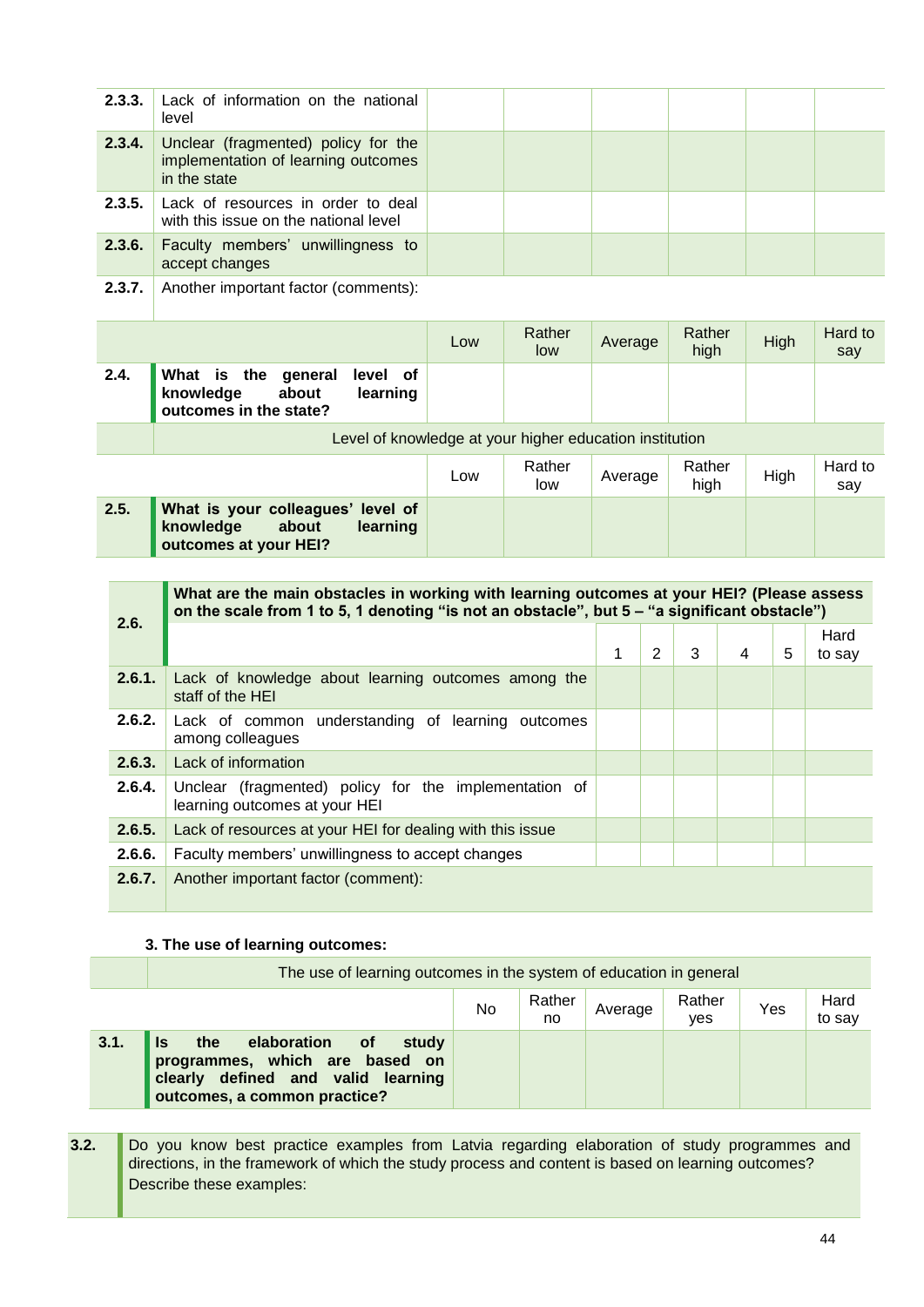|        | The importance of learning outcomes according to fields in the state in general                                                                                                                                                                 |  |               |                      |                |         |                    |   |          |             |                |
|--------|-------------------------------------------------------------------------------------------------------------------------------------------------------------------------------------------------------------------------------------------------|--|---------------|----------------------|----------------|---------|--------------------|---|----------|-------------|----------------|
| 3.3.   | What is the importance, to your mind,<br>of the use of learning outcomes in the<br>following fields in the state in general?                                                                                                                    |  | Little        | Rather<br>little     |                | Average | Rather<br>great    |   | Great    |             | Hard to<br>say |
| 3.3.1. | Development of education content                                                                                                                                                                                                                |  |               |                      |                |         |                    |   |          |             |                |
| 3.3.2. | Assessment of learners' achievements                                                                                                                                                                                                            |  |               |                      |                |         |                    |   |          |             |                |
| 3.3.3. | Quality assessment process                                                                                                                                                                                                                      |  |               |                      |                |         |                    |   |          |             |                |
| 3.3.4. | Recognition of learning outcomes acquired<br>in prior learning or experience                                                                                                                                                                    |  |               |                      |                |         |                    |   |          |             |                |
|        | Use of learning outcomes in development and implementation of education content (in education                                                                                                                                                   |  | institutions) |                      |                |         |                    |   |          |             |                |
|        |                                                                                                                                                                                                                                                 |  | Little        | Rather<br>little     |                | Average | Rather<br>great    |   | Great    |             | Hard to<br>say |
| 3.4.   | To what extent elaboration of study<br>programmes and study courses at your<br>higher education institution is subject to<br>learning outcomes and attaining them?                                                                              |  |               |                      |                |         |                    |   |          |             |                |
| 3.5.   | How important are the factors mentioned below in the elaboration of a new study course/<br>programme at your higher education institution? (Please assess on the scale of 1 to 5, in which 1<br>denotes "insignificant", but 5 - "significant") |  |               |                      |                |         |                    |   |          |             |                |
|        |                                                                                                                                                                                                                                                 |  |               | $\mathbf{1}$         | $\overline{2}$ | 3       | $\overline{4}$     | 5 |          | Hard to say |                |
| 3.5.1. | Experience of foreign higher education institutions                                                                                                                                                                                             |  |               |                      |                |         |                    |   |          |             |                |
| 3.5.2. | Experience of Latvian higher education institutions                                                                                                                                                                                             |  |               |                      |                |         |                    |   |          |             |                |
| 3.5.3. | Faculty members' experience                                                                                                                                                                                                                     |  |               |                      |                |         |                    |   |          |             |                |
| 3.5.4. | National qualifications framework                                                                                                                                                                                                               |  |               |                      |                |         |                    |   |          |             |                |
| 3.5.5. | Learning outcomes                                                                                                                                                                                                                               |  |               |                      |                |         |                    |   |          |             |                |
| 3.5.6. | Occupational standards                                                                                                                                                                                                                          |  |               |                      |                |         |                    |   |          |             |                |
| 3.5.7. | Another important factor (comment):                                                                                                                                                                                                             |  |               |                      |                |         |                    |   |          |             |                |
|        |                                                                                                                                                                                                                                                 |  | <b>No</b>     | Rather<br>not        |                | Average | Rather<br>yes      |   | Yes      |             | Hard to say    |
| 3.6.   | ls<br>the<br>implementation<br>of<br>study<br>programmes and study courses based<br>on learning outcomes and oriented<br>towards reaching them?                                                                                                 |  |               |                      |                |         |                    |   |          |             |                |
| 3.6.1  | Comment:                                                                                                                                                                                                                                        |  |               |                      |                |         |                    |   |          |             |                |
|        |                                                                                                                                                                                                                                                 |  | No            | Rather<br>no         |                | Average | Rather<br>yes      |   | Yes      |             | Hard to say    |
| 3.7.   | Are colleagues aligning the content of the<br>study courses in the framework of a study<br>programme?                                                                                                                                           |  |               |                      |                |         |                    |   |          |             |                |
| 3.7.1. | Comment:                                                                                                                                                                                                                                        |  |               |                      |                |         |                    |   |          |             |                |
|        |                                                                                                                                                                                                                                                 |  | Incomplete    | Rather<br>incomplete |                | Average | Rather<br>complete |   | Complete |             | Hard<br>to say |
| 3.8.   | How<br>complete<br>students'<br>are<br>knowledge and understanding of<br>learning outcomes?                                                                                                                                                     |  |               |                      |                |         |                    |   |          |             |                |
| 3.8.1. | Comment:                                                                                                                                                                                                                                        |  |               |                      |                |         |                    |   |          |             |                |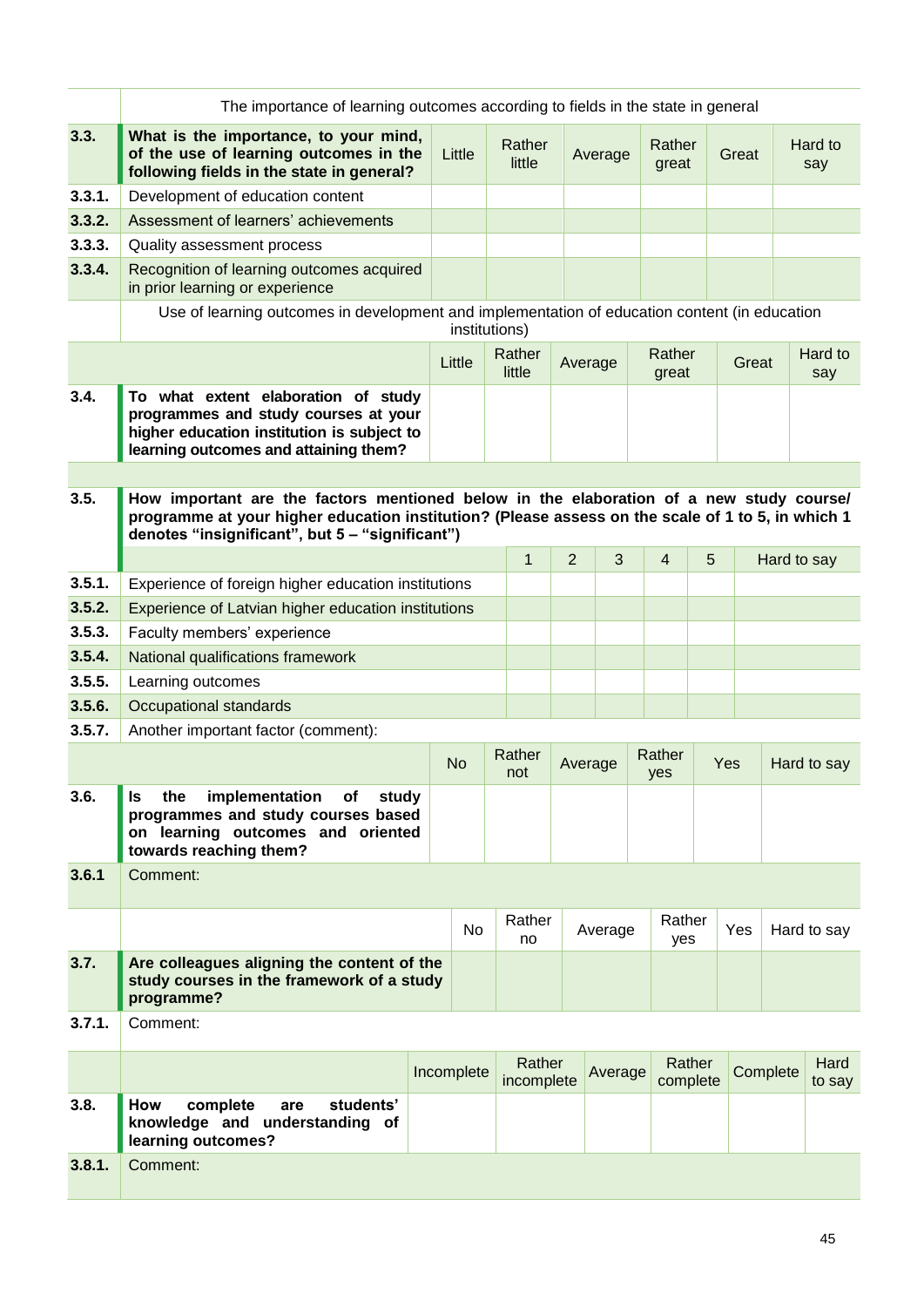| 3.9.    | Is it possible/ where is it possible to familiarise oneself with the learning outcomes for a study<br>programme and its study courses implemented at your higher education institution? Comment: |               |    |                         |         |                       |             |                |
|---------|--------------------------------------------------------------------------------------------------------------------------------------------------------------------------------------------------|---------------|----|-------------------------|---------|-----------------------|-------------|----------------|
|         | The use of learning outcomes in development of education content on the national level                                                                                                           |               |    |                         |         |                       |             |                |
|         |                                                                                                                                                                                                  | Little        |    | Rather<br>little        | Average | Rather<br>large       | Large       | Hard to<br>say |
| 3.10    | To<br>what<br>extent<br>the<br>absence<br>οf<br><b>standard</b><br>for<br>academic<br>education<br>defining<br>complicates<br><b>of</b><br>learning<br>outcomes?                                 |               |    |                         |         |                       |             |                |
| 3.10.1. | Comment:                                                                                                                                                                                         |               |    |                         |         |                       |             |                |
|         |                                                                                                                                                                                                  | Little        |    | Rather<br>little        | Average | Rather<br>large       | Large       | Hard to<br>say |
| 3.11.   | what<br>То<br>extent<br>the<br>standard<br>occupations<br>alleviates<br>defining<br>learning outcomes?                                                                                           | of<br>οf      |    |                         |         |                       |             |                |
| 3.11.1. | Comment:                                                                                                                                                                                         |               |    |                         |         |                       |             |                |
|         | The use of learning outcomes in the assessment of learners' achievements at the HEI                                                                                                              |               |    |                         |         |                       |             |                |
|         |                                                                                                                                                                                                  | Little        |    | Rather<br>little        | Average | Rather<br>great       | Great       | Hard to<br>say |
| 3.12.   | what<br>То<br>extent<br>the<br>are<br>tests<br>elaborated by the faculty members<br>learning outcomes based?                                                                                     |               |    |                         |         |                       |             |                |
| 3.12.1. | Comment:                                                                                                                                                                                         |               |    |                         |         |                       |             |                |
|         |                                                                                                                                                                                                  | Little        |    | Rather<br>little        | Average | Rather<br>great       | Great       | Hard to<br>say |
| 3.13.   | To what extent learners at your HEI<br>understand<br>principles<br>the<br>elaborating tests?                                                                                                     | for           |    |                         |         |                       |             |                |
| 3.13.1  | Comment:                                                                                                                                                                                         |               |    |                         |         |                       |             |                |
|         | Use of learning outcomes in the internal quality assessment/ improvement process at the HEI                                                                                                      |               |    |                         |         |                       |             |                |
| 3.14.   | How is reaching of the learning outcomes included in study courses controlled in the process of<br>internal quality assessment and improvement at your higher education institution?<br>Comment: |               |    |                         |         |                       |             |                |
|         |                                                                                                                                                                                                  | Insignificant |    | Rather<br>insignificant | Average | Rather<br>significant | Significant | Hard<br>to say |
| 3.15.   | How<br>important<br>learning<br>are<br>outcomes in your institution for<br>improvements<br>ensuring<br>the<br>in<br>study process?                                                               |               |    |                         |         |                       |             |                |
| 3.15.1. | Comment:                                                                                                                                                                                         |               |    |                         |         |                       |             |                |
|         |                                                                                                                                                                                                  |               | No | Rather<br>no            | Average | Rather<br>yes         | Yes         | Hard to<br>say |
| 3.16.   | defining<br>and<br>reaching<br>of<br>ls<br>outcomes a criterion in the process of<br>evaluating and improving internal quality?                                                                  | learning      |    |                         |         |                       |             |                |
| 3.16.1  | Comment:                                                                                                                                                                                         |               |    |                         |         |                       |             |                |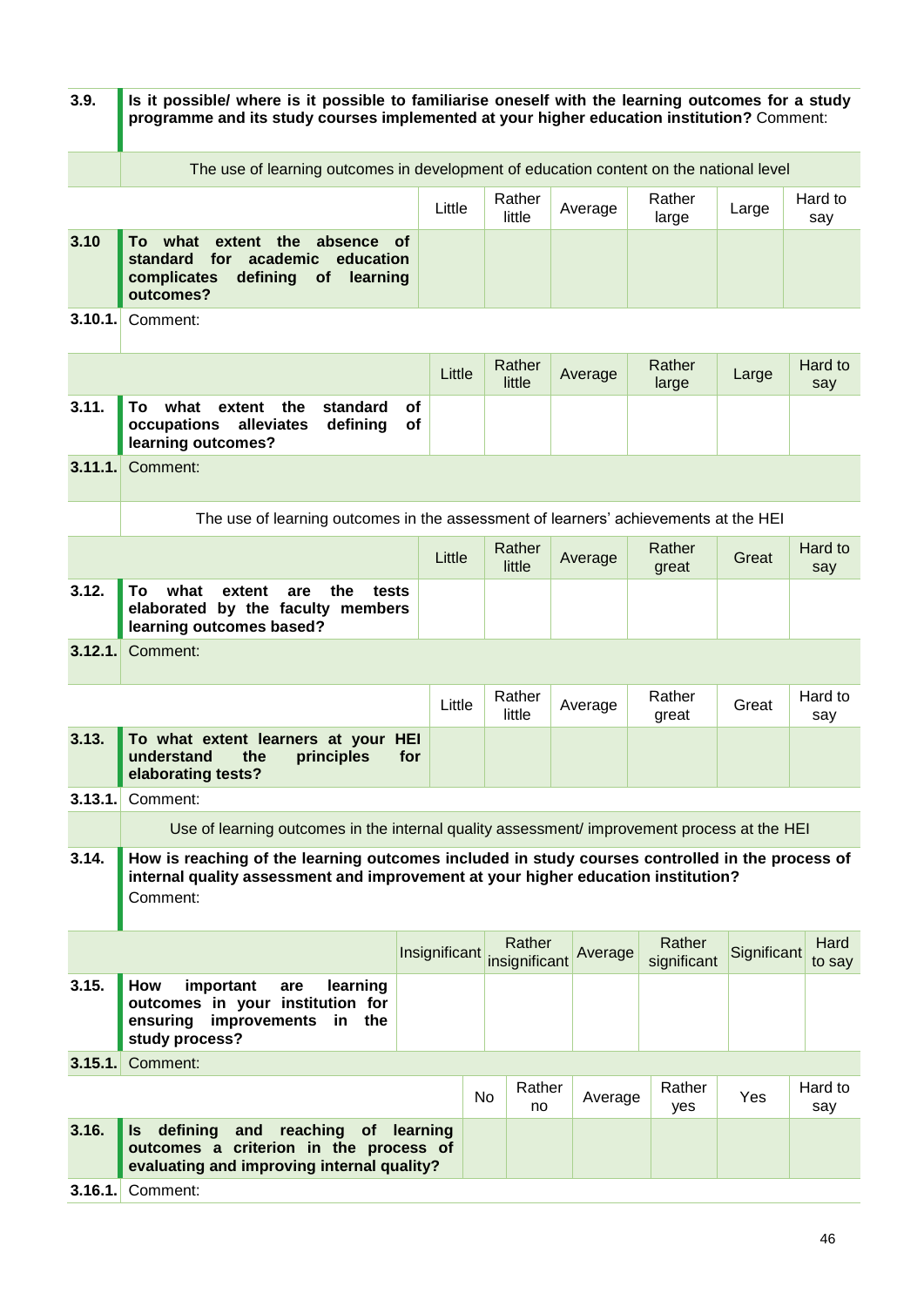|         | Use of learning outcomes in external quality assessment process                                                                    |        |                  |                   |  |         |  |                 |       |                |
|---------|------------------------------------------------------------------------------------------------------------------------------------|--------|------------------|-------------------|--|---------|--|-----------------|-------|----------------|
|         |                                                                                                                                    |        | Little           | Rather<br>little  |  | Average |  | Rather<br>great | Great | Hard to<br>say |
| 3.17.   | What<br>is<br>the<br>importance<br>of<br>learning<br>outcomes for the elaboration of the self-<br>assessment report?               |        |                  |                   |  |         |  |                 |       |                |
| 3.17.1. | Comment:                                                                                                                           |        |                  |                   |  |         |  |                 |       |                |
|         |                                                                                                                                    | Little | Rather<br>little |                   |  | Average |  | Rather<br>great | Great | Hard to<br>say |
| 3.18.   | To<br>what<br>the<br>experts'<br>extent<br>do<br>commissions<br>learning<br>focus<br>upon<br>outcomes during accreditation visits? |        |                  |                   |  |         |  |                 |       |                |
| 3.18.1. | Comment:                                                                                                                           |        |                  |                   |  |         |  |                 |       |                |
|         |                                                                                                                                    |        | Are<br>not       | Rather<br>are not |  | Average |  | Rather<br>are   | Are   | Hard to<br>say |
| 3.19.   | To what extent are learning outcomes and<br>attainment<br>discussed<br>their<br>in<br>expert<br>reports?                           |        |                  |                   |  |         |  |                 |       |                |
| 3.19.1. | Comment:                                                                                                                           |        |                  |                   |  |         |  |                 |       |                |
|         |                                                                                                                                    |        | <b>No</b>        | Rather<br>no      |  | Average |  | Rather<br>yes   | Yes   | Hard to<br>say |
| 3.20.   | Should accreditation be to a large extent<br>based on<br>the<br>assessment<br>of learning<br>outcomes?                             |        |                  |                   |  |         |  |                 |       |                |
| 3.20.1. | Comment:                                                                                                                           |        |                  |                   |  |         |  |                 |       |                |
|         | Use of learning outcomes in the recognition of prior learning                                                                      |        |                  |                   |  |         |  |                 |       |                |
| 3.21.   | Do you have experience and what kind of experience in recognition of prior learning?<br>Comment:                                   |        |                  |                   |  |         |  |                 |       |                |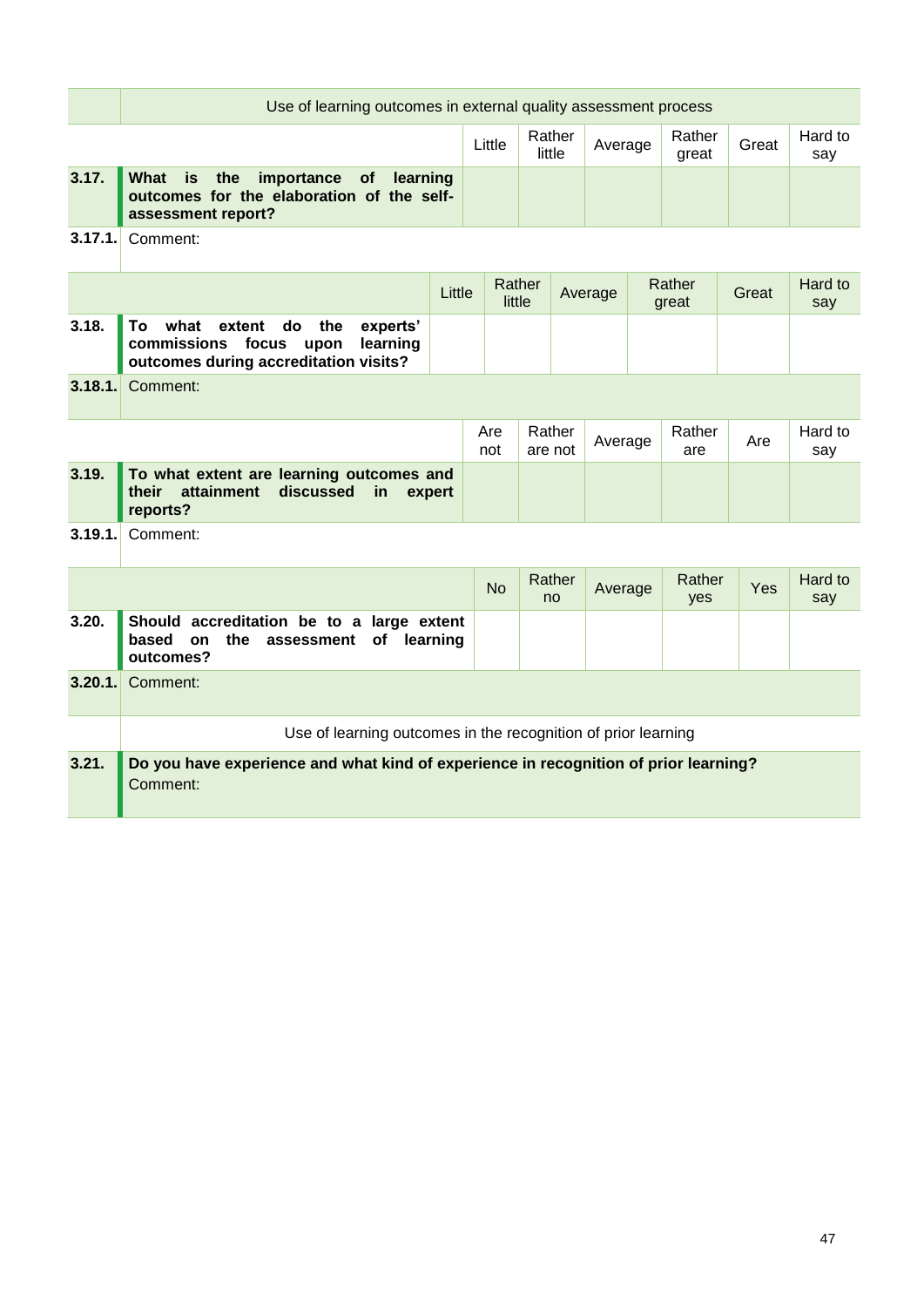## **4. Expectations regarding the use of learning outcomes and obtaining of information**

|       |                                                                                                                                                                                 | <b>No</b> | Rather<br>n <sub>0</sub> | Average | Rather<br><b>ves</b> | Yes | Hard to<br>say |
|-------|---------------------------------------------------------------------------------------------------------------------------------------------------------------------------------|-----------|--------------------------|---------|----------------------|-----|----------------|
| 4.1.  | Will the shift to learning outcomes support<br>student-centred approach?                                                                                                        |           |                          |         |                      |     |                |
| 4.2.  | Will the shift to learning outcomes facilitate<br>possibility to adjust education to<br>the<br>individual needs (facilitating "interactive<br>learning")?                       |           |                          |         |                      |     |                |
| 4.3.  | Will the shift to learning outcomes promote<br>better understanding of the meaning and<br>importance of<br>the<br>respective<br>study<br>programme/study course among learners? |           |                          |         |                      |     |                |
| 4.4.  | Will the shift to learning outcomes influence<br>methods for<br>of<br>assessment<br>learners'<br>achievements?                                                                  |           |                          |         |                      |     |                |
| 4.5.  | Will the shift to learning outcomes facilitate<br>more comparable assessments of learners'<br>achievements?                                                                     |           |                          |         |                      |     |                |
| 4.6.  | Will the shift to learning outcomes reduce<br>obstacles to lifelong learning?                                                                                                   |           |                          |         |                      |     |                |
| 4.7.  | Will the shift to learning outcomes facilitate<br>dialogue between stakeholders from the<br>sector of education and labour market?                                              |           |                          |         |                      |     |                |
| 4.8.  | Will the shift to learning outcomes facilitate<br>recognition of prior learning?                                                                                                |           |                          |         |                      |     |                |
| 4.9.  | Will the shift to learning outcomes improve the<br>education<br>institution's<br>internal<br>quality<br>assessment?                                                             |           |                          |         |                      |     |                |
| 4.10. | Will the shift to learning outcomes improve the<br>external quality assessment of the education<br>institution?                                                                 |           |                          |         |                      |     |                |

|                                                                                                                | Internet | Publications | Seminars | Directly<br>communicating<br>with the<br>implementing<br>institution | From<br>colleagues | <b>Others</b> |
|----------------------------------------------------------------------------------------------------------------|----------|--------------|----------|----------------------------------------------------------------------|--------------------|---------------|
| 4.11.<br>What<br>would<br>the<br>be<br>preferable way for obtaining<br>information about learning<br>outcomes? |          |              |          |                                                                      |                    |               |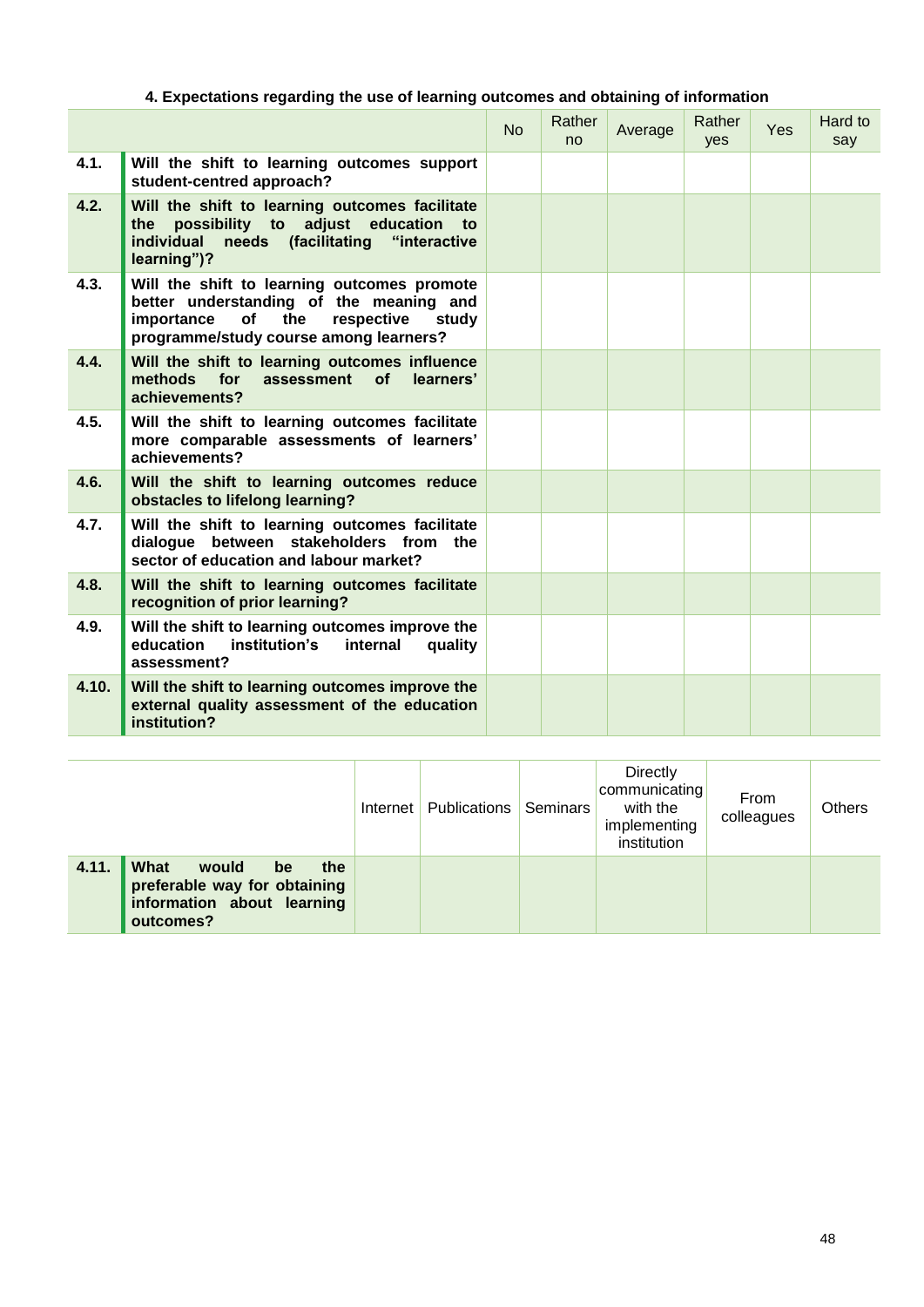## <span id="page-48-0"></span>**Appendix 2. The results of interviews**

## **1. Information about the respondents (frequencies)**

|               | $19 - 25$ | $26 - 35$             | 36-55 | 56-75 | $75-$                | <b>Total</b> |  |
|---------------|-----------|-----------------------|-------|-------|----------------------|--------------|--|
| 1.1. Age      |           | 14                    | 30    | 9     |                      | 54           |  |
|               |           |                       |       |       |                      |              |  |
|               |           | Females               |       |       | <b>Males</b>         |              |  |
| $1.2.$ Sex    |           | 44                    |       |       | 10                   |              |  |
|               |           |                       |       |       |                      |              |  |
|               |           | <b>Teaching staff</b> |       |       | Administrative staff |              |  |
| 1.3. Position | 26        |                       | 28    |       |                      |              |  |

|                                                   | Higher education | Vocational education | General education |  |
|---------------------------------------------------|------------------|----------------------|-------------------|--|
|                                                   | institutions     | institutions         | institutions      |  |
| 1.4. Type of represented<br>education institution |                  |                      | 12                |  |

## **2. Knowledge of learning outcomes**

| 2.1. Availability of information on learning outcomes (%) |            |               |         |                |      |                |  |  |  |  |  |  |
|-----------------------------------------------------------|------------|---------------|---------|----------------|------|----------------|--|--|--|--|--|--|
|                                                           | <b>Bad</b> | Rather<br>bad | Average | Rather<br>good | Good | Hard to<br>say |  |  |  |  |  |  |
| Higher<br>education<br>institutions<br>$(N=14)$           | 0.0        | 21.4          | 21.4    | 35.7           | 21.4 | 0.0            |  |  |  |  |  |  |
| Vocational<br>education<br>institutions<br>$(N=17)$       | 0.0        | 0.0           | 29.4    | 23.5           | 41.2 | 5.9            |  |  |  |  |  |  |
| education<br>institutions<br>General<br>$(N=23)$          | 0.0        | 0.0           | 26.1    | 26.1           | 47.8 | 0.0            |  |  |  |  |  |  |
| All respondents (N=54)                                    | 0.0        | 5.6           | 25.9    | 27.8           | 38.9 | 1.9            |  |  |  |  |  |  |

## **2.2. Information sources on learning outcomes (multiple replies could be provided, frequencies)**

|                                               | Internet | <b>Publications</b> | <b>Seminars</b> | Communication<br>with the competent<br>institution | Colleagues |
|-----------------------------------------------|----------|---------------------|-----------------|----------------------------------------------------|------------|
| Higher education institutions<br>$(N=14)$     | 14       | 6                   | 10              |                                                    | 9          |
| Vocational education<br>institutions $(N=17)$ | 14       | 10                  | 13              | 6                                                  | 9          |
| General education institutions<br>$(N=23)$    | 21       | 6                   | 19              | 8                                                  | 17         |
| All respondents (N=54)                        | 49       | 22                  | 42              | 18                                                 | 35         |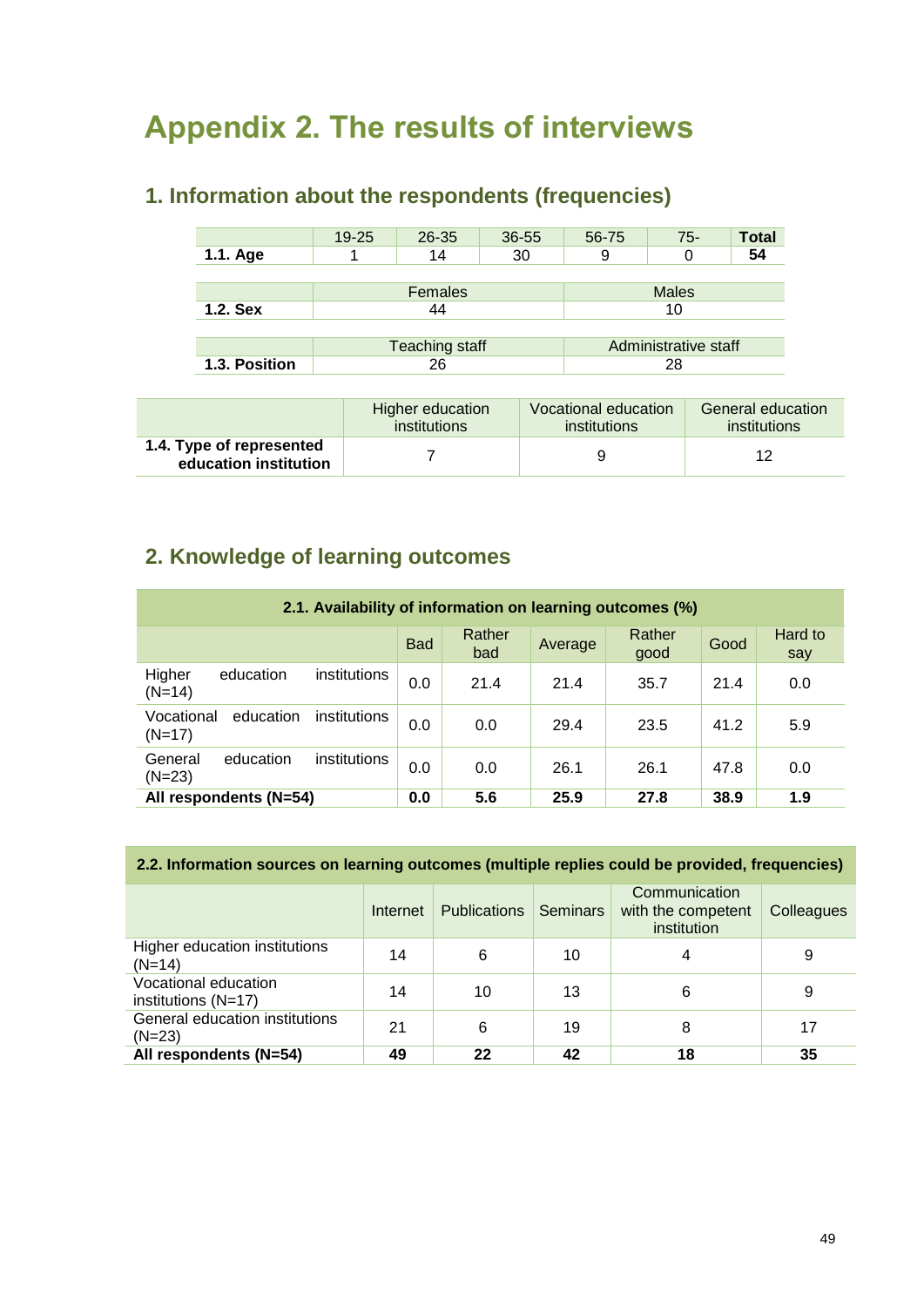|                                                                            | Not an<br>obstacle | Rather not<br>an obstacle | Average<br>obstacle | Rather<br>significant<br>obstacle | Significant<br>obstacle | Hard<br>to say |
|----------------------------------------------------------------------------|--------------------|---------------------------|---------------------|-----------------------------------|-------------------------|----------------|
| Education institution staff's lack of<br>knowledge about learning outcomes | 24.1               | 33.3                      | 24.1                | 13.0                              | 5.6                     | 0.0            |
| Lack of common understanding of<br>learning outcomes                       | 11.1               | 11.1                      | 31.5                | 25.9                              | 20.4                    | 0.0            |
| Lack of information                                                        | 35.2               | 20.4                      | 24.1                | 13.0                              | 7.4                     | 0.0            |
| Unclear (fragmented) policy for<br>introducing learning outcomes           | 24.1               | 1.9                       | 16.7                | 35.2                              | 20.4                    | 1.9            |
| Lack of resources                                                          | 11.1               | 16.7                      | 20.4                | 25.9                              | 18.5                    | 7.4            |
| Unwillingness of teachers to accept<br>the changes                         | 14.8               | 27.8                      | 29.6                | 14.8                              | 7.4                     | 5.6            |

## **2.3. Main obstacles in the work with learning outcomes at the national level (%, N=54)**

|                                          | Low | Rather<br>low | Average | Rather<br>high | High | Hard to<br>say |
|------------------------------------------|-----|---------------|---------|----------------|------|----------------|
| Higher education institutions (N=14)     | 0.0 | 50.0          | 50.0    | 0.0            | 0.0  | 0.0            |
| Vocational education institutions (N=17) | 5.9 | 17.6          | 47.1    | 11.8           | 0.0  | 17.6           |
| General education institutions (N=23)    | 0.0 | 17.4          | 60.9    | 21.7           | 0.0  | 0.0            |
| All respondents (N=54)                   | 1.9 | 25.9          | 53.7    | 13.0           | 0.0  | 5.6            |

| 2.5. Colleagues' level of knowledge about learning outcomes in the education institution (%) |     |               |         |                |      |                |  |  |  |  |  |  |
|----------------------------------------------------------------------------------------------|-----|---------------|---------|----------------|------|----------------|--|--|--|--|--|--|
|                                                                                              | Low | Rather<br>low | Average | Rather<br>high | High | Hard to<br>say |  |  |  |  |  |  |
| Higher education institutions (N=14)                                                         | 0.0 | 0.0           | 28.6    | 57.1           | 14.3 | 0.0            |  |  |  |  |  |  |
| Vocational education institutions<br>$(N=17)$                                                | 0.0 | 0.0           | 35.3    | 41.2           | 23.5 | 0.0            |  |  |  |  |  |  |
| General education institutions<br>$(N=23)$                                                   | 0.0 | 4.3           | 8.7     | 56.5           | 30.4 | 0.0            |  |  |  |  |  |  |
| All respondents (N=54)                                                                       | 0.0 | 1.9           | 22.2    | 51.9           | 24.1 | 0.0            |  |  |  |  |  |  |

## **2.6. Main obstacles in the work with learning outcomes in education institutional level (%, N=54)**

|                                                                               | Not an<br>obstacle | Rather not<br>an obstacle | Average<br>obstacle | Rather<br>significant<br>obstacle | Significant<br>obstacle | Hard<br>to say |
|-------------------------------------------------------------------------------|--------------------|---------------------------|---------------------|-----------------------------------|-------------------------|----------------|
| Education institution staff's lack of<br>knowledge about learning<br>outcomes | 46.3               | 35.2                      | 14.8                | 1.9                               | 1.9                     | 0.0            |
| Lack of common understanding of<br>learning outcomes                          | 35.2               | 27.8                      | 25.9                | 9.3                               | 1.9                     | 0.0            |
| Lack of information                                                           | 55.6               | 29.6                      | 11.1                | 3.7                               | 0.0                     | 0.0            |
| Unclear (fragmented) policy for<br>introducing learning outcomes              | 44.4               | 29.6                      | 14.8                | 7.4                               | 1.9                     | 1.9            |
| Lack of resources                                                             | 29.6               | 27.8                      | 16.7                | 22.2                              | 3.7                     | 0.0            |
| Unwillingness of teachers to<br>accept the changes                            | 44.4               | 22.2                      | 18.5                | 9.3                               | 3.7                     | 1.9            |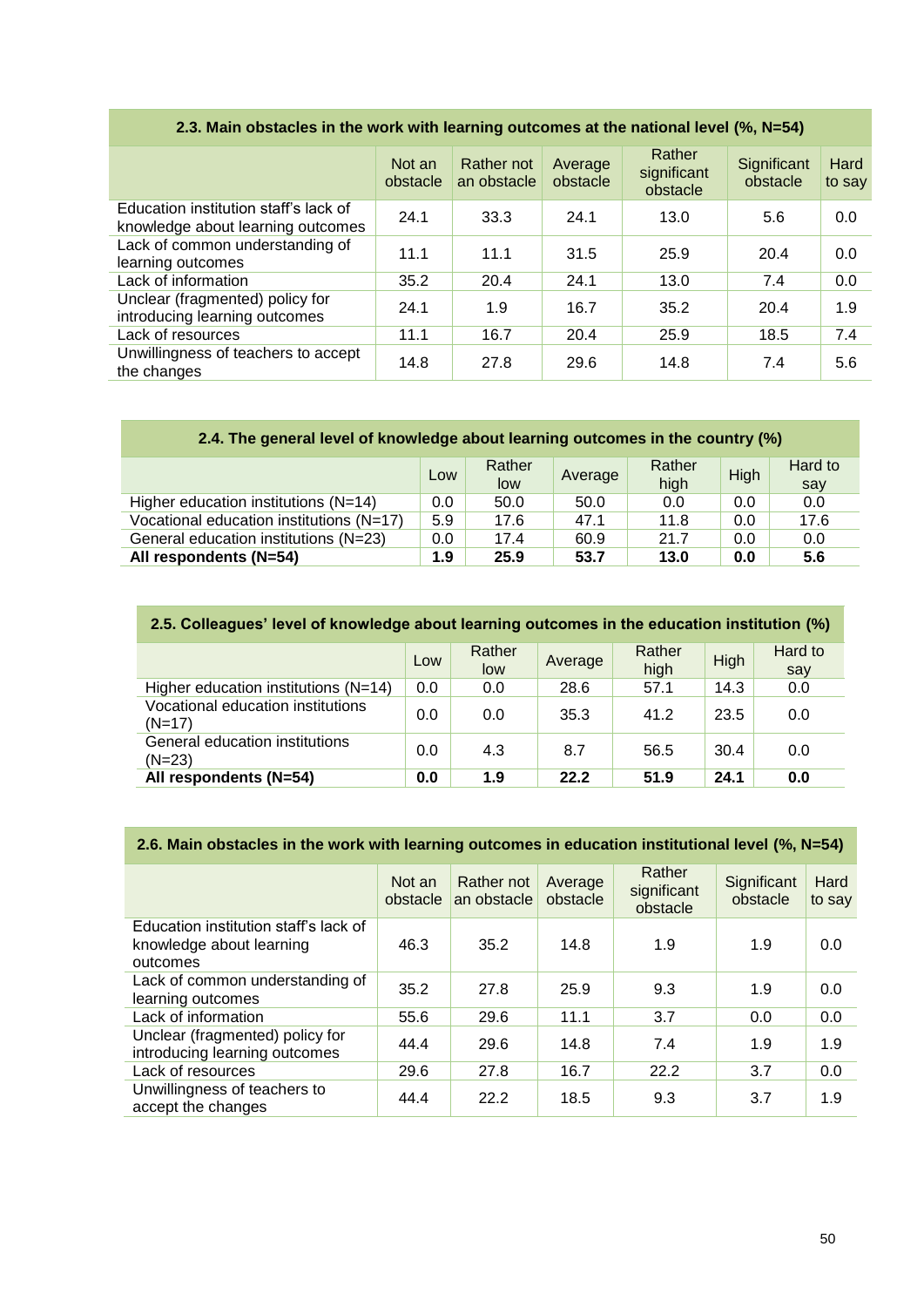## **3. Use of learning outcomes**

| 3.1. Whether the elaboration of study programmes, which are based on clearly defined and<br>valid learning outcomes, is a common practice in Latvia (%, N=54) |           |           |         |            |      |             |  |  |  |  |
|---------------------------------------------------------------------------------------------------------------------------------------------------------------|-----------|-----------|---------|------------|------|-------------|--|--|--|--|
|                                                                                                                                                               | <b>No</b> | Rather no | Average | Rather ves | Yes  | Hard to say |  |  |  |  |
| All respondents                                                                                                                                               | 1.9       | 18.5      | 18.5    | 33.3       | 18.5 | 9.3         |  |  |  |  |

## **3.3. The importance of learning outcomes according to fields in the country (%, N=54)**

|                                                                              | Little | Rather<br>little | Average | Rather<br>great | Great | Hard to<br>say |
|------------------------------------------------------------------------------|--------|------------------|---------|-----------------|-------|----------------|
| Development of education content                                             | 3.7    | 5.6              | 16.7    | 25.9            | 46.3  | 1.9            |
| Assessment of learners' achievements                                         | 1.9    | 5.6              | 31.5    | 40.7            | 18.5  | 1.9            |
| Quality assessment process                                                   | 1.9    | 5.6              | 18.5    | 42.6            | 25.9  | 5.6            |
| Recognition of learning outcomes<br>acquired in prior learning or experience | 5.6    | 11.1             | 16.7    | 31.5            | 29.6  | 5.6            |

#### **3.4. Use of learning outcomes in development and implementation of study subject / course in education institutions (%)**

|                                               | Little | Rather<br>little |      | Average Rather great | Great | Hard to<br>say |
|-----------------------------------------------|--------|------------------|------|----------------------|-------|----------------|
| Higher education institutions $(N=14)$        | 0.0    | 14.3             | 14.3 | 35.7                 | 35.7  | 0.0            |
| Vocational education institutions<br>$(N=17)$ | 17.6   | 35.3             | 11.8 | 17.6                 | 17.6  | 0.0            |
| General education institutions (N=23)         | 34.8   | 26.1             | 13.0 | 13.0                 | 8.7   | 4.3            |
| All respondents (N=54)                        | 0.0    | 5.6              | 20.4 | 25.9                 | 44.4  | 3.7            |

#### **3.5. The importance of various factors the elaboration of a new study subject / course in education institutions (%)**

|                                                                                                                       | Little | Rather<br>little | Average | Rather<br>great | Great | Hard to<br>say |
|-----------------------------------------------------------------------------------------------------------------------|--------|------------------|---------|-----------------|-------|----------------|
| 0f<br>foreign<br>education<br>Experience<br>institutions (all respondents, N=54)                                      | 20.4   | 25.9             | 13.0    | 20.4            | 18.5  | 1.9            |
| Experience of the Latvian education<br>institutions (all respondents, N=54)                                           | 5.6    | 9.3              | 22.2    | 38.9            | 22.2  | 1.9            |
| Teachers' experience (all respondents,<br>$N = 54$                                                                    | 0.0    | 1.9              | 1.9     | 44.4            | 50.0  | 1.9            |
| National<br>qualifications<br>framework<br>ietvarstruktūra (all respondents, N=54)                                    | 13.0   | 7.4              | 11.1    | 14.8            | 29.6  | 24.1           |
| Learning<br>outcomes (all respondents,<br>$N = 53$                                                                    | 1.9    | 0.0              | 18.9    | 24.5            | 50.9  | 3.8            |
| Education standards and study subject<br>standards (general, vocational education<br>institutions and colleges, N=44) | 0.0    | 0.0              | 0.0     | 36.4            | 61.4  | 2.3            |
| Occupational standards (vocational and<br>higher education institutions, N=31)                                        | 0.0    | 0.0              | 6.5     | 19.4            | 74.2  | 0.0            |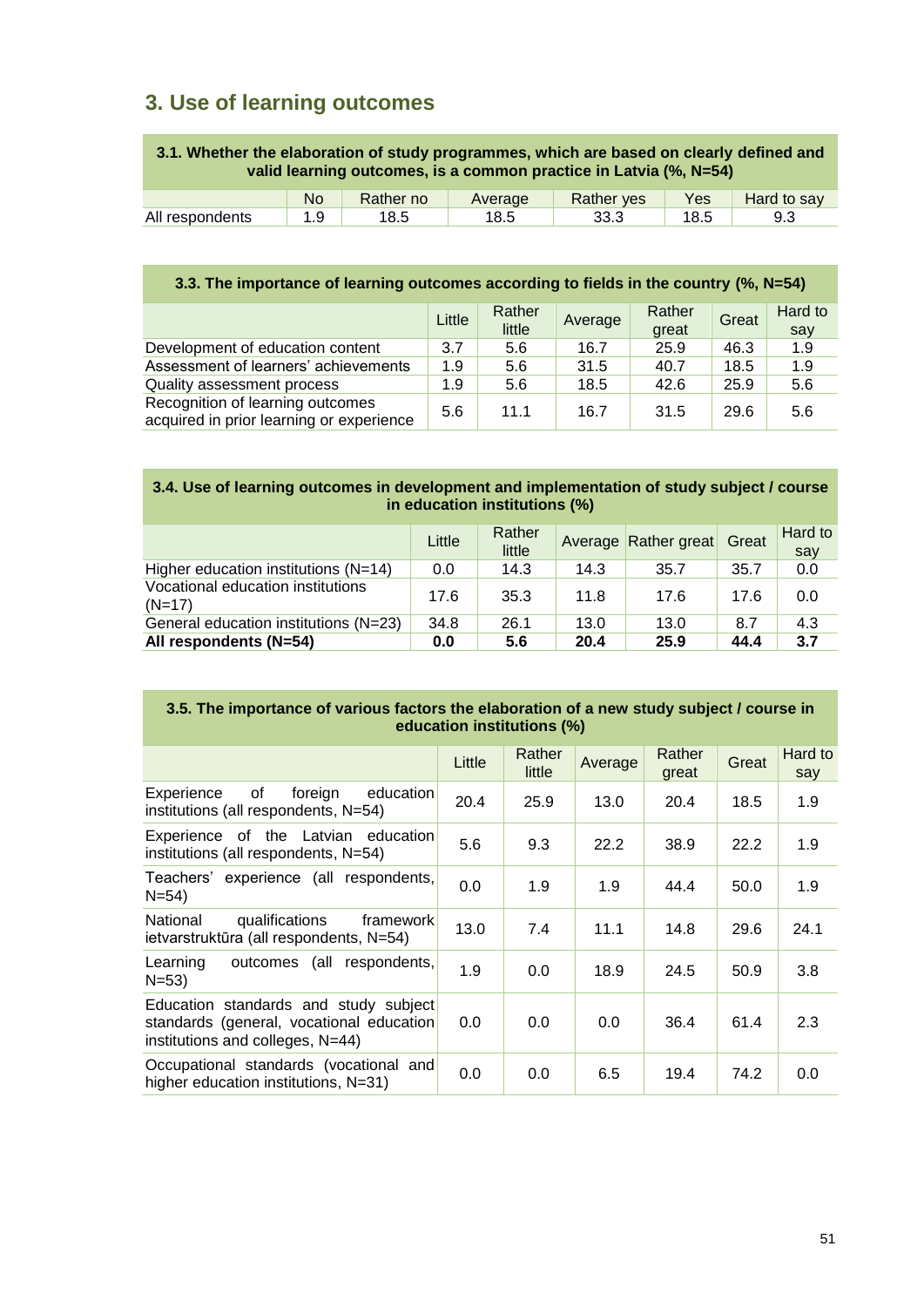| 3.6. The implementation of learning outcomes based study subject / course and education | programmes and their achievement (%) |  |  |  |  |  |  |  |  |
|-----------------------------------------------------------------------------------------|--------------------------------------|--|--|--|--|--|--|--|--|
|                                                                                         |                                      |  |  |  |  |  |  |  |  |

|                        | <b>No</b> | Rather<br>no | Average | Rather<br><b>ves</b> | Yes  | Hard to<br>say |
|------------------------|-----------|--------------|---------|----------------------|------|----------------|
| All respondents (N=54) | U.U       | ◡.,          |         | 35.2                 | 50.C | 0.0            |
|                        |           |              |         |                      |      |                |

|                        | 3.7. The harmonisation of education content within the framework of education programmes<br>(%) |              |         |                      |      |             |  |  |  |  |  |  |
|------------------------|-------------------------------------------------------------------------------------------------|--------------|---------|----------------------|------|-------------|--|--|--|--|--|--|
|                        | <b>No</b>                                                                                       | Rather<br>no | Average | Rather<br><b>ves</b> | Yes  | Hard to say |  |  |  |  |  |  |
| All respondents (N=54) | 0.0                                                                                             | 3.7          | 25.9    | 31.5                 | 37.0 | 1.9         |  |  |  |  |  |  |

| 3.8. Students' knowledge and understanding of learning outcomes (%) |            |                      |         |                    |          |                |  |  |  |  |  |  |
|---------------------------------------------------------------------|------------|----------------------|---------|--------------------|----------|----------------|--|--|--|--|--|--|
|                                                                     | Incomplete | Rather<br>incomplete | Average | Rather<br>complete | Complete | Hard to<br>sav |  |  |  |  |  |  |
| All respondents (N=53)                                              | 3.8        | 7.5                  | 54.7    | 28.3               | 5.7      | 0.0            |  |  |  |  |  |  |

| 3.10. The negative influence of absence of the standard for academic education on the<br>formulation of learning outcomes (%) |        |                  |         |                 |       |                |  |  |  |  |  |  |
|-------------------------------------------------------------------------------------------------------------------------------|--------|------------------|---------|-----------------|-------|----------------|--|--|--|--|--|--|
|                                                                                                                               | Little | Rather<br>little | Average | Rather<br>great | Great | Hard to<br>say |  |  |  |  |  |  |
| Higher education institutions<br>$(N=10)$                                                                                     | 30.0   | 20.0             | 30.0    | 0.0             | 0.0   | 20.0           |  |  |  |  |  |  |

| 3.11. The meaning of occupational standards in the formulation of learning outcomes (%) |        |                  |         |                 |       |                |  |  |  |  |  |
|-----------------------------------------------------------------------------------------|--------|------------------|---------|-----------------|-------|----------------|--|--|--|--|--|
|                                                                                         | Little | Rather<br>little | Average | Rather<br>areat | Great | Hard to<br>sav |  |  |  |  |  |
| Higher and vocational education<br>institutions $(N=31)$                                | 0.0    | 3.2              | 16.1    | 19.4            | 51.6  | 9.7            |  |  |  |  |  |

| 3.12. The linking of tests designed by teachers with learning outcomes (%) |  |     |      |                                                                       |      |     |  |  |  |  |  |
|----------------------------------------------------------------------------|--|-----|------|-----------------------------------------------------------------------|------|-----|--|--|--|--|--|
|                                                                            |  |     |      | Little   Rather little   Average   Rather great   Great   Hard to say |      |     |  |  |  |  |  |
| All respondents $(N=54)$ 0.0                                               |  | 1.9 | 16.7 | 42.6                                                                  | 38.9 | 0.0 |  |  |  |  |  |

|                              | 3.13. Learners' understanding regarding the principles of designing tests (%) |     |      |                                                      |      |     |  |  |  |  |  |  |
|------------------------------|-------------------------------------------------------------------------------|-----|------|------------------------------------------------------|------|-----|--|--|--|--|--|--|
|                              | Little                                                                        |     |      | Rather little Average Rather great Great Hard to say |      |     |  |  |  |  |  |  |
| All respondents $(N=54)$ 0.0 |                                                                               | 9.3 | 38.9 | 37.0                                                 | 13.0 | 1.9 |  |  |  |  |  |  |

| 3.15. The significance of learning outcomes in ensuring improvement of education process in |
|---------------------------------------------------------------------------------------------|
| education institution (%)                                                                   |

|                              | Little | Rather little | Average Rather great Great Hard to say |       |  |
|------------------------------|--------|---------------|----------------------------------------|-------|--|
| All respondents $(N=53)$ 0.0 |        |               | 28.3                                   | -58.5 |  |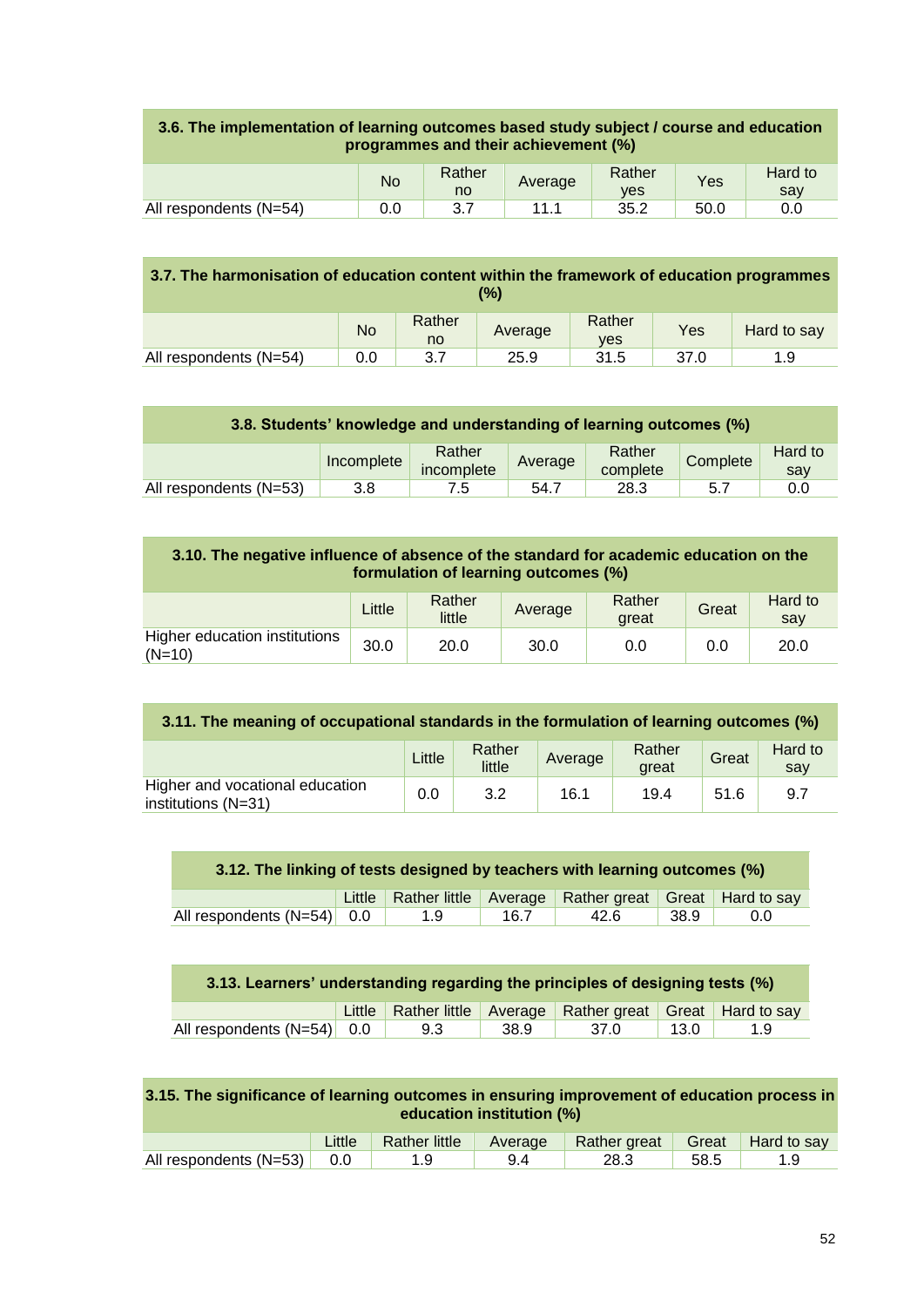#### **3.16. The definition and attainment of learning outcomes as a criterion in the process of evaluating and improving internal quality of education institution (%)**

|                        |     | Rather no | Average | <b>Rather yes</b> | Yes  | Hard to say |
|------------------------|-----|-----------|---------|-------------------|------|-------------|
| All respondents (N=52) | 0.0 |           | 5.8     |                   | nn x |             |

| 3.17. The importance of learning outcomes for the elaboration of the self-assessment report<br>(%) |        |               |         |              |       |             |  |  |
|----------------------------------------------------------------------------------------------------|--------|---------------|---------|--------------|-------|-------------|--|--|
|                                                                                                    | Little | Rather little | Average | Rather great | Great | Hard to say |  |  |
| All respondents (N=53)                                                                             | 0.0    | 1.9           | 3.8     | 28.3         | 52.8  | 13.2        |  |  |

|  | 3.18. The significance of learning outcomes during the experts' accreditation visits (%) |  |  |  |  |
|--|------------------------------------------------------------------------------------------|--|--|--|--|
|--|------------------------------------------------------------------------------------------|--|--|--|--|

|                                  |  | Little Rather little Average Rather great Great Hard to say |  |
|----------------------------------|--|-------------------------------------------------------------|--|
| All respondents $(N=53)$ 3.8 3.8 |  | 9.4 24.5 30.2 28.3                                          |  |

## **3.19. The inclusion of learning outcomes and their attainment in experts' reports (%)**

|                                          |  |              | No Rather no Average Rather yes Yes Hard to say |      |
|------------------------------------------|--|--------------|-------------------------------------------------|------|
| All respondents $(N=52)$ 3.8 $\vert$ 9.6 |  | <b>9.6</b> 1 | $\vert$ 17.3 30.8 $\vert$                       | 28.8 |

| 3.20. The necessity to base education accreditation process on the assessment of learning |
|-------------------------------------------------------------------------------------------|
| outcomes (%)                                                                              |

|                                          | <b>No</b> | Rather<br>no | Average | Rather<br><b>ves</b> | Yes  | Hard<br>to say |
|------------------------------------------|-----------|--------------|---------|----------------------|------|----------------|
| Higher education institutions $(N=14)$   | 0.0       | 0.0          | 14.3    | 28.6                 | 50.0 | 7.1            |
| Vocational education institutions (N=17) | 0.0       | 5.9          | 0.0     | 47.1                 | 35.3 | 11.8           |
| General education institutions (N=22)    | 9.1       | 0.0          | 4.5     | 31.8                 | 31.8 | 22.7           |
| All respondents (N=53)                   | 7.5       | 1.9          | 15.1    | 35.8                 | 35.8 | 3.8            |